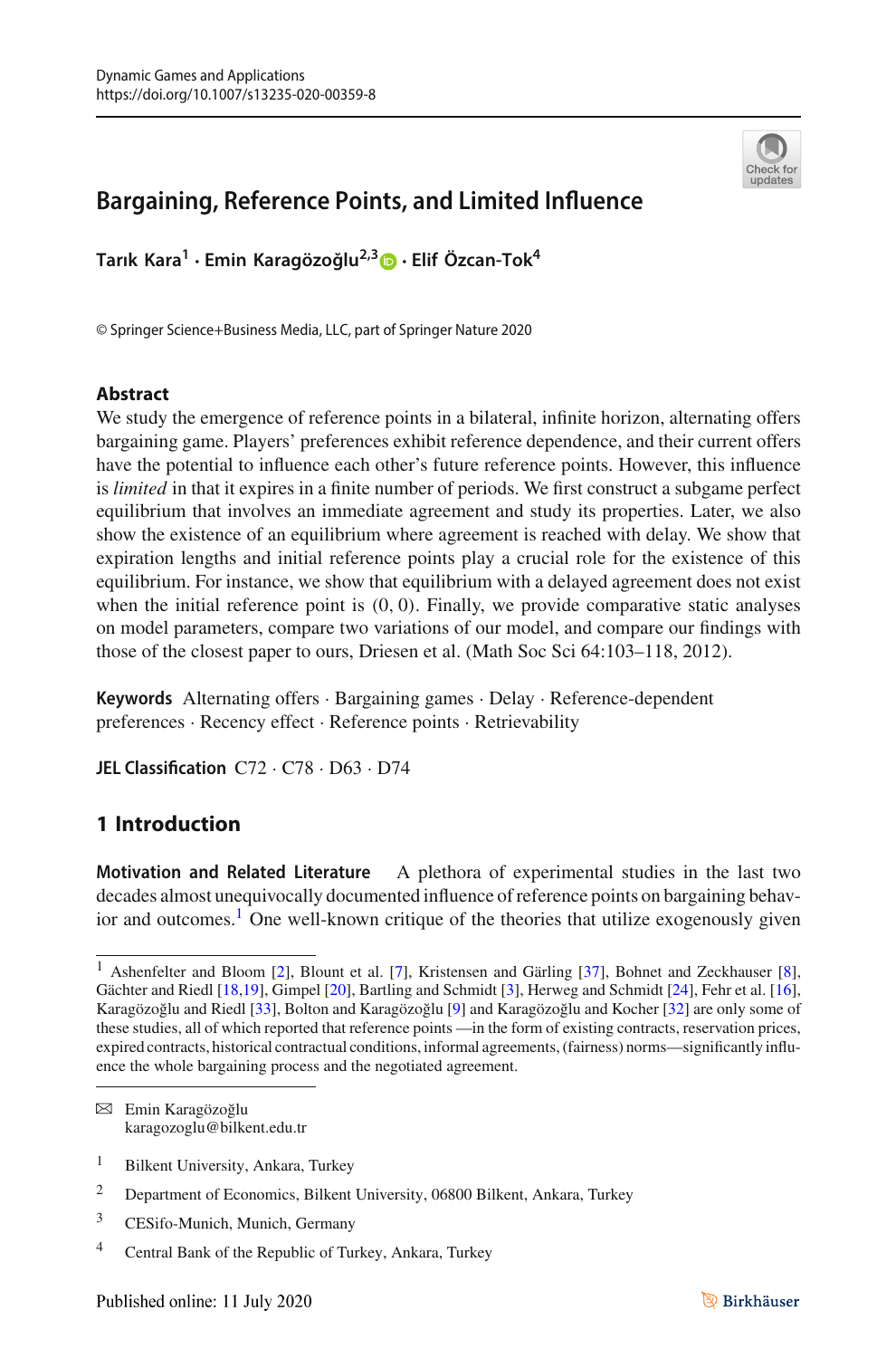reference points is that almost any type of behavior can be explained with an appropriate choice of a reference point. This led many researchers to develop theoretical models where the reference point is endogenously derived (preferably from the observables) and/or elicit agents' reference points with experimental methods to check whether the elicited reference points, which were otherwise unobservable, can explain the observed behavior.<sup>2</sup>

This paper models the emergence of reference points and investigates their influence on bargaining behavior and outcomes in a bilateral, infinite horizon, alternating offers bargaining game [\[42](#page-36-3)[,46\]](#page-36-4), where players' preferences exhibit reference dependence. We allow past offers to influence players' reference points in later periods (see [\[12](#page-35-10)[,45\]](#page-36-5) for earlier examples). Players in our model are both gain-seeking and loss-averse. Accordingly, player  $i$  ( $i = 1, 2$ ) weights payoffs above his reference point with  $\gamma_i$  and payoffs below his reference point with  $\lambda_i$ , where we assume  $\lambda_i > \gamma_i$  (i.e., losses loom larger than gains).

A novel element we introduce is *limited influence*: an offer made to player *i* in the current period has the potential to influence his reference points for the next *mi* periods in which he responds to player *j*'s offers. In particular, player *i*'s reference point at period  $t > 1$ according to which he evaluates player *j*'s current offer is assumed to be the highest (or the most generous) offer he received in the last  $m_i$  periods (in which he received offers). Therefore, in contrast to Driesen et al. [\[12](#page-35-10)], which assumed that player *i*'s reference point at any given period  $t > 1$  is the highest offer he received until  $t$ , we model those bargaining situations where past offers can have only a *limited influence* on the current reference points. In other words, the influence of past offers *expires* in finitely many periods (in our baseline model).

Our model is inspired by the *availability* heuristic or*retrievability* bias in decision making (see [\[27\]](#page-35-11)) and the *order effect* (or the *recency effect*) in belief updating and intertemporal decision making (see [\[25\]](#page-35-12)). Availability heuristic refers to a mental shortcut, which reveals itself as a heavy reliance on immediately or easily available information, experience or examples while making a decision. In his best-selling book, *Thinking Fast and Slow*, Daniel Kahneman argues "... recent occurrences are likely to be relatively more available than earlier occurences." Recency effect and order effect are arguably special cases of availability heuristic in intertemporal decision-making contexts since recency and order are good measures of availability or retrievability in such environments. In psychology, proponents of *decay theory* argue that a mere passage of time is sufficient for memory decay, and as such, a piece of information will be less available for retrieval as time passes. There is strong empirical evidence for these heuristics and biases. For instance, Bartos [\[4](#page-35-13)] formulated a theoretical model, which implied that the later an offer is made in bargaining, the more it influences players' decisions, and conducted an experiment, results of which provided empirical support for this prediction. DeBondt et al.'s [\[11](#page-35-14)] results suggested that even stock market professionals exhibit recency bias. In an influential study, Hogarth and Einhorn (1992) formulated a model of belief adjustment, which incorporates primacy, recency, and order effects, and experimentally found that recency bias is observed more frequently in complicated tasks. In an experiment designed to test the empirical validity of Bayesian updating, Grether [\[22](#page-35-15)] observed that subjects gave greater weights to most recently observed evidence. In advertising and marketing, various scholars reported decay in the influence of advertisements as the time between the exposure and the consumption decision increases (see  $[13,14]$  $[13,14]$ ). Finally, Malmendier and Nagel  $[39]$ empirically identified a clear recency effect in inflation expectations.

<span id="page-1-0"></span><sup>2</sup> The reader is referred to Benartzi and Thaler [\[6](#page-35-18)], Shalev [\[44](#page-36-7)[,45\]](#page-36-5), Compte and Jehiel [\[10](#page-35-19)], Falk and Knell [\[15\]](#page-35-20), Köszegi and Rabin [\[34](#page-36-8)[–36\]](#page-36-9), Gimpel [\[20](#page-35-5)], Li [\[38](#page-36-10)], Vartiainen [\[47](#page-36-11)], Abeler et al. [\[1\]](#page-35-21), Baucells et al. [\[5](#page-35-22)], Giorgi and Post [\[21](#page-35-23)], Hyndman [\[26\]](#page-35-24), Driesen et al. [\[12](#page-35-10)], Sarver [\[43](#page-36-12)], Roels and Su [\[41\]](#page-36-13), Karagözoğlu and Keskin [\[31](#page-36-14)] and Karagözoğlu et al. [\[30\]](#page-36-15) among others.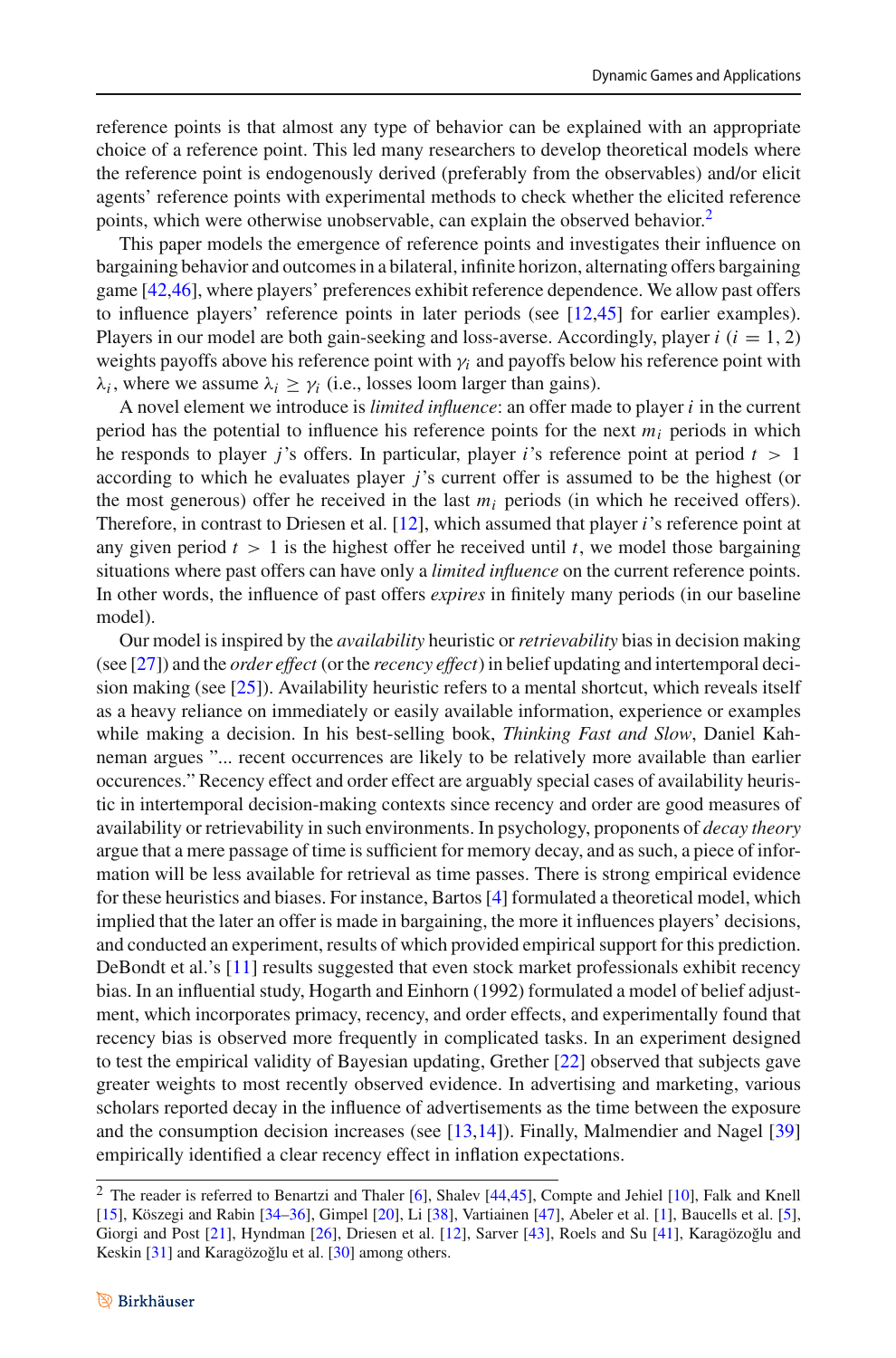**Results** We, first, show that for any exogenously given initial reference point, there exists a subgame perfect equilibrium of the game, which induces an immediate agreement. A closer look at this equilibrium reveals that despite the immediate agreement result, *expiration lengths* systematically influence equilibrium behavior. More precisely, the influence of expiration lengths (i.e.,  $m_1$  and  $m_2$ ) is concealed in reference points since  $m_1$  and  $m_2$  determine the corresponding sets of past offers from which the current reference points emerge, and rational players incorporate the information from the continuation game to their actions in the first period. Second, we also provide an equilibrium analysis of the game with unlimited influence (no expiration) which we later compare with that of the game with limited influence.

Third, we show the existence of an equilibrium with a delayed agreement, by constructing an example. In our example, players reach an agreement at  $t = 3$ . The set of parameter values we use in constructing this equilibrium offers insights into the causes of delay: (i) players start with high reference points, (ii) expiration lengths are short, and (iii) the breakdown probability is low. Therefore, the potential benefits (enlarging the utility possibilities frontier by making offers that reduce the opponent's reference point) from delaying the agreement outweigh potential costs (breakdown).

Fourth, we show that whenever the reference point is at the origin, there cannot be a (further) delay in reaching an agreement.

We also conduct comparative static analyses on players' equilibrium payoffs, for any possible pair of initial reference points. Our results reveal that (i) an increase in  $\lambda_i$  favors player *j* and (ii) an increase in  $\gamma_i$  favors player *i*. We compare the equilibria of the game with limited influence and the game with unlimited influence (i.e.,  $m_1 = m_2 = \infty$ ). Focusing on the immediate-agreement equilibrium, our comparison shows that equilibrium outcomes are identical, whereas equilibrium strategies are different. Finally, we compare our findings with those of Driesen et al. [\[12\]](#page-35-10).

**Comparison with Driesen et al.** [\[12](#page-35-10)] It would be useful for the reader to know the differences between our model and the one closest to it, Driesen et al. [\[12\]](#page-35-10), at this stage. As we mentioned above, the first and the most important difference is about the extent of the influence of past offers on current and future reference points. We allow that influence to be limited, whereas Driesen et al. [\[12](#page-35-10)] focus only on unlimited influence. Second, arguably less important, difference is: there is room for gain-seekingness in the utility function we use, whereas Driesen et al. [\[12\]](#page-35-10) focus on only loss aversion. Third, we allow the initial reference point to be any element of  $[0, 1] \times [0, 1]$ , whereas Driesen et al. [\[12\]](#page-35-10) assumed it to be  $(0, 0)$ . Note that this assumption may not be restrictive in their case, whereas the existence of our delayed-agreement equilibrium depends on the initial reference point in our model, and as such, the flexibility we bring is valuable. We leave comparing our results with those of Driesen et al. [\[12\]](#page-35-10) to Section 4.

**Organization** The organization of the paper is as follows: Sect. [2](#page-3-0) introduces the model. Section [3](#page-4-0) and its subsections present our analysis of equilibria. Section [4](#page-10-0) presents (i) results from comparative static analyses, (ii) a comparison of two variations of the model, and (iii) a comparison of our findings with those of Driesen et al. [\[12](#page-35-10)]. Finally, Sect. [5](#page-12-0) ends by presenting concluding remarks. Throughout the paper, we relegate lengthy proofs to "Appendix."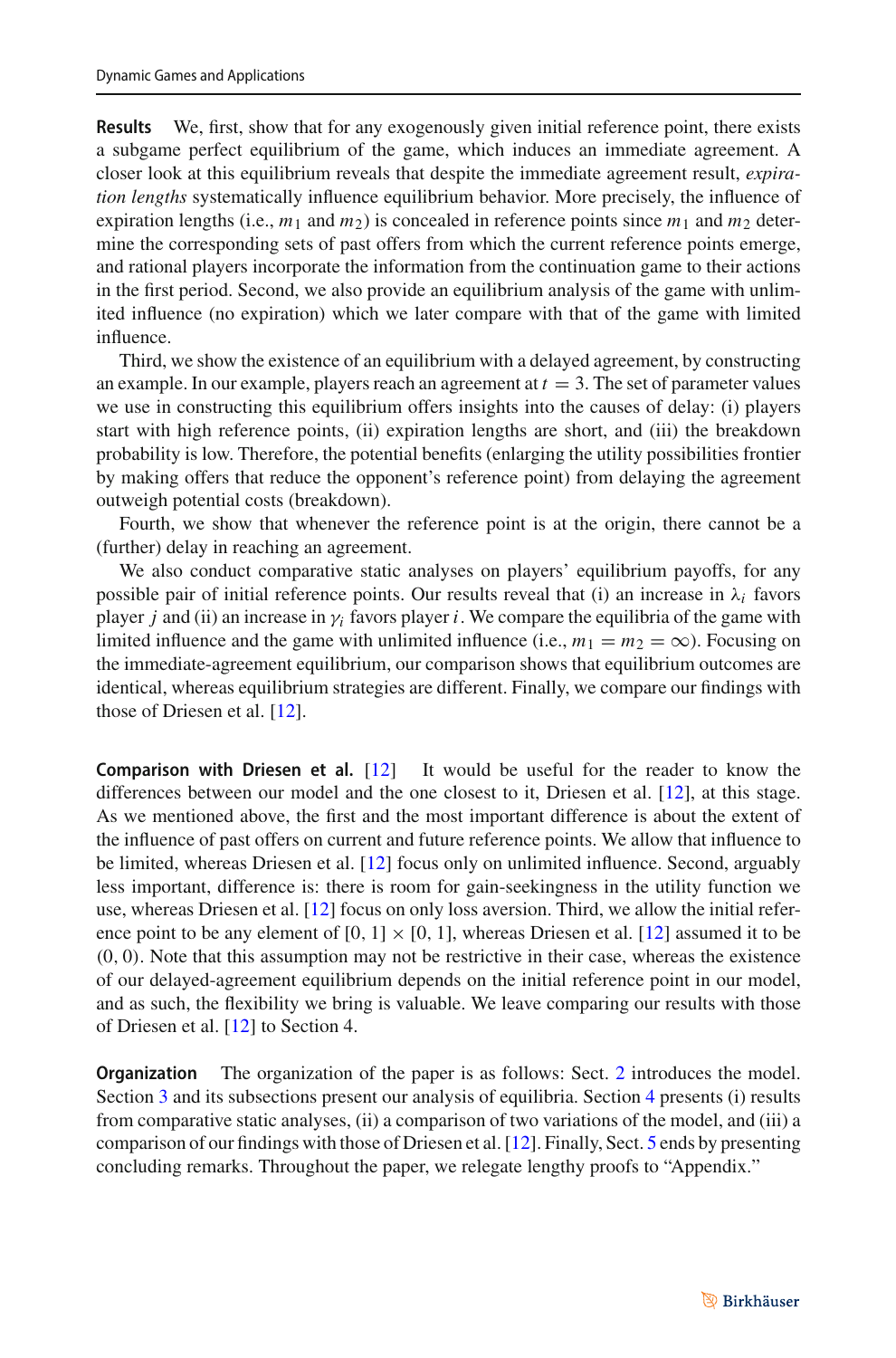### <span id="page-3-0"></span>**2 The Model**

We consider an infinite-horizon bargaining model in which two players, player 1 and 2, bargain over the division of a perfectly divisible pie of a unit size, following an alternatingoffers bargaining protocol. More precisely, at odd periods  $t = 1, 3, 5, \ldots$ , player 1 makes an offer  $z = (z_1, z_2)$ , where  $z_1 + z_2 = 1$  and player 2 decides whether to accept (*a*) or reject  $(r)$  the offer. Similarly, at even periods  $t = 2, 4, 6, \ldots$ , player 2 makes an offer and player 1 decides whether to accept (*a*) or reject (*r*) it. If an offer  $z = (z_1, z_2)$  is accepted, the game ends with players receiving their corresponding agreed shares. At any period *t*, if an offer is rejected, then with probability  $\delta \in (0, 1)$  the game continues to period  $t + 1$  and with probability  $1-\delta$  (i.e., the breakdown probability) the game ends. If and when the game ends as a result of a breakdown, players do not receive any share from the pie (i.e., the shares of both players are equal to 0). The set of all possible (efficient) offers is denoted by

$$
Z = \{(z_1, z_2) \in R_+^2 | z_1 + z_2 = 1\}.
$$

For each player  $i \in \{1, 2\}$ , a strategy  $\sigma_i = (\sigma_i^t)_{i=1}^{\infty}$  is a sequence of functions where  $\sigma_i^t$ maps any history up to period *t* to an offer or a response (i.e., *a* or *r*) depending on whose turn it is to make an offer at period *t*.

We use a framework similar to the ones developed in Shalev [\[45\]](#page-36-5) and Driesen et al. [\[12\]](#page-35-10) to study the influence of past actions on current decisions through their influence on players' reference points. In particular, player *i*'s current reference point according to which he evaluates player *j*'s current offer is determined by player *j*'s past offers (and the exogenously given initial reference point). However, in contrast to Driesen et al. [\[12](#page-35-10)], the reference point of player *i* in our model is *not necessarily* the highest offer he received up to the period he has to take an action; instead, it is the highest offer he received in the last  $m_i$  periods in which he received offers, where  $m_i$  is finite. In other words, the influence of past offers on players' reference points expires in finite periods (after a certain number of periods, a past offer gets simply *too old* to constitute a reference point). For any  $i \in \{1, 2\}$  and  $t \in \mathbb{N}$ , we will use  $r_i^1$ to denote the reference point of player *i* at period *t*. Assume that initial reference points are exogenous,  $(r_1^1, r_2^1) \in [0, 1]^2$ . Thus, after a sequence of offers  $(z^s)_{s=1}^{t-1}$ , the reference point of the agents at period *t* are (with the convention  $z^0 = (z_1^0, z_2^0) = (r_1^1, r_2^1)$ ):

• If *t* is odd

$$
r_1^t = \max \left\{ z_1^s | s \in \{t - 1, t - 3, \cdots, t - (2m_1 - 3), t - (2m_1 - 1) \} \cap \mathbb{Z}_+ \right\}
$$
  

$$
r_2^t = r_2^{t-1}
$$

• If *t* is even

$$
r_1^t = r_1^{t-1}
$$
  
\n
$$
r_2^t = \max \left\{ z_2^s | s \in \{t-1, t-3, \cdots, t-(2m_2-3), t-(2m_2-1)\} \cap \mathbb{Z}_+ \right\}
$$

Suppose that period  $t + 1$  is player *i*'s turn to make an offer and he offers  $z = (z_i, z_j)$ . If player *j* rejects the offer, player *j*'s reference point in period  $t + 2$  will be the maximum of the offers that were made in periods  $t - (2m_j - 3), t - (2m_j - 5), \ldots, t - 3, t - 1$  and the last offer  $z_j$ , since the influence of offer at the period  $t - (2m_j - 1)$  *expires.*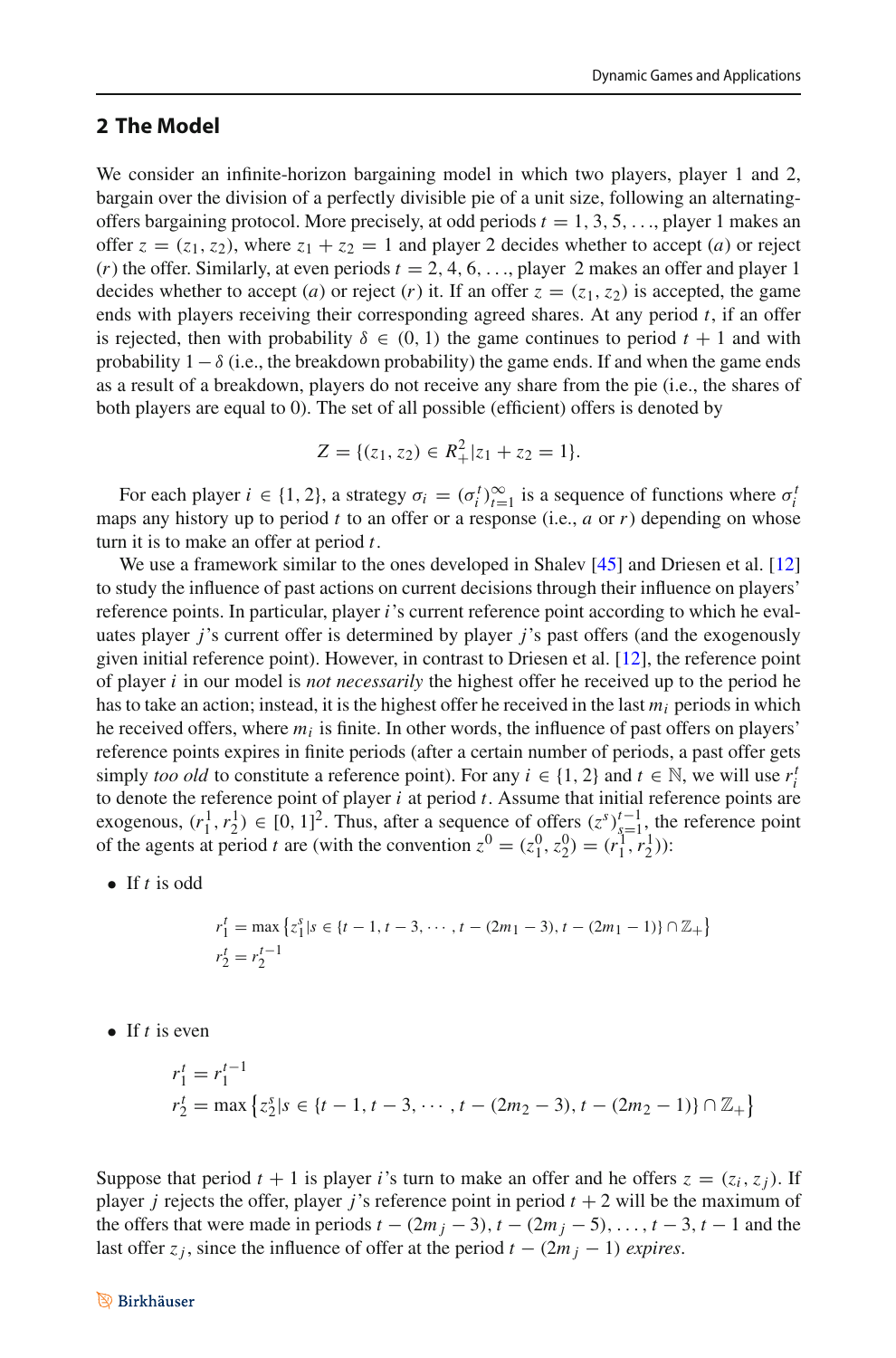The following definitions will provide us some convenience in the following discussions. For odd periods *t*, let

$$
\bar{r}_1^t = \max \left\{ z_1^s | s \in \{t-1, t-3, \cdots, t-(2m_1-3)\} \cap \mathbb{Z}_+ \right\},\
$$

and for even periods *t*,

$$
\bar{r}_2^t = \max \left\{ z_2^s | s \in \{t-1, t-3, \cdots, t-(2m_2-3)\} \cap \mathbb{Z}_+ \right\}.
$$

Thus,  $\bar{r}_i^t$  is the maximum of the last  $m_i - 1$  offers (or *t* offers if  $m_i - 1 > t$ ) that the agent has received).

Hence, in the case of a rejection, the reference point of player *i* in the next period, after he received an offer *z*, will be max $\{\bar{r}_i^t, z_i\}$ . We assume that player *i* evaluates the offer he receives at period *t*,  $z_i^t$ , according to his current reference point,  $r_i^t$ .

We employ the functional form in Köszegi and Rabin [\[34](#page-36-8)] to incorporate referencedependent preferences. More precisely, offers below the reference point are regarded as *losses*, whereas the offers above the reference point are regarded as *gains*. Accordingly, at period *t*, the utility of player *i* from the realization of  $z<sup>t</sup>$  is given as follows (assuming that the current reference point is  $r_i^t$ ):

$$
u_i^t(z^t, r^t) = \begin{cases} z_i^t + \gamma_i (z_i^t - r_i^t) & \text{if } z_i^t \ge r_i^t \\ z_i^t + \lambda_i (z_i^t - r_i^t) & \text{if } z_i^t < r_i^t, \end{cases}
$$

where  $\lambda_i \geq \gamma_i \geq 0$ . The first term,  $z_i^t$ , is the intrinsic *consumption utility*, which can be considered as the benefit player*i* obtains from consuming his share of the pie. The second term (i.e.,  $\lambda_i$  ( $z_i^t - r_i^t$ ) or  $\gamma_i$  ( $z_i^t - r_i^t$ )) represents *gain-loss utility.*  $\lambda_i$  is the loss-aversion coefficient, whereas  $\gamma_i$  is the gain-seekingness coefficient. By taking  $\lambda_i \geq \gamma_i$ , we are assuming that players are more sensitive to losses than to gains, capturing the main idea in Kahneman and Tversky [\[28](#page-36-16)[,29](#page-36-17)]. Note that the functional forms used in Shalev [\[45\]](#page-36-5) and Driesen et al. [\[12\]](#page-35-10) are special cases (i.e.,  $\gamma_i = 0$ ) of the functional form that we employ. We denote the game described above by  $\Gamma$ .

### <span id="page-4-0"></span>**3 Equilibrium**

In this section, we first focus on the subgame perfect equilibrium inducing immediate agreement with two variations: limited influence and unlimited influence. Second, we show the existence of a subgame perfect equilibrium with a delayed agreement. Throughout the paper, equilibrium means subgame perfect Nash equilibrium.

#### **3.1 Equilibrium with Immediate Agreement**

We first analyze the model with a limited influence (i.e., finite expiration lengths). Later, we examine a variation of our baseline model, with an unlimited influence (i.e., infinite expiration lengths).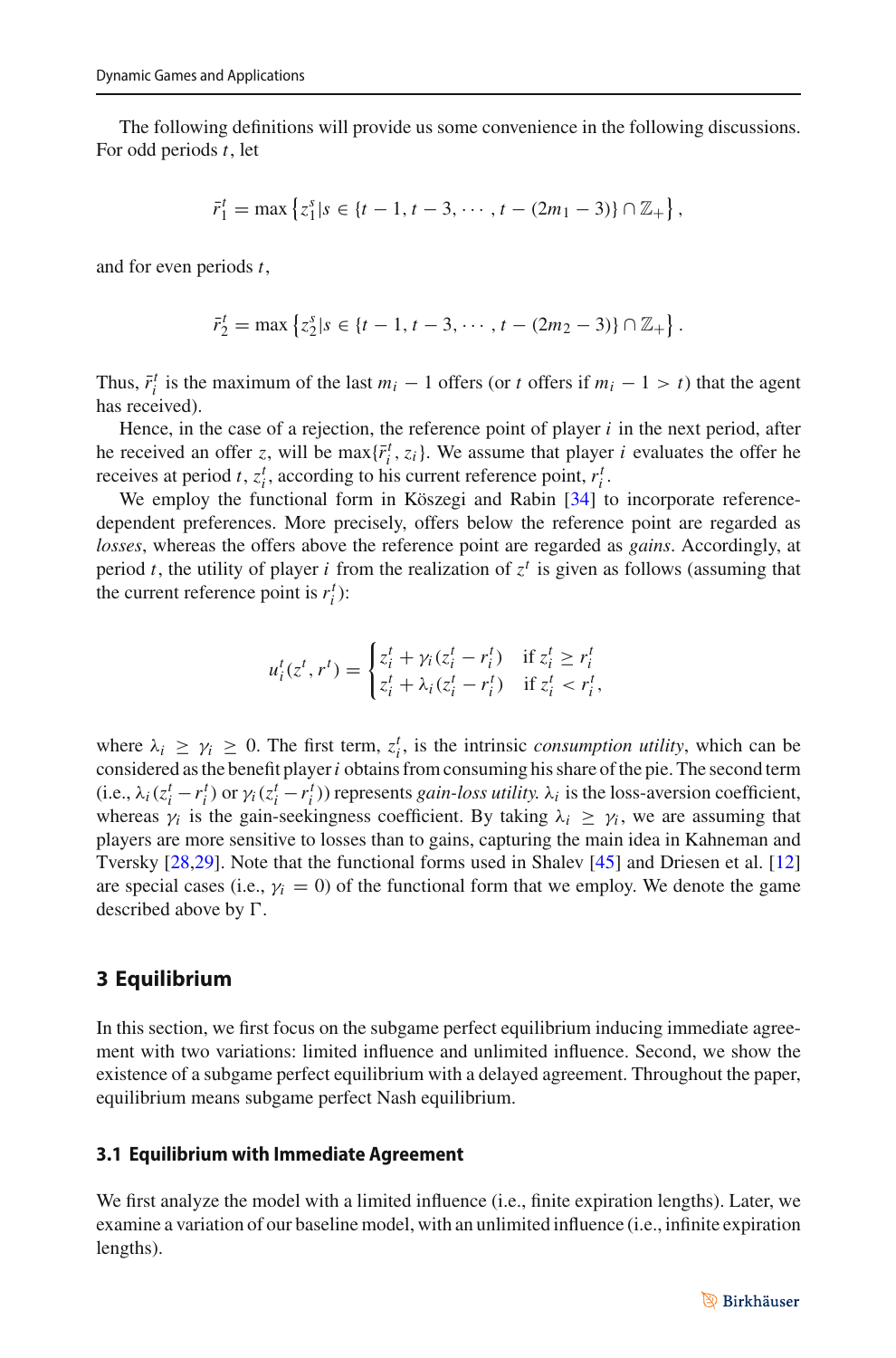#### **3.1.1 Limited Influence**

Due to the structure of the game, we first investigate players' expected continuation payoffs at any period of the game.<sup>3</sup> Now, consider an odd period  $t$  in which player 1 makes the offer  $x \in Z$ . Suppose that if player 2 rejects the offer *x* in period *t*, then he will propose  $y \in Z$  in period  $t + 1$ . Let  $r_2 = r_2^t$  and  $\bar{r}_2 = \bar{r}_2^t$ . Note that in the case of a rejection, the reference point of player 2 in period  $t + 1$  will be  $r_2^{t+1} = \max{\{\bar{r}_2, x_2\}}$ . For player 2 to be indifferent between accepting the offer *x* made in period *t* and rejecting this offer and making the offer *y* in the next period, which is heuristically assumed to be accepted by player 1, we need

<span id="page-5-3"></span>
$$
u_2^t(x, r^t) = \delta u_2^{t+1}(y, r^{t+1}) + (1 - \delta)u_2^{t+1}(0, r^{t+1}).
$$
\n(1)

The left-hand side of the equality is the utility that player 2 gets if he accepts  $x$ , whereas the right-hand side is his (expected) continuation utility (i.e., with probability  $\delta$ , the game continues to the next period and player 2 offers *y* which is assumed to be accepted by player 1 or with probability  $1 - \delta$ , the game ends and player 2 gets zero). Similarly, consider an even period *t* in which player 2 makes the offer  $y \in Z$ . Suppose that if player 1 rejects this offer, then he will propose  $x \in Z$  in period  $t + 1$ . Let  $r_1 = r_1^t$  and  $\bar{r}_1 = \bar{r}_1^t$ . Note that in the case of a rejection, the reference point of player 1 in period  $t + 1$  will be  $r_1^{t+1} = \max{\{\bar{r}_1, y_1\}}$ . For player 1 to be indifferent between accepting the offer  $y$  made in period  $t$  and rejecting this offer and making the offer  $x$  in the next period, which is assumed to be accepted by player 2, we need

<span id="page-5-2"></span>
$$
u_1^t(y, r^t) = \delta u_1^{t+1}(x, r^{t+1}) + (1 - \delta)u_1^{t+1}(0, r^{t+1}).
$$
\n(2)

For the analysis of equilibrium under limited influence in the rest of the paper, we make the following additional assumption:

**Assumption X** A player at period *t* makes an offer that gives him a share more than the offer that he rejected at  $t - 1$ , i.e.,  $x_1 > y_1$ .

A detailed example on the role this assumption serves and why we need it is presented in "Appendix B."<sup>[4](#page-5-1)</sup> Under this assumption, depending on the reference points, Equation [\(2\)](#page-5-2) yields one of the following cases:

1.  $r_1 \geq \bar{r}_1 > y_1$ 

$$
a. x_1 \ge \bar{r}_1 : (1 + \gamma_1)\delta x_1 = (1 + \lambda_1)y_1 - \lambda_1 r_1 + (1 - \delta)\lambda_1 \bar{r}_1 + \delta \gamma_1 \bar{r}_1
$$
  

$$
b. x_1 < \bar{r}_1 : (1 + \lambda_1)\delta x_1 = (1 + \lambda_1)y_1 - \lambda_1 r_1 + \lambda_1 \bar{r}_1
$$

2.  $r_1 \ge y_1 \ge \bar{r}_1$ :  $(1 + \gamma_1)\delta x_1 = (1 + \lambda_1 + \delta \gamma_1 + (1 - \delta)\lambda_1)y_1 - \lambda_1 r_1$ . 3.  $y_1 > r_1 \geq \bar{r}_1$ :  $(1 + \gamma_1)\delta x_1 = (1 + \gamma_1 + \delta \gamma_1 + (1 - \delta)\lambda_1)y_1 - \gamma_1 r_1$ .

Similarly, for Equation [\(1\)](#page-5-3), we have:

I.  $r_2 > \bar{r}_2 > x_2$ 

<span id="page-5-0"></span><sup>&</sup>lt;sup>3</sup> In the bargaining game  $\Gamma$ , (i) the pie is desirable, (ii) breakdown is the worst outcome, (iii)  $u_i^t(x, r)$  >  $u_i^{t+1}(x, r)$  for each *t*, *x* and *r*, and (iv)  $u_i$  is continuous. The game is stationary in the sense that player *i*'s preference between his share from the division x at period t and his share from division y at period  $t + 1$  is independent of *t* when period *t* is player *i*'s turn to make an offer. Note that the reference point of player *i* at period  $t + 1$  is equal to his reference point at period *t*, i.e.,  $r_i^{t+1} = r_i^t$ . These properties of  $\Gamma$  allow us to use the expected payoff at period  $t + 1$  as the continuation payoff of the game (see [\[40](#page-36-18), pp. 33–34 and 74–75]).

<span id="page-5-1"></span><sup>4</sup> See [\[17](#page-35-25)] for a similar modeling assumption. Note that our assumption is weaker than their *endogenous commitment* assumption.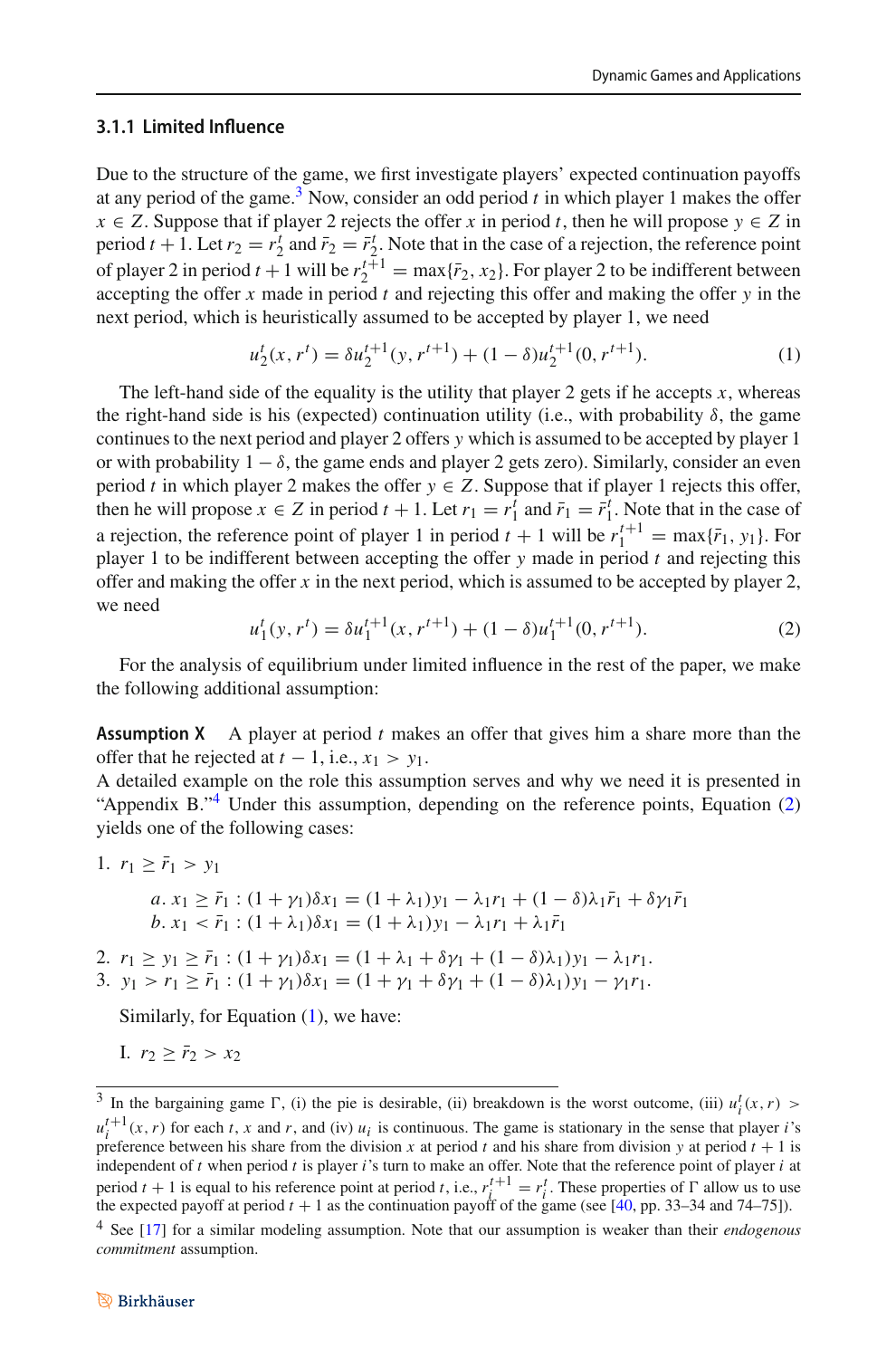$a. y_2 \geq \bar{r}_2$ :  $(1 + \gamma_2)\delta y_2 = (1 + \lambda_2)x_2 - \lambda_2r_2 + (1 - \delta)\lambda_2\bar{r}_2 + \delta\gamma_2\bar{r}_2$  $b. y_2 < \bar{r}_2$ :  $(1 + \lambda_2)\delta y_2 = (1 + \lambda_2)x_2 - \lambda_2r_2 + \lambda_2\bar{r}_2$ 

II.  $r_2 \ge x_2 \ge \bar{r}_2$ :  $(1 + \gamma_2)\delta y_2 = (1 + \lambda_2 + \delta y_2 + (1 - \delta)\lambda_2)x_2 - \lambda_2r_2$ . III.  $x_2 > r_2 \geq \bar{r}_2$ :  $(1 + \gamma_2)\delta y_2 = (1 + \gamma_2 + \delta \gamma_2 + (1 - \delta)\lambda_2)x_2 - \gamma_2 r_2$ .

Considering the cases above together, we obtain 16 possible regions for the reference point  $(r_1, r_2) \in [0, 1]^2$ . We will denote these mutually exclusive regions by  $R_{1,a-I,a}, R_{1-I,b}, \ldots, R_{3-II}, R_{3-II}$ . Let  $x^{\omega}$  and  $y^{\omega}$  be the offers associated with the corresponding region  $R_{\omega}$ , where  $\omega \in \{1.a - I.a, 1.a - I.b, 1.a - II, ..., 3 - III\}$  for player 1 and player 2, respectively.

The following theorem describes a subgame perfect equilibrium of the game. Note that in deriving this equilibrium, we make Assumption X presented above. We are not able to prove Theorem [1](#page-6-0) without this assumption, and we do not know whether the theorem is true without it.

<span id="page-6-0"></span>**Theorem 1** *Suppose that Assumption X holds. Take any period*  $t \geq 1$ *. Let the reference point be*  $(r_1^t, r_2^t) \in R_\omega$  *and*  $x^\omega$ ,  $y^\omega$  *be the offers associated with the corresponding region*  $R_\omega$ *,*  $where \omega \in \{1.a - I.a, 1.a - I.b, 1.a - II, \ldots, 3 - III\}$ . For player 1, let  $\sigma_1^*$  be such that *if t is odd, player* 1 *makes the offer x*<sup>ω</sup> *and if t is even, player* 1 *accepts the offer z if and only if*  $z_1 \ge y_1^{\omega}$ *. For player* 2*, define the strategy*  $\sigma_2^*$  *in a similar way. The strategy profile*  $\sigma^* = (\sigma_1^*, \sigma_2^*)$  *is a subgame perfect equilibrium of the bargaining game*  $\Gamma$ *.* 

*Proof of Theorem [1](#page-6-0)* The proof is relegated to "Appendix B."

This subgame perfect equilibrium induces an immediate agreement. The equilibrium offers of the players depend on the region that contains their reference points. For instance, at any period *t*,

- if  $(r_1, r_2) \in R_\omega$  where  $\omega \in \{1.a I.a, 1.a I.b, 1.b I.b, 1.b I.b\}$ , the equilibrium offers of the players depend on the current reference points  $r_i$  and  $\bar{r}_i$  (maximum of the last  $m_i - 1$  offers). In these cases, the current reference points are high, and in the case of rejection, the reference point of the responder in the next period will be equal to  $\bar{r}_i$ .
- On the other hand, if  $(r_1, r_2) \in R_\omega$  where  $\omega \in \{2 II, 2 III, 3 II, 3 III\}$ , the equilibrium offers depend only on the current reference points  $r_i$ . In these regions, the reference point of the responder in the next period will be equal to the most recent offer he received. Hence,  $\bar{r}_i$  will not influence the equilibrium offer.

Consequently, at any period *t*, the equilibrium strategy of player *i* associated with region *R*<sub>ω</sub> directly depends on the reference points of both players for any  $\omega \in \{1.a - I.a, 1.a - I.a\}$ *I*.*b*, 1.*a* − *II*,..., 3 − *III*}, implying dependence on expiration lengths,  $m_i$  and  $m_j$ .

**Equilibrium Outcome** Theorem [1](#page-6-0) states that players follow the strategy profile  $(\sigma_1^*, \sigma_2^*)$  in the equilibrium described: a player makes the offer  $x^{\omega}$  or  $y^{\omega}$  based on the relevant region  $R_{\omega}$  for the reference point, and the agreement is reached immediately. This implies that at  $t = 1$ , player 1 makes the offer  $x^{\omega}$ , where  $(r_1^1, r_2^1) \in R_{\omega}$ , and player 2 accepts the offer. For instance, if the initial reference points belong to region  $R_{3-III}$ , i.e.,  $(r_1^1, r_2^1) \in R_{3,III}$ , then the equilibrium outcome of the bargaining game  $x = (x_1, x_2)$  is given by

$$
x_1 = \frac{\eta_1(\eta_2 - \gamma_2 r_2^1) - \delta(1 + \gamma_2)(\eta_1 - \gamma_1 r_1^1)}{\eta_1 \eta_2 - \delta^2(1 + \gamma_1)(1 + \gamma_2)}
$$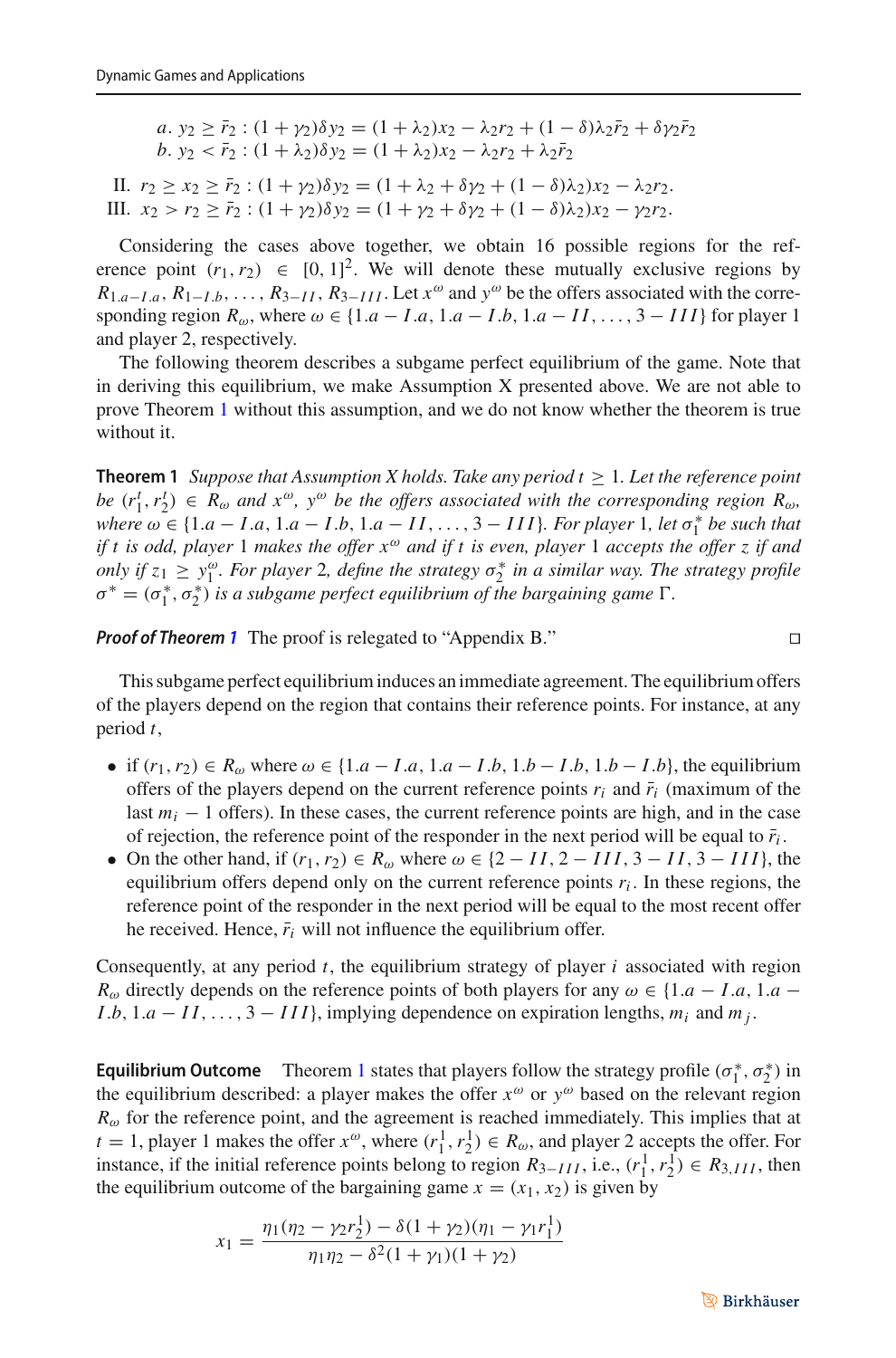$$
x_2 = \frac{\eta_1 \gamma_2 r_2^1 + \delta(1 + \gamma_2)(\eta_1 - \gamma_1 r_1^1) - \delta^2 (1 + \gamma_1)(1 + \gamma_2)}{\eta_1 \eta_2 - \delta^2 (1 + \gamma_1)(1 + \gamma_2)}
$$

where  $\eta_i = (1 + \gamma_i + \delta \gamma_i + (1 - \delta) \lambda_i)$ . The equilibrium division of the pie depends directly on initial reference points in this case. It implicitly depends on expiration lengths, since they are decisive in the evolution of the reference points, which are taken into account through expected continuation payoffs. Equilibrium outcomes are given in "Appendix A" for all regions  $R_{\omega}$ , where  $\omega \in \{1.a - I.a, 1.a - I.b, 1.a - II, ..., 3 - III\}.$ 

#### **3.1.2 No Expiration (Unlimited Influence)**

In this section, we remove the bounds on the number of periods an offer can influence future reference points. Hence, in any period  $t > 1$ , the reference points at period  $t$  are defined on the basis of the most generous offers players received up to *t*,

$$
r_1^t = \max\{z_1^s | s = 0, 2, 4, 6, \dots \le t\}
$$
  

$$
r_2^t = \max\{z_2^s | s = 0, 1, 3, 5, \dots \le t\}
$$

where  $z^s$  is the offer made at period *s* and  $(z_1^0, z_2^0) = (r_1^1, r_2^1)$ .

Suppose that period *t* is player *i*'s turn to make an offer and he offers  $z = (z_i, z_j)$ . If player *j* rejects the offer *z*, his reference point period  $t + 1$  will be  $r_j^{t+1} = \max\{r_j, z_j\}$ .

Considering Equation [\(2\)](#page-5-2) for the bargaining game with no expiration, we have the following three cases:

1.  $r_1 > x_1 > y_1 : \delta x_1 = y_1$ . 2.  $x_1 \ge r_1 > y_1$ :  $(1 + \gamma_1)\delta x_1 = (1 + \lambda_1)y_1 + \delta \gamma_1 r_1 - \delta \lambda_1 r_1$ . 3.  $x_1 > y_1 \ge r_1$ :  $(1 + \gamma_1)\delta x_1 = (1 + \gamma_1 + \delta \gamma_1 + (1 - \delta)\lambda_1)y_1 - \gamma_1 r_1$ .

Similarly, for Equation [\(1\)](#page-5-3), we have:

I.  $r_2 > y_2 > x_2 : \delta y_2 = x_2$ . II.  $y_2 \ge r_2 > x_2 : (1 + \gamma_2) \delta y_2 = (1 + \lambda_2) x_2 + \delta \gamma_2 r_2 - \delta \lambda_2 r_2$ . III.  $y_2 > x_2 \ge r_2$ :  $(1 + \gamma_2)\delta y_2 = (1 + \gamma_2 + \delta \gamma_2 + (1 - \delta)\lambda_2)x_2 - \gamma_2 r_2$ .

Let  $x^{\omega}$  and  $y^{\omega}$  be the associated offers with the regions  $R_{\omega}$  where  $\omega \in \{1 - I, 1 -$ *II*,..., 3 − *III*} for player 1 and player 2, respectively. The following theorem describes a subgame perfect equilibrium of the corresponding game.

<span id="page-7-0"></span>**Theorem 2** *Take any period t* ≥ 1*. Let*  $(r_1^t, r_2^t) \in R_\omega$  *where*  $\omega \in \{1 - I, 1 - II, ..., 3 - III\}$ *. For player* 1*, let* σ<sup>\*</sup><sub>1</sub> *be such that if t is odd, player* 1 *makes the offer x<sup>ω</sup> and if t is even, player* 1 *accepts the offer z if and only if*  $z_1 \geq y_1^{\omega}$ *. For player* 2*, define the strategy*  $\sigma_2^*$  *in a* similar way. The strategy profile  $\sigma^* = (\sigma_1^*, \sigma_2^*)$  is a subgame perfect equilibrium of the *bargaining game* Γ.

*Proof of Theorem [2](#page-7-0)* The proof of Theorem 2 is similar to that of Theorem [1,](#page-6-0) and it is relegated to "Appendix B."

This game, too, has a subgame perfect equilibrium that induces an immediate acceptance. At any period  $t \geq 1$ ,

• if  $(r_1, r_2) \in R_{1-I}$ , the equilibrium offers depend only on the continuation probability of the game,  $\delta$ , and they are identical to the equilibrium offers in the standard Rubinstein game. This result is different from that of the game with limited influence. In the unlimited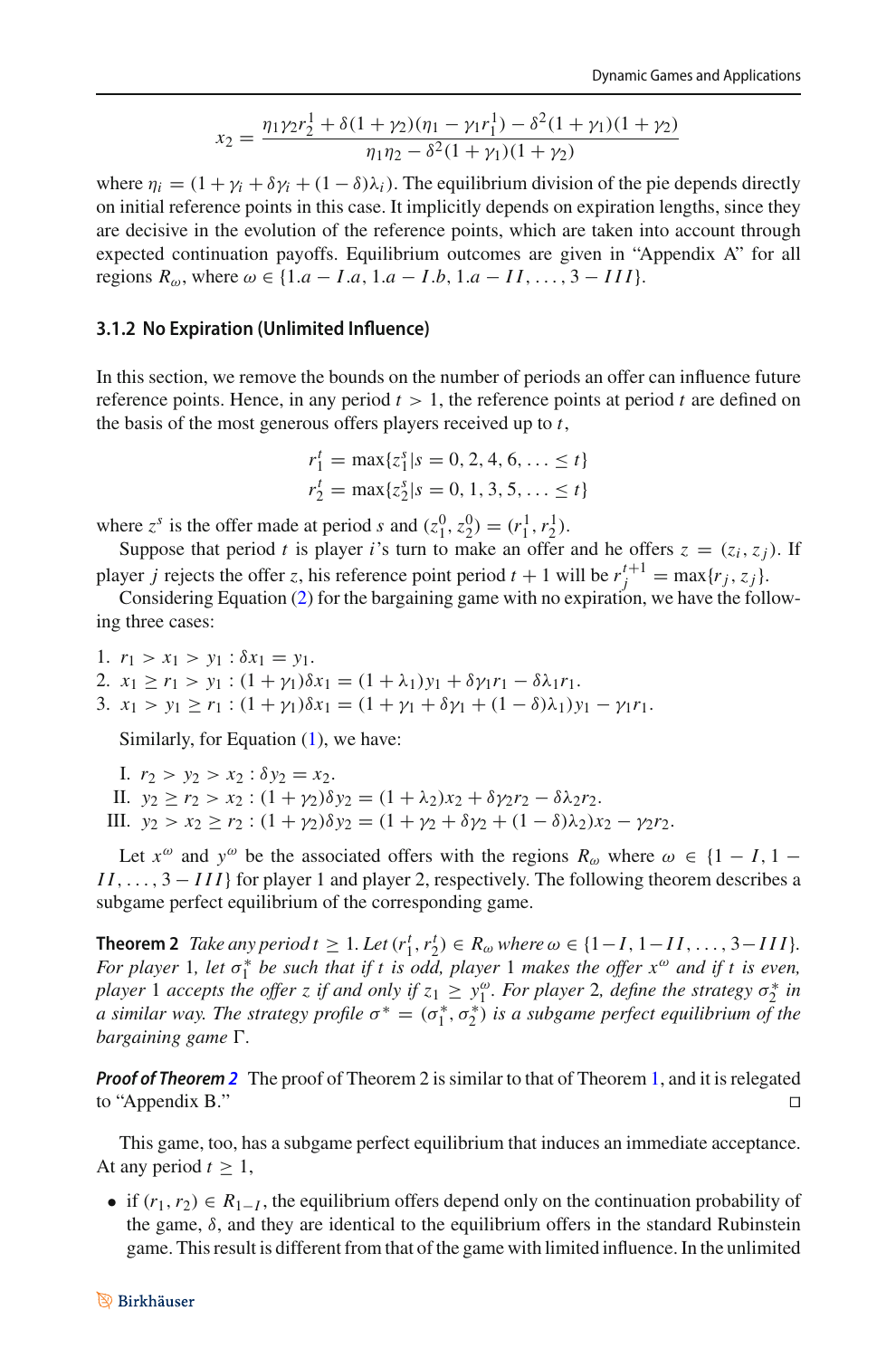influence variation, the reference points are the maximum of the offers received up to period *t*. Hence, when the offer received is less than the reference point of the responder, his reference point in the next period remains the same. Thus, the current reference points do not influence the equilibrium strategies.

- In regions  $R_{1-I}$ ,  $R_{1-I}$ ,  $R_{2-I}$ , and  $R_{3-I}$ , the equilibrium offers depend on at least one player's current reference point, since the reference point of the responder in the next period may be equal to the offer he received most recently.
- In regions  $R_{2-I}$ ,  $R_{2-I}$ ,  $R_{3-I}$ , and  $R_{3-I}$ , the equilibrium offer of player *i* directly depends on the reference points of both players, which is the highest offer he received and the highest offer he made to player *j*.

**Equilibrium Outcome** Suppose that the initial reference points are in the region *R*3−*III* , i.e.,  $(r_1^1, r_2^1) \in R_{3-III}$ . In this case, the subgame perfect equilibrium outcome is as follows:

$$
x_1 = \frac{\eta_1(\eta_2 - \gamma_2 r_2^1) - \delta(1 + \gamma_2)(\eta_1 - \gamma_1 r_1^1)}{\eta_1 \eta_2 - \delta^2(1 + \gamma_1)(1 + \gamma_2)}
$$
  

$$
x_2 = \frac{\eta_1 \gamma_2 r_2^1 + \delta(1 + \gamma_2)(\eta_1 - \gamma_1 r_1^1) - \delta^2(1 + \gamma_1)(1 + \gamma_2)}{\eta_1 \eta_2 - \delta^2(1 + \gamma_1)(1 + \gamma_2)}
$$

where  $\eta_i = (1 + \gamma_i + \delta \gamma_i + (1 - \delta) \lambda_i)$ .

Since the game induces immediate agreement and the evolution of reference points is backward-looking, the subgame perfect equilibrium outcome of the game with unlimited influence presented here has the same formulation as the one in the game with limited influence. The equilibrium outcome depends explicitly on the initial reference points and implicitly on the expiration lengths. The loss aversion and gain-seekingness coefficients also influence the outcome. An increase in a player's loss aversion hurts him while it provides benefit to his opponent. Conversely, an increase in a player's gain-seekingness makes him better while hurting his opponent. Detailed comparative statics on these parameters are presented in the Discussion section.

### **3.2 Equilibrium with Delayed Agreement**

In this section, we first show the existence of an equilibrium where the agreement is reached with delay in the model with limited influence. We do this by constructing an example. The equilibrium we construct and the parameter values we use provide useful insights in to the role of limited influence on bargaining.

Let  $\delta = 0.9$  (hence the breakdown probability is 0.1),  $\lambda_1 = \lambda_2 = 1$  and  $\gamma_1 = \gamma_2 =$ 0.5. Suppose that the initial reference points are both equal to 0.9, i.e.,  $r_1^1 = r_2^1 = 0.9$ . Furthermore, the influence of a received offer (on a player's reference point) expires in one period for both players,  $m_1 = m_2 = 1$ . Now, consider a strategy  $\tilde{\sigma} = (\tilde{\sigma_1}, \tilde{\sigma_2})$  such that

- (i) In period  $t = 1$ , player 1 proposes (1, 0). Player 2 accepts any offer  $x = (x_1, x_2)$  if  $x_2$  > 0.4737 and he rejects the offer otherwise,
- (ii) In period  $t = 2$ , following a rejected offer in  $t = 1$ , player 2 proposes (0, 1). Player 1 accepts any offer  $y = (y_1, y_2)$  if  $y_1 \ge 0.7545$ , and he rejects the offer otherwise,
- (iii) For any period  $t \geq 3$ ,  $\tilde{\sigma}^t = \sigma^{*t}$ .

<span id="page-8-0"></span>The following lemma will be useful in proving that the strategy profile presented above constitutes a subgame perfect equilibrium. It shows that if both players' reference points are equal to zero, then they reach an agreement without (further) delay.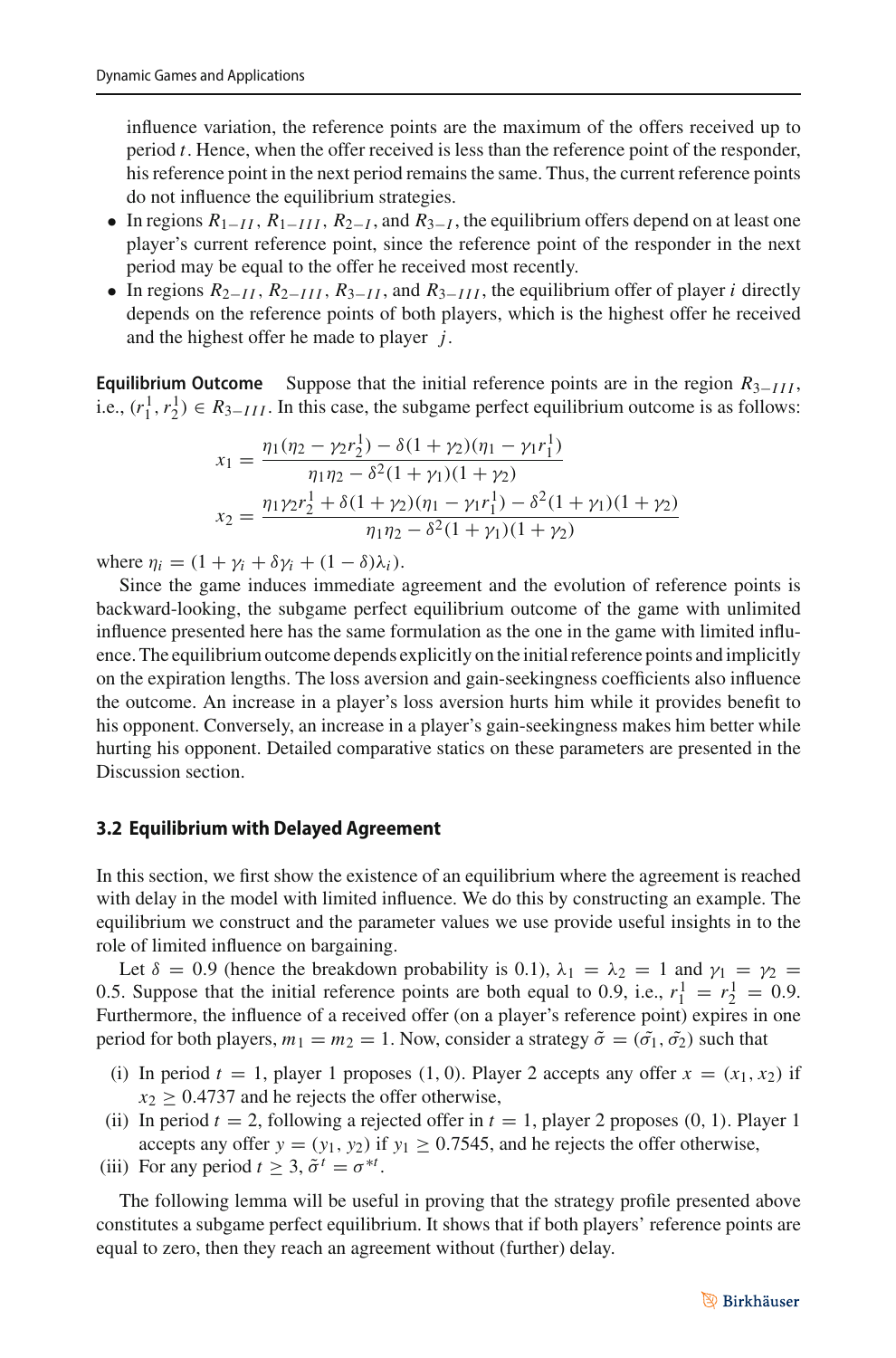**Lemma 1** *Take any period*  $t \ge 1$ *. Suppose that*  $(r_1^t, r_2^t) = (0, 0)$ *. For any player, the proposer obtains the maximum utility by making the equilibrium offer associated with region R*3−*III given that the responder follows* σ∗*.*

*Proof of Lemma* [1](#page-8-0) Take any period  $t \ge 1$  and suppose that  $(r_1^t, r_2^t) = (0, 0)$ . Without loss of generality, assume that *t* is odd. According to the strategy  $\sigma^*$ , player 1 proposes  $x^{3-III}$ . If player 1 proposes *x'* such that  $x_2' < x_2^{3-III}$ , then player 2 (following  $\sigma^*$ ) rejects the offer. Now, player 2 (following  $\sigma^*$ ) proposes  $y^{3-III} = y = (y_1, y_2)$ .

$$
\delta u_1^{t+1}(y, r^{t+1}) + (1 - d)u_1^{t+1}(0, r^{t+1}) = \delta(y_1 + \gamma_1 y_1) - (1 - \delta)\lambda_1 0
$$
  
=  $\delta(1 + \gamma_1) y_1$   
 $< \delta(1 + \gamma_1) x_1^{3-III} = u_1^t(x^{3-III}).$ 

<span id="page-9-0"></span>Equipped with this result, now we can formulate our proposition, which describes a subgame perfect equilibrium with a delayed agreement.

**Proposition 1** Let the initial reference points be  $(r_1^1, r_2^1) = (0.9, 0.9)$ . Furthermore, assume *that*  $(\delta, \lambda_1, \lambda_2, \gamma_1, \gamma_2) = (0.9, 1, 1, 0.5, 0.5)$  *and*  $m_1 = m_2 = 1$ *. The strategy profile*  $\tilde{\sigma} =$  $(\tilde{\sigma_1}, \tilde{\sigma_2})$  *is a subgame perfect equilibrium of the game*  $\Gamma$ *, where the agreement is reached with a delay (to be precise, at*  $t = 3$ *).* 

*Proof of Proposition* [1](#page-9-0) In the initial period,  $(r_1^1, r_2^1) = (0.9, 0.9) \in R_{1.b-I.b}$ . Suppose that player 1 proposes  $z = (z_1, z_2)$ , where  $z_2 < 0.4737$ , then player 2 rejects the offer. The game continues to the next period with probability  $\delta$ , or it ends with probability  $1 - \delta$ . If the game continues to the second period, the reference points will be  $(r_1^2, r_2^2) = (0.9, z_2)$ . Now,  $(r_1^2, r_2^2)$  can only belong to regions  $R_{1,b-Ia}$ ,  $R_{1,b-II}$  or  $R_{1,b-III}$ . Since in period  $t = 3$ players follow the strategy  $\sigma^*$ , player 2 gets the maximum expected payoff by proposing  $(0, 1)$ . Player 1 rejects the offer  $(0, 1)$ . Once we return to  $t = 1$ , the offer  $z = (1, 0)$  gives player 1 the maximum expected payoff. Hence, at  $t = 3$ ,  $(r_1^3, r_2^3) = (0, 0) \in R_{3-III}$ . It follows from Lemma 1 that both players follow  $\sigma^*$ : player 1 proposes the equilibrium offer associated with this region *x*3−*III* and player 2 accepts this offer. Thus, player 1 and player 2 obtain

$$
\delta(\delta u_1^2((0, 1), r^2) + (1 - \delta)u_1^2(0, r^2)) + (1 - \delta)u_1^1(0, r^1) = 0.6426
$$
  

$$
\delta(\delta u_2^2((0, 1), r^2) + (1 - \delta)u_2^2(0, r^2)) + (1 - \delta)u_2^1(0, r^1) = 0.4824.
$$

For the remaining periods  $t > 3$ , the proof follows from Lemma 1 and the proof of Theorem 1. We have that for any subgame and for any strategy  $\sigma_2$ ,  $u_2(\tilde{\sigma_1}, \tilde{\sigma_2}) \ge u_2(\tilde{\sigma_1}, \sigma_2)$ . Hence,  $\tilde{\sigma}_2$  is the best response of player 2 given that player 1 follows strategy  $\tilde{\sigma}_1$ . Similarly, for any subgame and for any strategy  $\sigma_1$ ,  $u_1(\tilde{\sigma_1}, \tilde{\sigma_2}) \geq u_1(\sigma_1, \tilde{\sigma_2})$ . Therefore,  $\tilde{\sigma}$  is a subgame perfect equilibrium of the game  $\Gamma$  with a delayed agreement.<sup>[5](#page-9-1)</sup>

Expiration length (or limited influence) plays an intuitive role in the construction of this equilibrium. First of all, the initial reference points are high, and as such, the potential benefits from making low (in particular, 0) offers and delaying the agreement are high. Second, expiration lengths are short, and as such, the utility possibilities can reach its maximal size (given loss-aversion and gain-seekingness parameters) in a short period of time (in particular, two

<span id="page-9-1"></span><sup>5</sup> Note that the deviation (from the strategies of the corresponding immediate-agreement equilibrium) that brings about the delayed-agreement equilibrium is a bilateral one, and as such, the immediate-agreement equilibrium and the delayed-agreement equilibrium coexist.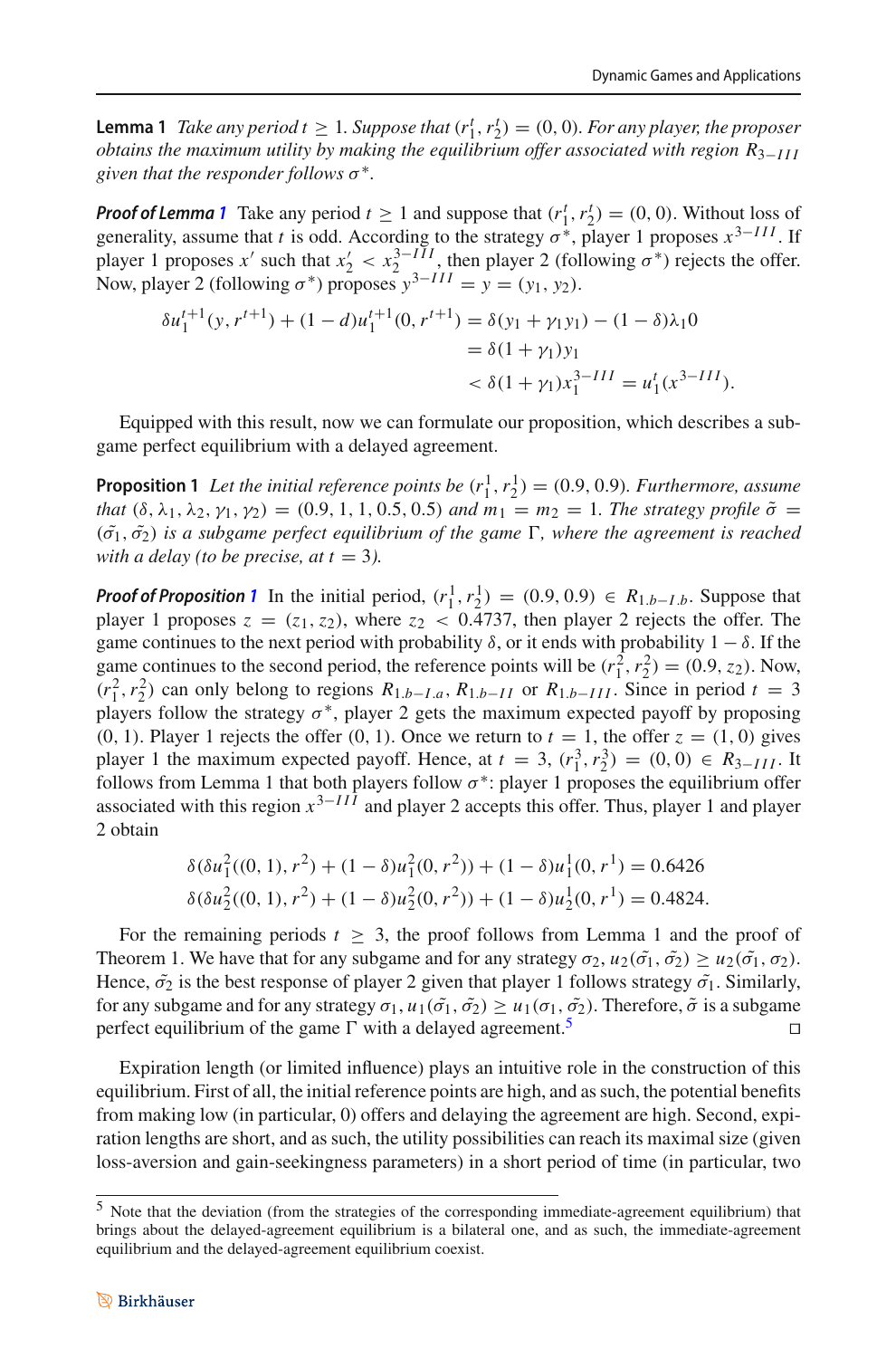periods). Finally, the breakdown probability is low, and as such, the risk associated with making offers that will be rejected is low. Therefore, expected benefits of delaying the agreement outweigh expected costs. Along these lines, we conjecture that delayed-agreement equilibrium can be constructed for similar parameter values. For instance, the strategy profile given in Proposition [1](#page-9-0) will constitute an equilibrium also when initial reference points are larger than 0.9 and/or breakdown probability is lower than 0.1. However, a full characterization of delayed-agreement equilibria is far from trivial and left for future research.

### <span id="page-10-0"></span>**4 Discussion**

In this section, we present (i) the results of comparative static analyses we conducted to study the effects of loss-aversion and gain-seekingness parameters on equilibrium outcomes, (ii) a closer look at the comparison of two variations of our model, and (iii) a comparison of our model/results with those of Driesen et al. [\[12\]](#page-35-10).

**Gain-Loss Parameters** (*λ* **and** *γ* ) Here, we analyze how the changes in the model parameters influence the division of the pie in the equilibrium with immediate acceptance.<sup>6</sup> We examine the response of the share of player 1 to the changes in loss-aversion coefficients. The analysis for player 2 is similar. Differentiating  $x_1$  with respect to  $\lambda_1$  and  $\lambda_2$ , we obtain the following results for all regions  $\omega \in \{1.a - I.a, 1.a - I.b, \ldots, 3 - III\}$ :

$$
\frac{dx_1^{\omega}}{d\lambda_1} \le 0
$$
  

$$
\frac{dx_1^{\omega}}{d\lambda_2} \ge 0.
$$

Hence, an increase in player 1's loss-aversion coefficient leads to a decrease in his equilibrium share, whereas an increase in player 2's loss-aversion coefficient leads to an increase in his equilibrium share.

Now, we investigate the impact of a change in parameters  $\gamma_1$  and  $\gamma_2$  on player 1's share in the equilibrium we studied. Differentiating  $x_1$  with respect to  $y_1$  and  $y_2$ , we obtain the following results for all regions  $\omega \in \{1.a - I.a, 1.a - I.b, ..., 3 - III\}$ :

$$
\frac{dx_1^{\omega}}{d\gamma_1} \ge 0
$$
  

$$
\frac{dx_1^{\omega}}{d\gamma_2} \le 0.
$$

Hence, an increase in player 1's gain-seekingness coefficient leads to an increase in his equilibrium share, whereas an increase in his opponent's gain-seekingness coefficient leads to a decrease in his equilibrium share. Obtaining more than the reference point gives a player higher utility since the difference between the received share from the pie and the reference point is regarded as a gain. Hence, for low reference points (the equilibrium offer is greater than the reference point), gain-seekingness parameter becomes more important.

It is interesting to see that two urges (loss aversion and gain-seekingness) both of which tell basically the same thing to an agent (i.e.,*do not get less than* vs *get more than* your reference point) have different influences over his bargaining power.

<span id="page-10-1"></span> $6$  The reader is referred to "Appendix [C"](#page-4-0) for the mathematical derivations of the results presented here.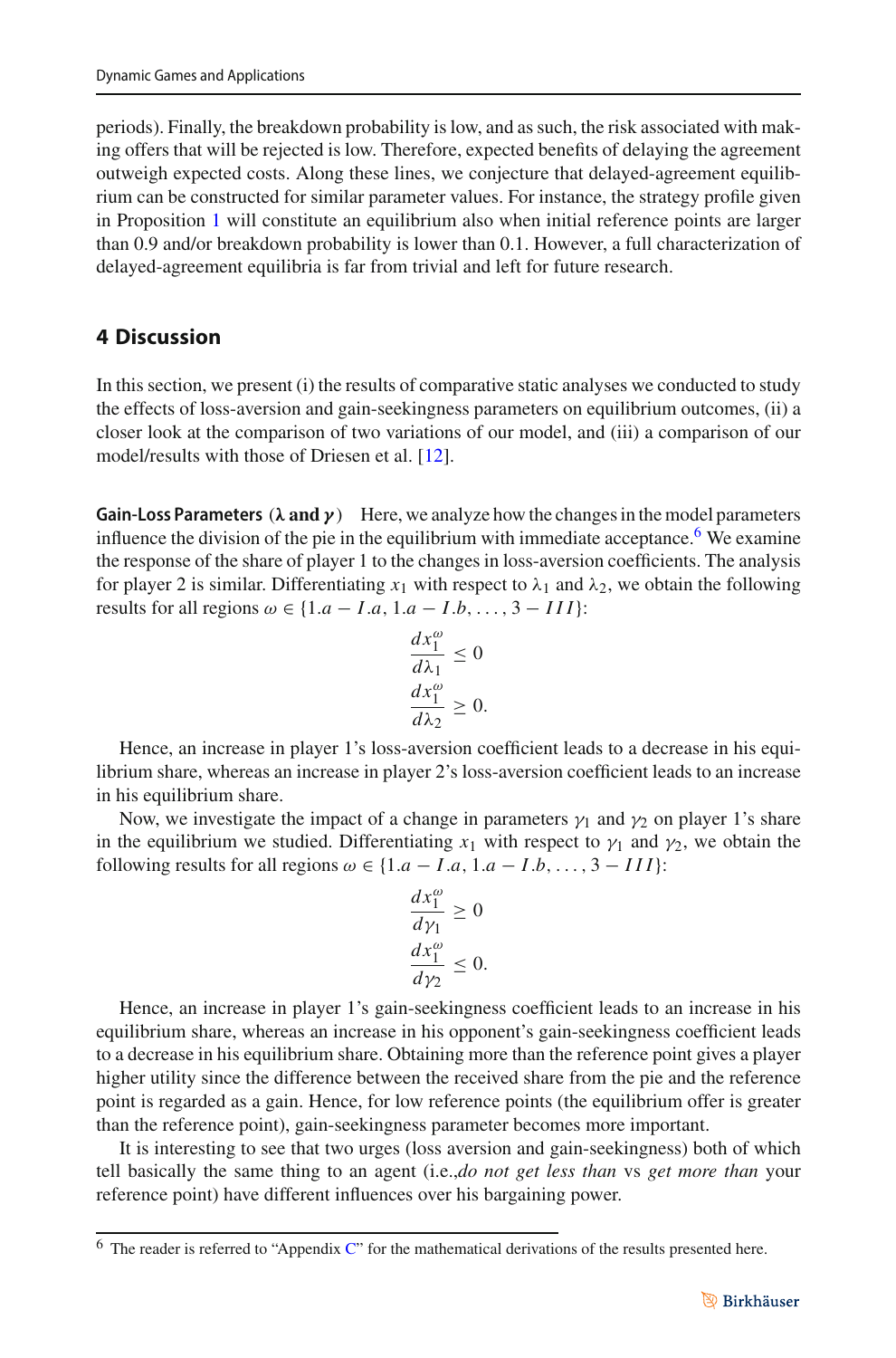**Comparison of the Variations of the Model** Restricting our attention to the equilibria with immediate agreement, we can say that the equilibrium outcomes (in different regions) of the bargaining game with unlimited influence are the same with the equilibrium outcomes of the bargaining game with limited influence. This result possibly stems from the equilibrium inducing immediate agreement in combination with the backward focus of the reference point. In the initial period, we have  $r_i = \bar{r_i}$  for each player *i*. Hence, the equilibrium offer in the game with limited influence is equal to the equilibrium offer in the game with unlimited influence. However, there are still some differences: the strategies are different for two variations of the model since these models differ in the evolution of reference points. Suppose the game is at period  $t > m_i$ . At this period, in the bargaining game with unlimited influence, the first offer player *i* received has still an influence on his reference point (and so on his actions), while in the bargaining game with limited influence the impact of the first offer on his reference point expires. Hence, in the future periods of the game with limited influence,  $r_i$  and  $\bar{r}_i$  may differ, while for all periods of the game with unlimited influence we have  $r_i = \bar{r}_i$ . Further, the equilibrium strategies in the game with limited influence implicitly depend on expiration lengths since they are effective in the evolution of reference points.

**Comparison with Driesen et al.** [\[12\]](#page-35-10) In our game with limited influence, the reference point of player *i* is equal to the maximum of the last *mi* offers he received. In this framework, for any region, the equilibrium offers depend on the reference points of the players. Thus, they implicitly depend on the expiration lengths. However, in Driesen et al. [\[12](#page-35-10)], the equilibrium offers, for some regions, do not depend on the reference points. For instance, consider region  $R_{1.b-I.b}$  in our model which corresponds to region  $R_{1-I}$  in Driesen et al. [\[12\]](#page-35-10). The equilibrium offers for this region in our game are

$$
x_1^{1.b-I.b} = \frac{1}{1+\delta} + \frac{\delta(1+\lambda_2)\lambda_1(r_1-\bar{r}_1) - (1+\lambda_1)\lambda_2(r_2-\bar{r}_2)}{(1-\delta_2)(1+\lambda_1)(1+\lambda_2)}
$$

$$
y_1^{1.b-I.b} = \frac{\delta}{1+\delta} + \frac{(1+\lambda_2)\lambda_1(r_1-\bar{r}_1) - \delta(1+\lambda_1)\lambda_2(r_2-\bar{r}_2)}{(1-\delta_2)(1+\lambda_1)(1+\lambda_2)},
$$

whereas the corresponding equilibrium offers for this region in Driesen et al. [\[12\]](#page-35-10) are

$$
x_1^{1-I} = \frac{1}{1+\delta} \quad y_1^{1-I} = \frac{\delta}{1+\delta},
$$

Unless  $r_i = \bar{r}_i$  for each player *i*, the equilibrium offers are different for some values of  $\lambda_1$  and  $\lambda_2$ . Therefore, introducing the limited influence affects the equilibrium of the game. Note that for this region, the equilibrium offer in the game with limited influence can be decomposed into an expression of which the first part is equal to the equilibrium of Rubinstein bargaining game. Suppose that the initial reference points belong to region  $R_{1,b-I,b}$ , i.e.,  $(r_1^1, r_2^1) \in R_{1,b-1,b}$ . In this region, the equilibrium outcome coincides with the equilibrium of Rubinstein model. However, for other regions, making this sort of comparison is difficult, since we have very complex expressions (see "Appendix A").

In the bargaining game with unlimited influence, reference points evolve as in Driesen et al. [\[12](#page-35-10)], i.e., they are the maxima of the rejected offers. Another point that we differ from Driesen et al. [\[12](#page-35-10)] is the players' evaluation of the offers above the reference point. As we mentioned before, the utility function they employ is a special case of ours; for each player *i*,  $\gamma_i = 0$ . For low values of reference points, the equilibrium offers in Driesen et al. [\[12\]](#page-35-10) are not affected by them since the gain relative to the reference point does not have any impact on the utility. However, in our model the offers in the equilibrium depend on the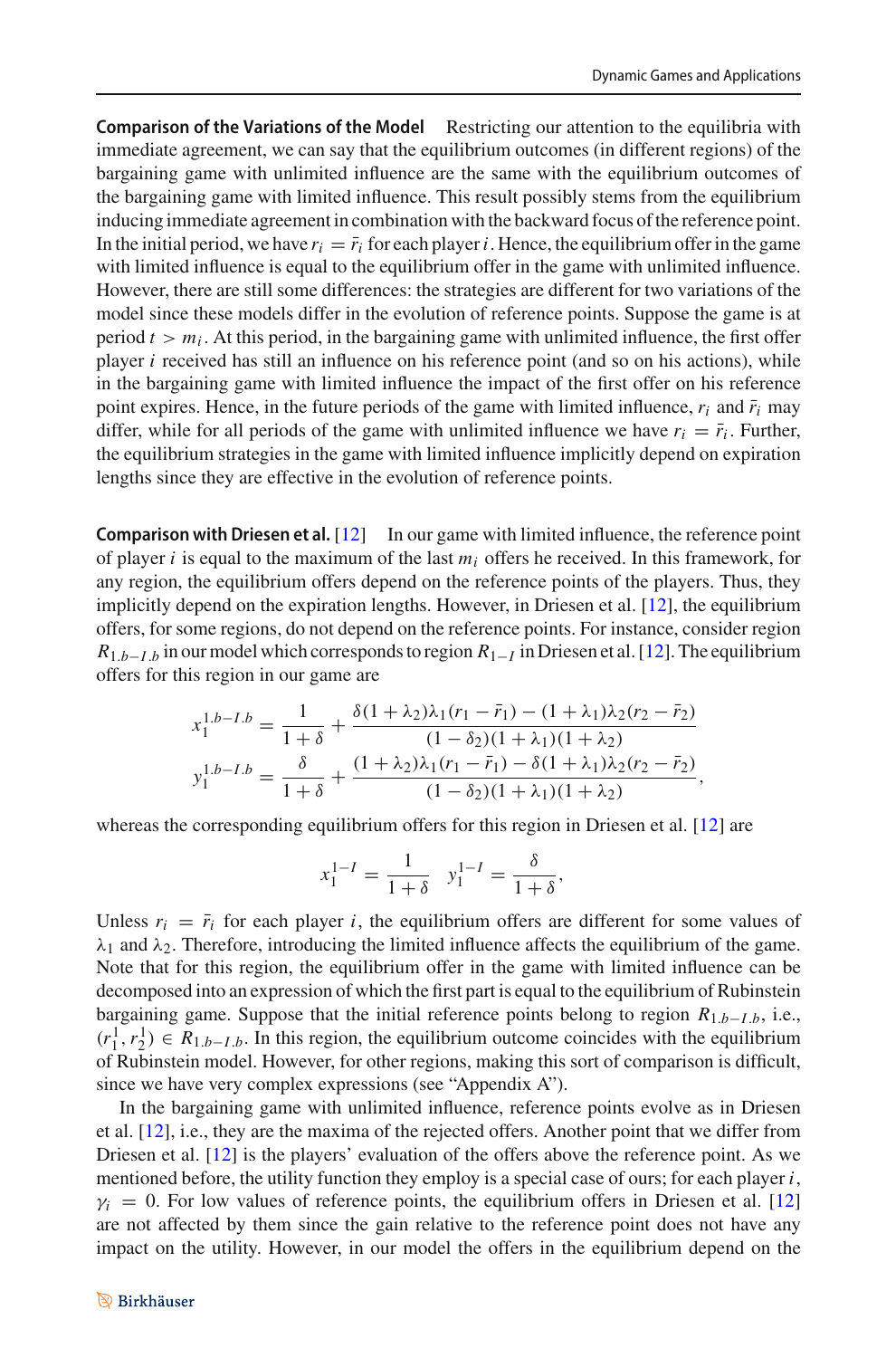reference points, even for low values of those. Furthermore, Driesen et al. [\[12](#page-35-10)] restrict their attention to the case where the initial reference point is  $(0, 0)$ , whereas we do not impose such a restriction. Arguably, as a consequence of these differences, they can prove that the constructed equilibrium is the unique subgame perfect equilibrium satisfying some certain properties, whereas we cannot.

Last but not least, we show the existence of an equilibrium where agreement is reached with delay, whereas Driesen et al. [\[12](#page-35-10)] completely focus on an equilibrium with immediate agreement. Arguably, the delayed-agreement equilibrium we construct is where the limited influence introduced in our paper has the most transparent impact, and as such, it significantly differentiates our results from those of Driesen et al. [\[12\]](#page-35-10).

### <span id="page-12-0"></span>**5 Concluding Remarks**

We studied an infinite horizon, alternating offers bargaining game with endogenous reference points. In our model, (i) players have reference-dependent preferences, (ii) the initial reference point is exogenously given, (iii) but once the bargaining starts, the current reference point of player *i* depends on the most recent *mi* offers player *j* made. To the best of our knowledge, this is the first paper that incorporates behavioral phenomena such as the recency effect/retrievability bias into bargaining model with endogenous reference points. We first showed that there exists a subgame perfect equilibrium with an immediate agreement and expiration lengths influence players' strategies but not their payoffs in this equilibrium. Second, we showed that for some parameter values, there also exists an equilibrium with a delayed agreement. Expiration length, the main novelty of our model, plays an important and intuitive role for the existence of this type of equilibrium. We show that nonzero initial reference points are crucial for the existence of such an equilibrium. Given the construction of our delayed-agreement equilibrium and the role expiration lengths play there, one is tempted to say that an equilibrium with a delayed agreement does not exist in the model with unlimited influence. However, formally proving that turns out to be far from trivial and as such is left for future research.

**Acknowledgements** We would like to thank an anonymous associate editor and three reviewers for constructive and helpful comments, which significantly improved the paper. Usual disclaimers apply.

### **A Definitions of the Regions and the Corresponding Equilibrium Strategies**

We define the regions  $R_{\omega}$  and find the corresponding equilibrium strategies/proposals ,  $x^{\omega}$  =  $(x_1^{\omega}, x_2^{\omega})$ , where  $\omega \in \{1.a - I.a, 1.a - I.b, ..., 3-III\}$ , in the model with limited influence. Note that  $x_2^{\omega} = 1 - x_1^{\omega}$  for each  $\omega$ . Suppose that the game is at period *t*. Let  $(r_1^t, r_2^t) = (r_1, r_2)$ and  $(\bar{r}_1^t, \bar{r}_2^t) = (\bar{r}_1, \bar{r}_2)$ .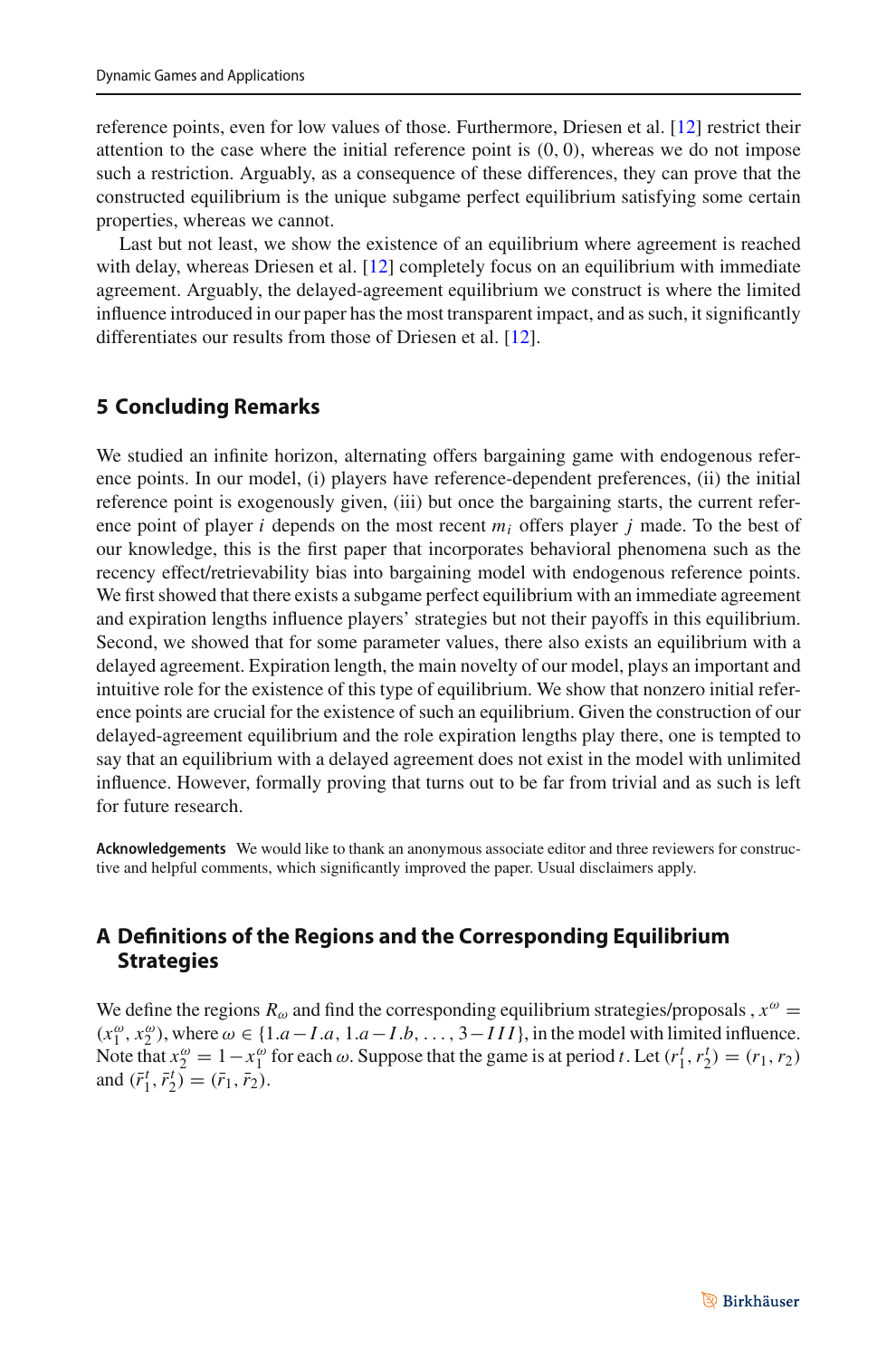### **A.1 Region 1.a-I.a**

$$
R_{1,a-I.a} = \left\{ (r_1, r_2) \Big| \frac{(1+\lambda_2)\lambda_1 r_1 + \delta(1+\gamma_1)(\zeta_2 \bar{r}_2 - \lambda_2 r_2 + 1 + \lambda_2 - \delta(1+\gamma_2))}{(1+\lambda_1)(1+\lambda_2) - \delta^2(1+\gamma_1)(1+\gamma_2) + (1+\lambda_2)\zeta_1} \right\}
$$
  

$$
< \bar{r}_1 \ge \frac{(1+\lambda_1)(\zeta_2 \bar{r}_2 - \lambda_2 r_2 + 1 + \lambda_2) + \delta(1+\gamma_2)\lambda_1 r_1 - \delta(1+\gamma_2)(1+\lambda_1)}{(1+\lambda_1)(1+\lambda_2) - \delta^2(1+\gamma_1)(1+\gamma_2) + \delta(1+\gamma_2)\zeta_1} \text{and } \frac{\delta(1+\gamma_1)(\zeta_1 \bar{r}_1 - \lambda_1 r_1 + 1 + \lambda_1 - \delta(1+\gamma_2)) - (1+\lambda_1)\lambda_2 r_2}{(1+\lambda_1)(1+\lambda_2) - \delta^2(1+\gamma_1)(1+\gamma_2) - (1+\lambda_1)\zeta_2} \left\}
$$
  

$$
< \bar{r}_2 \le \frac{(1+\lambda_2)(\zeta_1 \bar{r}_1 - \lambda_1 r_1 + 1 + \lambda_1 - \delta(1+\gamma_1)) + \delta(1+\gamma_1)\lambda_2 r_2}{(1+\lambda_1)(1+\lambda_2) - \delta^2(1+\gamma_1)(1+\gamma_2) + \delta(1+\gamma_1)\zeta_2} \right\},
$$

where  $\zeta_i = \delta \gamma_i + (1 - \delta)\lambda_i$  for all  $i = 1, 2$ . The equilibrium strategies are

$$
x_1^{1.a-I.a} = \frac{(1+\lambda_1)(\zeta_2 \bar{r}_2 - \lambda_2 r_2 + 1 + \lambda_2) - \delta(1+\gamma_2)(\zeta_1 \bar{r}_1 - \lambda_1 r_1 + 1 + \lambda_1)}{(1+\lambda_1)(1+\lambda_2) - \delta^2(1+\gamma_1)(1+\gamma_2)}
$$
  

$$
y_1^{1.a-I.a} = \frac{\delta(1+\gamma_1)(\zeta_2 \bar{r}_2 - \lambda_2 r_2 + 1 + \lambda_2) - (1+\lambda_2)(\zeta_1 \bar{r}_1 - \lambda_1 r_1) - \delta^2(1+\gamma_1)(1+\gamma_2)}{(1+\lambda_1)(1+\lambda_2) - \delta^2(1+\gamma_1)(1+\gamma_2)}.
$$

### **A.2 Region 1.a-I.b**

$$
R_{1,a-I,b} = \left\{ (r_1, r_2) \Big| \frac{(1+\lambda_2)\lambda_1 r_1 + \delta(1+\gamma_1)(\lambda_2 \bar{r}_2 - \lambda_2 r_2 + (1-\delta)(1+\lambda_2))}{(1+\lambda_1)(1+\lambda_2) - (1+\lambda_2)(\delta^2(1+\gamma_1) - \zeta_1)} \right\}
$$
  

$$
< \bar{r}_1 \le \frac{(1+\lambda_1)(\lambda_2 \bar{r}_2 - \lambda_2 r_2 + (1-\delta)(1+\lambda_2)) + \delta(1+\lambda_2)\lambda_1 r_1}{(1+\lambda_1)(1+\lambda_2) - \delta(1+\lambda_2)(\delta(1+\gamma_1) - \zeta_1)} \text{and } \bar{r}_2 > \frac{(1+\lambda_2)(\zeta_1 \bar{r}_1 - \lambda_1 r_1 + 1+\lambda_1) + \delta(1+\gamma_1)(\lambda_2 r_2 - (1+\lambda_2))}{(1+\lambda_1)(1+\lambda_2) - \delta(1+\gamma_1)(\delta(1+\lambda_2) - \lambda_2)} \right\},
$$

where  $\zeta_i = \delta \gamma_i + (1 - \delta) \lambda_i$  for all  $i = 1, 2$ . The equilibrium strategies are

$$
x_1^{1.a-I.b} = \frac{(1+\lambda_1)(\lambda_2 \bar{r}_2 - \lambda_2 r_2 + (1-\delta)(1+\lambda_2)) - \delta(1+\lambda_2)(\zeta_1 \bar{r}_1 - \lambda_1 r_1)}{(1+\lambda_1)(1+\lambda_2) - \delta^2(1+\gamma_1)(1+\lambda_2)}
$$

$$
y_1^{1.a-I.b} = \frac{\delta(1+\gamma_1)(\lambda_2 \bar{r}_2 - \lambda_2 r_2 + (1-\delta)(1+\lambda_2)) - (1+\lambda_2)(\zeta_1 \bar{r}_1 - \lambda_1 r_1)}{(1+\lambda_1)(1+\lambda_2) - \delta^2(1+\gamma_1)(1+\lambda_2)}.
$$

### **A.3 Region 1.a-II**

$$
R_{1,a-II} = \left\{ (r_1, r_2) \Big| \frac{\kappa_2 \lambda_1 r_1 + \delta (1 + \gamma_1)(\lambda_2 - \lambda_2 r_2 + (1 - \delta)(1 + \lambda_2))}{\kappa_1 \kappa_2 - \delta^2 (1 + \gamma_1)(1 + \gamma_2)} \Big\}
$$
  

$$
< \bar{r}_1 \le \frac{\delta (1 + \gamma_2) \lambda_1 r_1 + (1 + \lambda_1)(\lambda_2 - \lambda_2 r_2 + (1 - \delta)(1 + \lambda_2))}{(1 + \lambda_1)\kappa_2 - \delta^2 (1 + \gamma_1)(1 + \gamma_2) + \delta (1 + \gamma_2)\zeta_1} \Big\}
$$
  
and 
$$
r_2 \ge \frac{\delta (1 + \gamma_2)(\zeta_1 \bar{r}_1 - \lambda_1 r_1) + \delta (1 + \lambda_1)(1 + \gamma_2) - \delta^2 (1 + \gamma_1)(1 + \gamma_2)}{(1 + \lambda_1)(\kappa_2 - \lambda_2) - \delta^2 (1 + \gamma_1)(1 + \gamma_2)} > \bar{r}_2 \Big\},
$$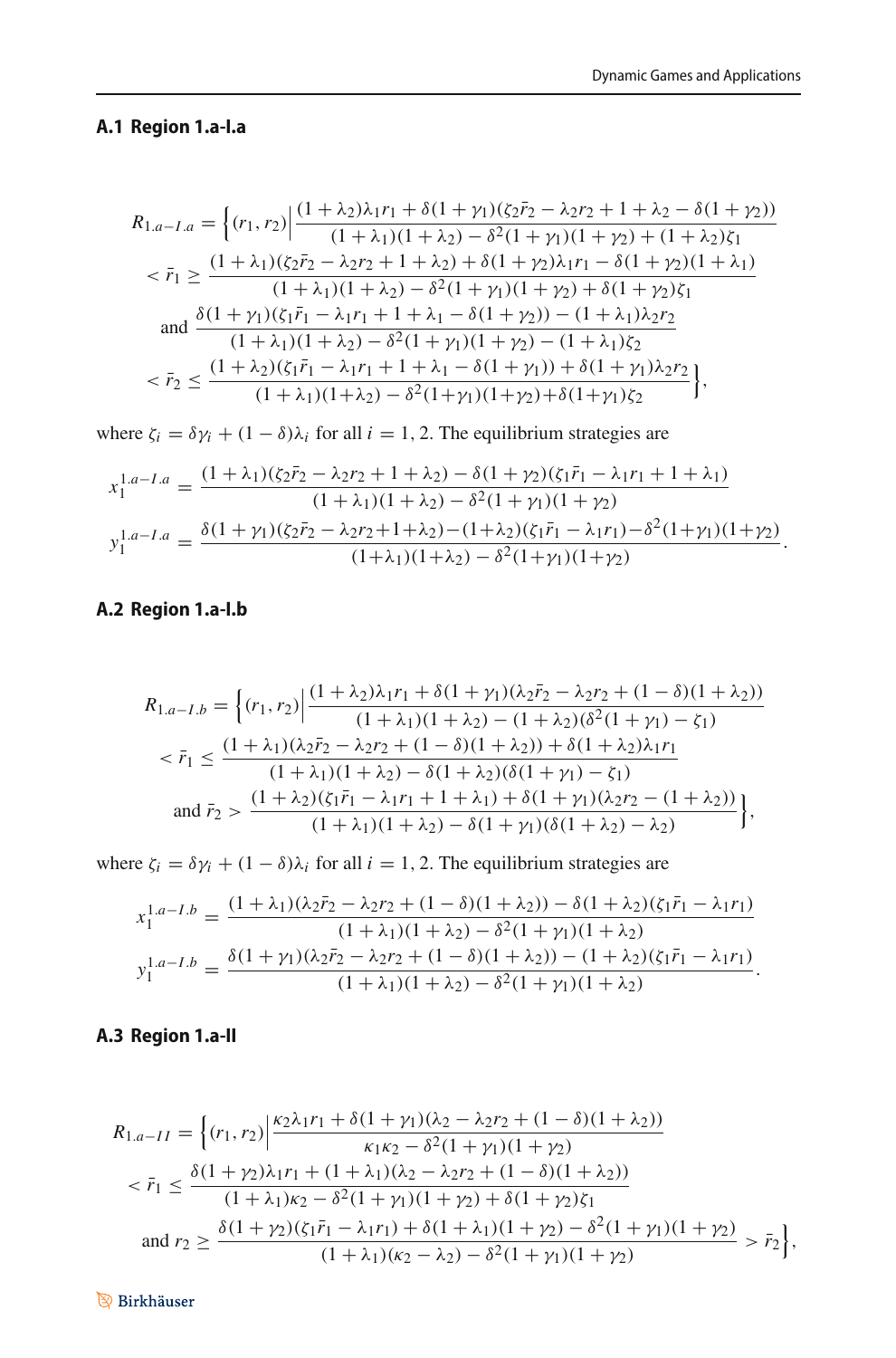where  $\zeta_i = \delta \gamma_i + (1-\delta)\lambda_i$  and  $\kappa_i = 1 + \lambda_i + \delta \gamma_i + (1-\delta)\lambda_i$  for all  $i = 1, 2$ . The equilibrium strategies are

$$
x_1^{1.a-II} = \frac{(1+\lambda_1)(\lambda_2 - \lambda_2 r_2 + (1-\delta)(1+\lambda_2)) - \delta(1+\gamma_2)(\zeta_1 \bar{r}_1 - \lambda_1 r_1)}{(1+\lambda_1)\kappa_2 - \delta^2(1+\gamma_1)(1+\gamma_2)}
$$

$$
y_1^{1.a-II} = \frac{\delta(1+\gamma_1)(\lambda_2 - \lambda_2 r_2 + (1-\delta)(1+\lambda_2)) - \kappa_2(\zeta_1 \bar{r}_1 - \lambda_1 r_1)}{(1+\lambda_1)\kappa_2 - \delta^2(1+\gamma_1)(1+\gamma_2)}.
$$

#### **A.4 Region 1.a-III**

$$
R_{1.a-III} = \left\{ (r_1, r_2) \Big| \frac{\eta_2 \lambda_1 r_1 + \delta(1 + \gamma_1)(\gamma_2 - \gamma_2 r_2 + (1 - \delta)(1 + \lambda_2))}{\kappa_1 \eta_2 - \delta^2 (1 + \gamma_1)(1 + \gamma_2)} \Big\}
$$
  

$$
< \bar{r}_1 \le \frac{\delta(1 + \gamma_2)\lambda_1 r_1 + (1 + \lambda_1)(\gamma_2 - \gamma_2 r_2 + (1 - \delta)(1 + \lambda_2))}{(1 + \lambda_1)\eta_2 - \delta^2 (1 + \gamma_1)(1 + \gamma_2) + \delta(1 + \gamma_2)\zeta_1} \Big\}
$$
  
and 
$$
r_2 < \frac{\delta(1 + \gamma_2)(\zeta_1 \bar{r}_1 - \lambda_1 r_1) + \delta(1 + \lambda_1)(1 + \gamma_2) - \delta^2 (1 + \gamma_1)(1 + \gamma_2)}{(1 + \lambda_1)(\kappa_2 - \gamma_2) - \delta^2 (1 + \gamma_1)(1 + \gamma_2)} \Big\},
$$

where  $\zeta_i = \delta \gamma_i + (1-\delta)\lambda_i$ ,  $\kappa_i = 1 + \lambda_i + \delta \gamma_i + (1-\delta)\lambda_i$  and  $\eta_i = 1 + \gamma_i + \delta \gamma_i + (1-\delta)\lambda_i$ for all  $i = 1, 2$ . The equilibrium strategies are

$$
x_1^{1.a-III} = \frac{(1+\lambda_1)(\gamma_2 - \gamma_2 r_2 + (1-\delta)(1+\lambda_2)) - \delta(1+\gamma_2)(\zeta_1 \bar{r}_1 - \lambda_1 r_1)}{(1+\lambda_1)\eta_2 - \delta^2(1+\gamma_1)(1+\gamma_2)}
$$
  

$$
y_1^{1.a-III} = \frac{\delta(1+\gamma_1)(\gamma_2 - \gamma_2 r_2 + (1-\delta)(1+\lambda_2)) - \eta_2(\zeta_1 \bar{r}_1 - \lambda_1 r_1)}{(1+\lambda_1)\eta_2 - \delta^2(1+\gamma_1)(1+\gamma_2)}.
$$

#### **A.5 Region 1.b-I.b**

$$
R_{1.b-I.b} = \left\{ (r_1, r_2) \middle| \bar{r}_1 > \frac{\delta(1+\lambda_2)(\lambda_1 r_1 - (1+\lambda_1)) - (1+\lambda_1)(\lambda_2 r_2 - \lambda_2 \bar{r}_2 - (1+\lambda_2))}{(1-\delta^2)(1+\lambda_1)(1+\lambda_2) + \delta(1+\lambda_2)\lambda_1} \right\}
$$
  
and  $\bar{r}_2 > \frac{\delta(1+\lambda_1)(\lambda_2 r_2 - (1+\lambda_2)) - (1+\lambda_2)(\lambda_1 r_1 - \lambda_1 \bar{r}_1 - (1+\lambda_1))}{(1-\delta^2)(1+\lambda_1)(1+\lambda_2) + \delta(1+\lambda_1)\lambda_2} \right\}$ ,

The equilibrium strategies are

$$
x_1^{1,b-1,b} = \frac{\delta(1+\lambda_2)(\lambda_1r_1 - \lambda_1\bar{r}_1 - (1+\lambda_1)) - (1+\lambda_1)(\lambda_2r_2 - \lambda_2\bar{r}_2 - (1+\lambda_2))}{(1-\delta^2)(1+\lambda_1)(1+\lambda_2)}
$$
  

$$
y_1^{1,b-1,b} = \frac{(1+\lambda_2)(\lambda_1r_1 - \lambda_1\bar{r}_1) - \delta(1+\lambda_1)(\lambda_2r_2 - \lambda_2\bar{r}_2 - (1-\delta)(1+\lambda_2))}{(1-\delta^2)(1+\lambda_1)(1+\lambda_2)}.
$$

### **A.6 Region 1.b-II**

$$
R_{1,b-II} = \Big\{ (r_1, r_2) \Big| \bar{r}_1 > \frac{\delta(1+\gamma_2)\lambda_1 r_1 + (1+\lambda_1)(\lambda_2 - \lambda_2 r_2 + (1-\delta)(1+\lambda_2))}{(1+\lambda_1)\kappa_2 - \delta^2(1+\lambda_1)(1+\gamma_2) + \delta(1+\gamma_2)\lambda_1},
$$
  

$$
r_2 \ge \frac{\delta(1-\delta)(1+\lambda_1)(1+\delta\gamma_2) - \delta^2(1+\lambda_1)(1+\gamma_2) - \delta(1+\gamma_2)(\lambda_1 r_1 - \lambda_1 \bar{r}_1)}{(1+\lambda_1)\kappa_2 - \delta^2(1+\lambda_1)(1+\gamma_2) + \delta(1+\lambda_1)\lambda_2} > \bar{r}_2 \Big\},
$$

where  $\kappa_i = 1 + \lambda_i + \delta \gamma_i + (1 - \delta) \lambda_i$  for all  $i = 1, 2$ . The equilibrium strategies are

$$
x_1^{1,b-II} = \frac{\delta(1+\gamma_2)(\lambda_1r_1 - \lambda_1\bar{r}_1) + (1+\lambda_1)(\lambda_2 - \lambda_2r_2 + (1-\delta)(1+\lambda_2))}{(1+\lambda_1)\kappa_2 - \delta^2(1+\lambda_1)(1+\gamma_2)}
$$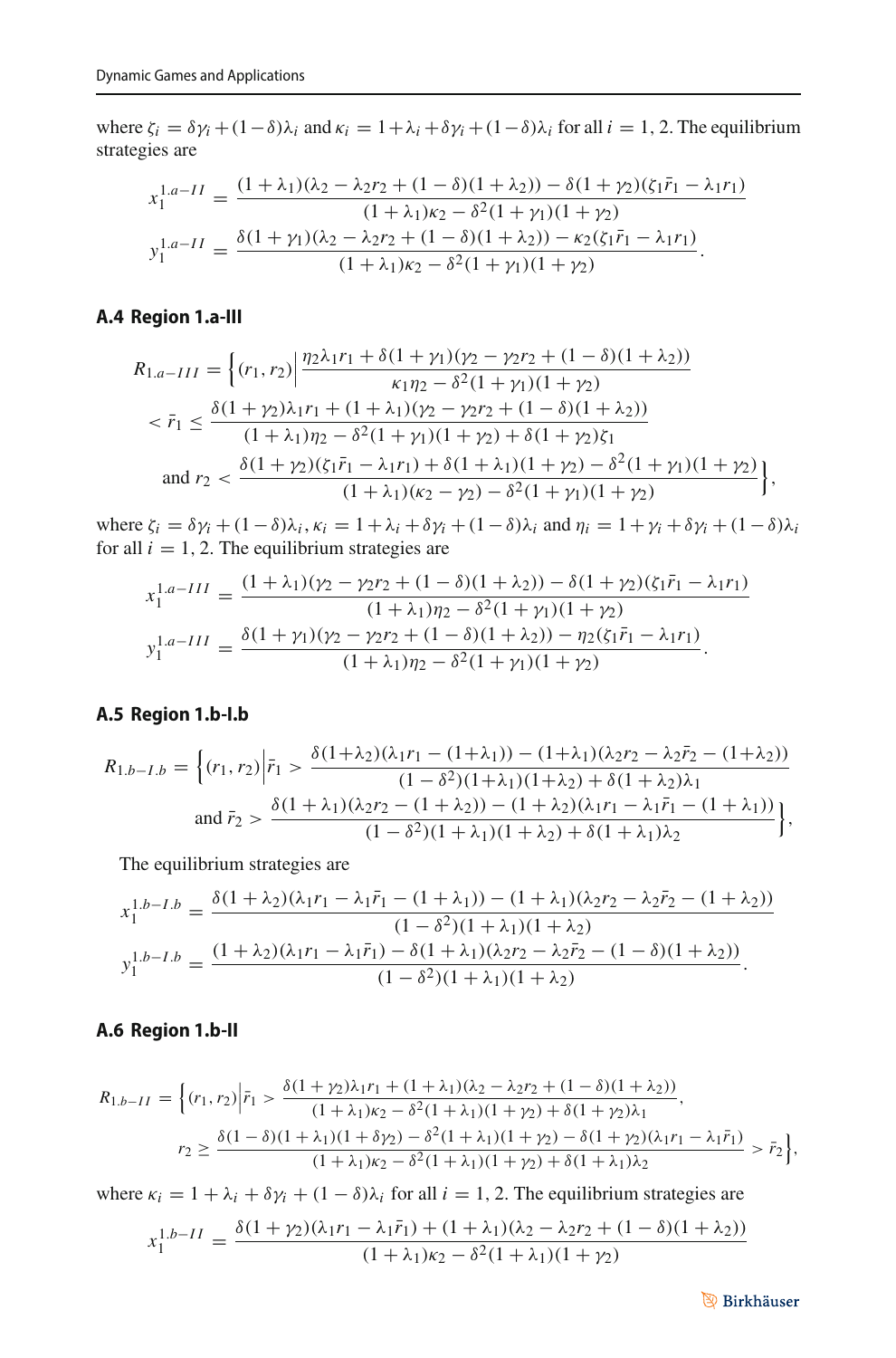$$
y_1^{1.b-II} = \frac{\kappa_2(\lambda_1r_1 - \lambda_1\bar{r}_1) + \delta(1+\lambda_1)(\lambda_2 - \lambda_2r_2 - (1-\delta)(1+\lambda_2))}{(1+\lambda_1)\kappa_2 - \delta^2(1+\lambda_1)(1+\gamma_2)}.
$$

### **A.7 Region 1.b-III**

$$
R_{1,b-III} = \left\{ (r_1, r_2) \Big| \bar{r}_1 > \frac{\delta (1 + \gamma_2) \lambda_1 r_1 + (1 + \lambda_1)(\gamma_2 - \gamma_2 r_2 + (1 - \delta)(1 + \lambda_2))}{(1 + \lambda_1)\eta_2 - \delta^2 (1 + \lambda_1)(1 + \gamma_2) + \delta(1 + \gamma_2)\lambda_1} \right\}
$$
  
and 
$$
r_2 < \frac{\delta (1 + \lambda_1)(1 + \gamma_2) - \delta^2 (1 + \lambda_1)(1 + \gamma_2) - \delta(1 + \gamma_2)(\lambda_1 r_1 - \lambda_1 \bar{r}_1)}{(1 + \lambda_1)\eta_2 - \delta^2 (1 + \lambda_1)(1 + \gamma_2) - (1 + \lambda_1)\gamma_2} \right\},
$$

where  $\eta_i = 1 + \gamma_i + \delta \gamma_i + (1 - \delta) \lambda_i$  for all  $i = 1, 2$ . The equilibrium strategies are

$$
x_1^{1,b-III} = \frac{\delta(1+\gamma_2)(\lambda_1r_1 - \lambda_1\bar{r}_1) + (1+\lambda_1)(\gamma_2 - \gamma_2r_2 + (1-\delta)(1+\lambda_2))}{(1+\lambda_1)\eta_2 - \delta^2(1+\lambda_1)(1+\gamma_2)}
$$

$$
y_1^{1,b-III} = \frac{\eta_2(\lambda_1r_1 - \lambda_1\bar{r}_1) + \delta(1+\lambda_1)(\gamma_2 - \gamma_2r_2 + (1-\delta)(1+\lambda_2))}{(1+\lambda_1)\eta_2 - \delta^2(1+\lambda_1)(1+\gamma_2)}.
$$

#### **A.8 Region 2-II**

$$
R_{2-II} = \left\{ (r_1, r_2) \middle| r_1 \ge \frac{\delta (1 + \gamma_1) \kappa_2 - \delta (1 + \gamma_1)(\delta (1 + \gamma_2) + \lambda_2 r_2)}{(\kappa_1 - \lambda_1) \kappa_2 - \delta^2 (1 + \gamma_1)(1 + \gamma_2)} \ge \bar{r}_1 \right\}
$$
  
and 
$$
r_2 \ge \frac{\delta (1 + \gamma_2)(\kappa_1 - \lambda_1 r_1) - \delta^2 (1 + \gamma_1)(1 + \gamma_2)}{\kappa_1 (\kappa_2 - \lambda_2) - \delta^2 (1 + \gamma_1)(1 + \gamma_2)} \ge \bar{r}_2 \right\},
$$

where  $\kappa_i = 1 + \lambda_i + \delta \gamma_i + (1 - \delta) \lambda_i$  for all  $i = 1, 2$ . The equilibrium strategies are

$$
x_1^{2-II} = \frac{\kappa_1(\kappa_2 - \lambda_2 r_2) - \delta(1 + \gamma_2)(\kappa_1 - \lambda_1 r_1)}{\kappa_1 \kappa_2 - \delta^2 (1 + \gamma_1)(1 + \gamma_2)}
$$
  

$$
y_1^{2-II} = \frac{\kappa_2(\delta(1 + \gamma_1) + \lambda_1 r_1) - \delta(1 + \gamma_1)(\delta(1 + \gamma_2) + \lambda_2 r_2)}{\kappa_1 \kappa_2 - \delta^2 (1 + \gamma_1)(1 + \gamma_2)}.
$$

#### **A.9 Region 2-III**

$$
R_{2-III} = \left\{ (r_1, r_2) \middle| r_1 \ge \frac{\delta (1 + \gamma_1) \eta_2 - \delta (1 + \gamma_1)(\delta (1 + \gamma_2) + \gamma_2 r_2)}{(\kappa_1 - \lambda_1) \eta_2 - \delta^2 (1 + \gamma_1)(1 + \gamma_2)} \ge \bar{r}_1 \right\}
$$
  
and 
$$
r_2 < \frac{\delta (1 + \gamma_2)(\kappa_1 - \lambda_1 r_1) - \delta^2 (1 + \gamma_1)(1 + \gamma_2)}{\kappa_1 (\eta_2 - \gamma_2) - \delta^2 (1 + \gamma_1)(1 + \gamma_2)} \right\},
$$

where  $\kappa_i = 1 + \lambda_i + \delta \gamma_i + (1 - \delta)\lambda_i$  and  $\eta_i = 1 + \gamma_i + \delta \gamma_i + (1 - \delta)\lambda_i$  for all  $i = 1, 2$ . The equilibrium strategies are

$$
x_1^{2-III} = \frac{\kappa_1(\eta_2 - \gamma_2 r_2) - \delta(1 + \gamma_2)(\kappa_1 - \lambda_1 r_1)}{\kappa_1 \eta_2 - \delta^2(1 + \gamma_1)(1 + \gamma_2)}
$$
  

$$
y_1^{2-III} = \frac{\eta_2(\delta(1 + \gamma_1) + \lambda_1 r_1) - \delta(1 + \gamma_1)(\delta(1 + \gamma_2) + \gamma_2 r_2)}{\kappa_1 \eta_2 - \delta^2(1 + \gamma_1)(1 + \gamma_2)}.
$$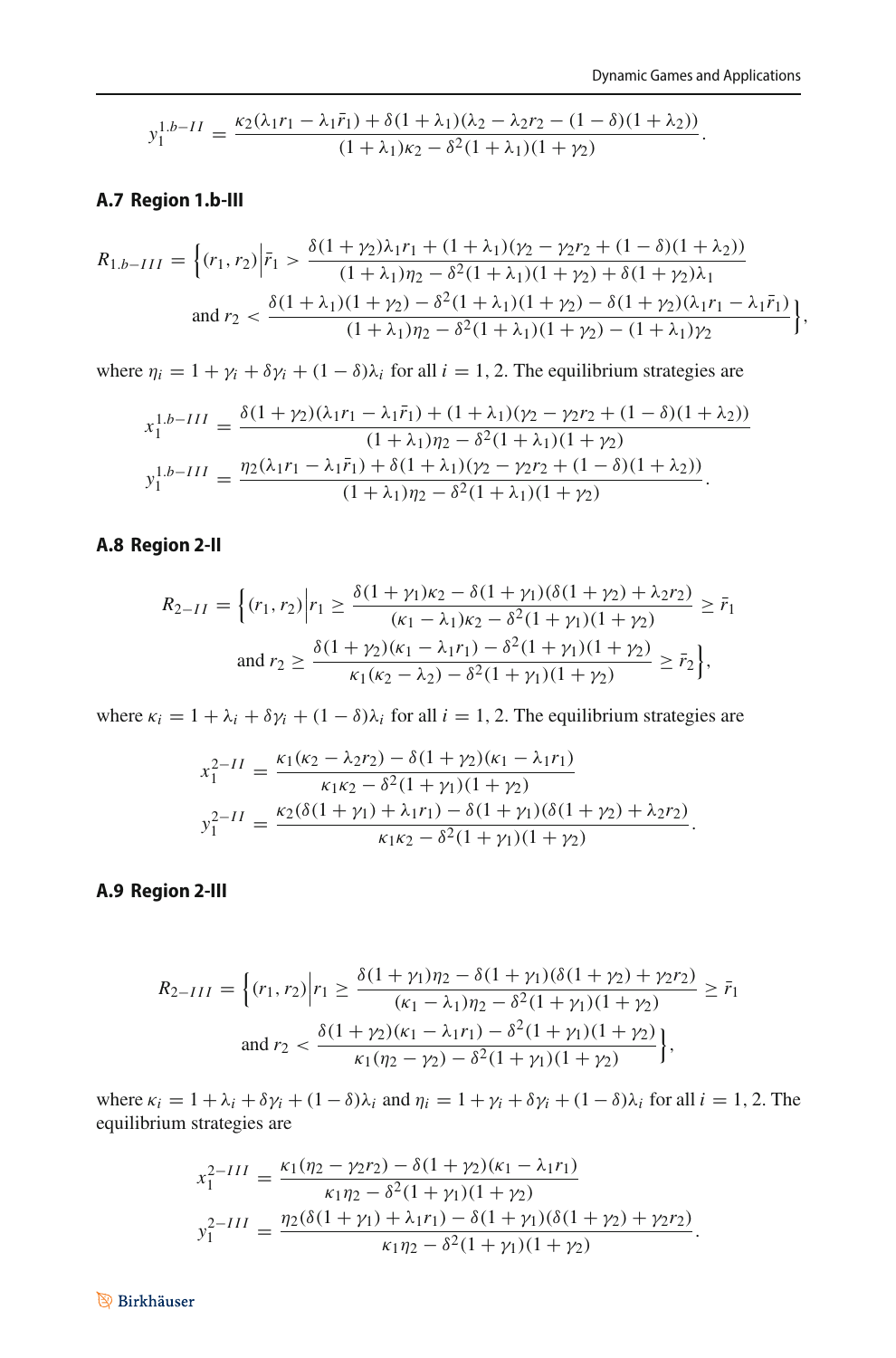#### **A.10 Region 3-III**

$$
R_{3-III} = \left\{ (r_1, r_2) \middle| r_1 < \frac{\delta(1 + \gamma_1)\eta_2 - \delta(1 + \gamma_1)(\delta(1 + \gamma_2) + \gamma_2 r_2)}{(\eta_1 - \gamma_1)\eta_2 - \delta^2(1 + \gamma_1)(1 + \gamma_2)} \right\}
$$
\n
$$
\text{and } r_2 < \frac{\delta(1 + \gamma_2)(\eta_1 - \gamma_1 r_1) - \delta^2(1 + \gamma_1)(1 + \gamma_2)}{\eta_1(\eta_2 - \gamma_2) - \delta^2(1 + \gamma_1)(1 + \gamma_2)} \right\},
$$

where  $\eta_i = 1 + \gamma_i + \delta \gamma_i + (1 - \delta) \lambda_i$  for all  $i = 1, 2$ . The equilibrium strategies are

$$
x_1^{3-III} = \frac{\eta_1(\eta_2 - \gamma_2 r_2) - \delta(1 + \gamma_2)(\eta_1 - \gamma_1 r_1)}{\eta_1 \eta_2 - \delta^2 (1 + \gamma_1)(1 + \gamma_2)}
$$
  

$$
y_1^{3-III} = \frac{\eta_2(\delta(1 + \gamma_1) + \gamma_1 r_1) - \delta(1 + \gamma_1)(\delta(1 + \gamma_2) + \gamma_2 r_2)}{\eta_1 \eta_2 - \delta^2 (1 + \gamma_1)(1 + \gamma_2)}.
$$

We do not describe the regions  $\{R_{1,b-1,a}, R_{2,I,a}, R_{2,I,b}, R_{3,I,a}, R_{3,I,b}, R_{3,II}\}$  since they are the symmetric versions of the regions  $\{R_{1,a-I,b}, R_{1,a,II}, R_{1,b,II}, R_{1,a,III}, R_{1,b,III}, R_{2,III}\},\$ respectively. Hence, the corresponding equilibrium strategies can be found similarly. For the model with unlimited influence, the regions can be defined and the corresponding equilibrium strategies can be easily evaluated by assuming  $(r_1, r_2) = (\bar{r}_1, \bar{r}_2)$ .

### **B Proofs**

Here, we give an explicit example of why we need Assumption X in the limited influence case.

**Example** Suppose that the game is at an odd period *t* and  $r_1^t \geq \bar{r}_1^t > y_1^{\omega}$ . We try to show that  $x^{\omega}$  is the equilibrium offer. Hence, we need to show that proposing  $x^{\omega}$  is the best response of player 1. Now, assume that player 1 makes an offer *z* such that  $z_1 > x_1^\omega$ . Since  $z_2 < x_2^\omega$ , player 2 rejects the offer. Player 1's expected continuation utility is

$$
EU_1 = \delta u_1^{t+1} (y^{\omega}, r^{t+1}) + (1 - \delta) u_1^{t+1} (0, r^{t+1})
$$
  
=  $\delta [y_1^{\omega} + \lambda_1 (y_1^{\omega} - r_1)] - (1 - \delta) \lambda_1 r_1$   
=  $\delta (1 + \lambda_1) y_1^{\omega} - \lambda_1 r_1$ .

On the other hand, the equilibrium offer  $x^{\omega}$  and its acceptance yield the following utility

$$
AU_1 = (1 + \lambda_1)x_1^{\omega} - \lambda_1 r_1.
$$

Here, unless we make the assumption  $x_1 > y_1$ , we cannot decide whether  $AU_1 \geq EU_1$  or  $EU_1 > AU_1$ . Therefore, in order to proceed, we need to make this assumption. We do not know whether Theorem [1](#page-6-0) holds without this assumption though.

For the proof of Theorem 1, we first recall the Corollary of Theorem in Hendon et al. [\[23\]](#page-35-26), which we will employ in our proof: *one-deviation principle* holds in infinite horizon extensive-form games, which are continuous at infinity.

**Definition 1** (*Continuity at infinity*) A game is continuous at infinity if for any player *i* and for any  $\varepsilon > 0$ , there exists a period  $\bar{t}$  such that if two strategy profiles  $\sigma$  and  $\sigma'$  satisfy for all  $s \leq \bar{t}$ ,  $\sigma^s = \sigma'^s$ , then  $|U_i(\sigma) - U_i(\sigma')| < \varepsilon$ , where  $U_i(\sigma)$  is the sum of the discounted utilities accrued at each period in strategy profile  $\sigma$ .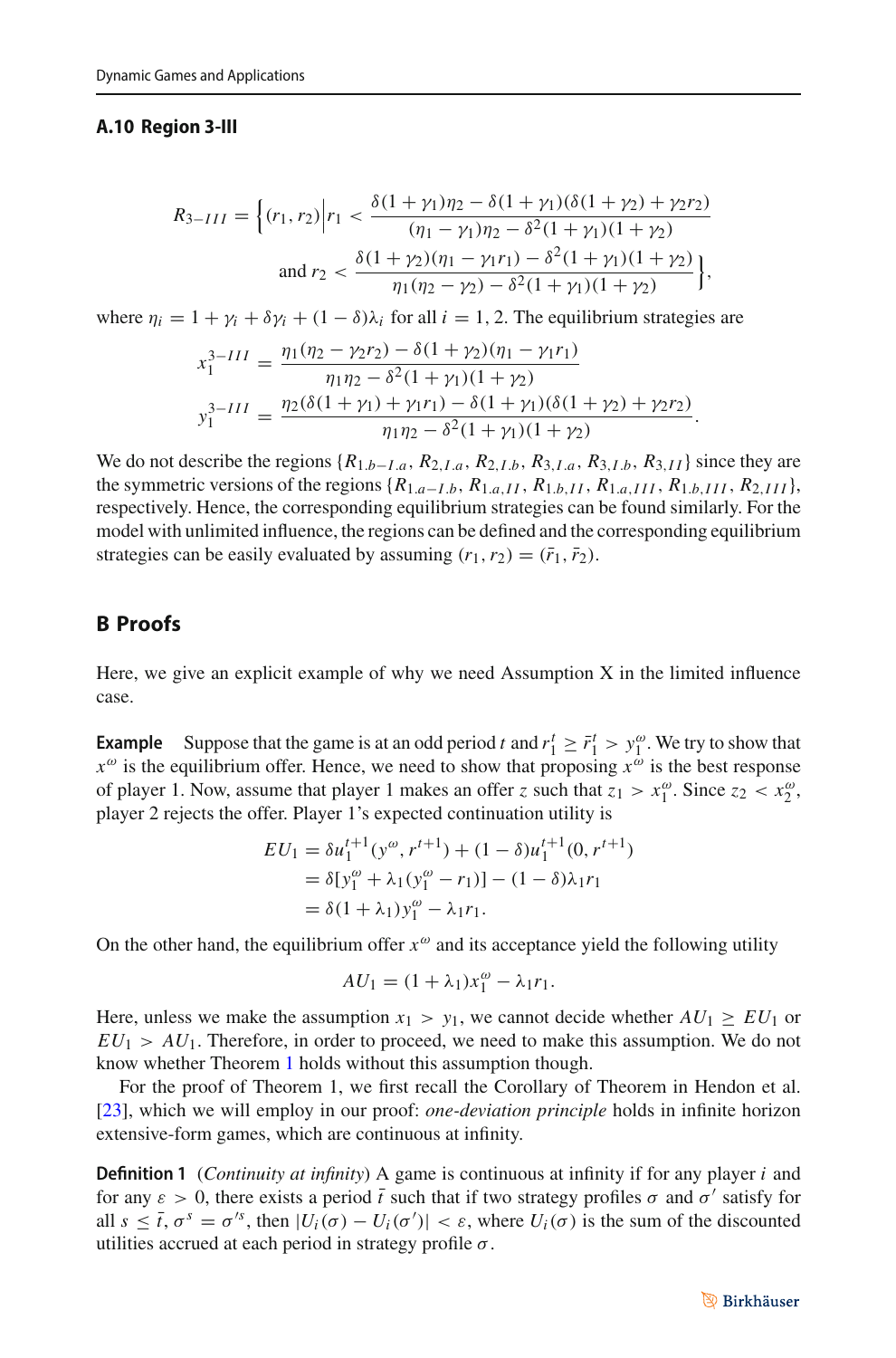**Lemma 2** *The bargaining game*  $\Gamma$  *is continuous at infinity.* 

*Proof of Lemma 2* Let  $\varepsilon > 0$  and let  $\sigma$ ,  $\sigma'$  be strategy profiles satisfying  $\sigma^s = \sigma'^s$  for all  $s \leq \bar{t}$ where  $\bar{t} > \max_{i=1,2} \log_{\delta} \left( \frac{\varepsilon}{1 + \gamma_i + \lambda_i} \right)$ . Let  $\bar{\sigma}$  be the strategy profile that maximizes  $U_i$  satisfying  $(\bar{\sigma}^s)_{s=1}^{\bar{t}} = (\sigma^s)_{s=1}^{\bar{t}}$ . Hence, in  $\bar{\sigma}$  player *i* gets the entire pie in period  $\bar{t} + 1$ .

$$
\bar{U}_i = \max_{\bar{\sigma} \text{ s.t. } (\bar{\sigma}^s)_{s=1}^{\bar{t}} = (\sigma^s)_{s=1}^{\bar{t}}} U_i(\bar{\sigma}) = \delta^{\bar{t}} (1 + \gamma_i (1 - r_i^{\bar{t}+1})) + (1 - \delta) \sum_{s=1}^{\bar{t}} \delta^{s-1} u_i^s(0)
$$

Assume  $\underline{\sigma}$  be the strategy profile that minimizes  $U_i$  satisfying  $(\underline{\sigma}^s)_{s=1}^t = (\sigma^s)_{s=1}^t$ , that is the strategy profile leading to perpetual disagreement.

$$
\underline{U}_i = \min_{\underline{\sigma} \text{ s.t. } (\underline{\sigma}^s)_{s=1}^{\overline{i}} = (\sigma^s)_{s=1}^{\overline{i}}} U_i(\underline{\sigma}) = (1 - \delta) \sum_{s=1}^{\infty} \delta^{s-1} u_i^s(0)
$$

Note that the largest payoff difference between any two strategy profiles implying same actions in the first  $\bar{t}$  periods is  $U_i - \underline{U}_i$ . Utilizing this observation,

$$
|U_i(\sigma) - U_i(\sigma')| \le U_i - \underline{U}_i
$$
  
=  $\delta^{\bar{t}} (1 + \gamma_i (1 - r_i^{\bar{t}+1})) + (1 - \delta) \sum_{s=1}^{\bar{t}} \delta^{s-1} u_i^s(0)$   

$$
- (1 - \delta) \sum_{s=1}^{\bar{t}} \delta^{s-1} u_i^s(0) - (1 - \delta) \sum_{s=\bar{t}+1}^{\infty} \delta^{s-1} u_i^s(0)
$$
  
=  $\delta^{\bar{t}} (1 + \gamma_i (1 - r_i^{\bar{t}+1})) - (1 - \delta) \sum_{s=\bar{t}+1}^{\infty} \delta^{s-1} (-\lambda_i r_i^s)$   

$$
\le \delta^{\bar{t}} (1 + \gamma_i) + (1 - \delta) \sum_{s=\bar{t}+1}^{\infty} \delta^{s-1} \lambda_i
$$
  
=  $\delta^{\bar{t}} (1 + \gamma_i) + (1 - \delta) \delta^{\bar{t}} \lambda_i \frac{1}{1 - \delta}$   
=  $\delta^{\bar{t}} (1 + \gamma_i + \lambda_i) < \varepsilon$ .

Hence, the game is continuous at infinity.

*Proof of Theorem 1* We prove that  $\sigma^*$  is a subgame perfect equilibrium of the game. Utilizing *Lemma 1*, it is enough to check that no player can make a profitable deviation from his strategy  $\sigma_i^*$  in one single period, given that his opponent plays the strategy  $\sigma_j^*$ .

Suppose that the game is at period *t*. Let  $(r_1^t, r_2^t) = (r_1, r_2) \in R_\omega$ , where  $\omega \in \{1.a - \omega\}$ *I*.*a*, 1.*a* − *I*.*b*,..., 3 − *III*}, and let  $(\bar{r}_1^t, \bar{r}_2^t) = (\bar{r}_1, \bar{r}_2)$ . Denote the utility of player *i* by  $u_i^*$ when he follows the strategy  $\sigma_i^*$ .

The current period *t* may be either odd or even. First, we investigate the case where *t* is odd. Hence, it is player 1's turn to make an offer. Suppose that player 1 offers  $z \in Z$ .

**Case 1.a**  $\omega \in \{1.a - I.a, 1.a - I.b, 1.a - II, 1.a - III\} : r_1 ≥ \bar{r}_1 > y_1^{\omega}$  and  $x_1^{\omega} ≥ \bar{r}_1$ .

1.a.1 We first analyze the case where  $x_1^{\omega} \ge r_1$ . We have three possible subcases: (i)  $z_1 = x_1^{\omega}$ , (ii)  $z_1 < x_1^{\omega}$ , and (iii)  $z_1 > x_1^{\omega}$ .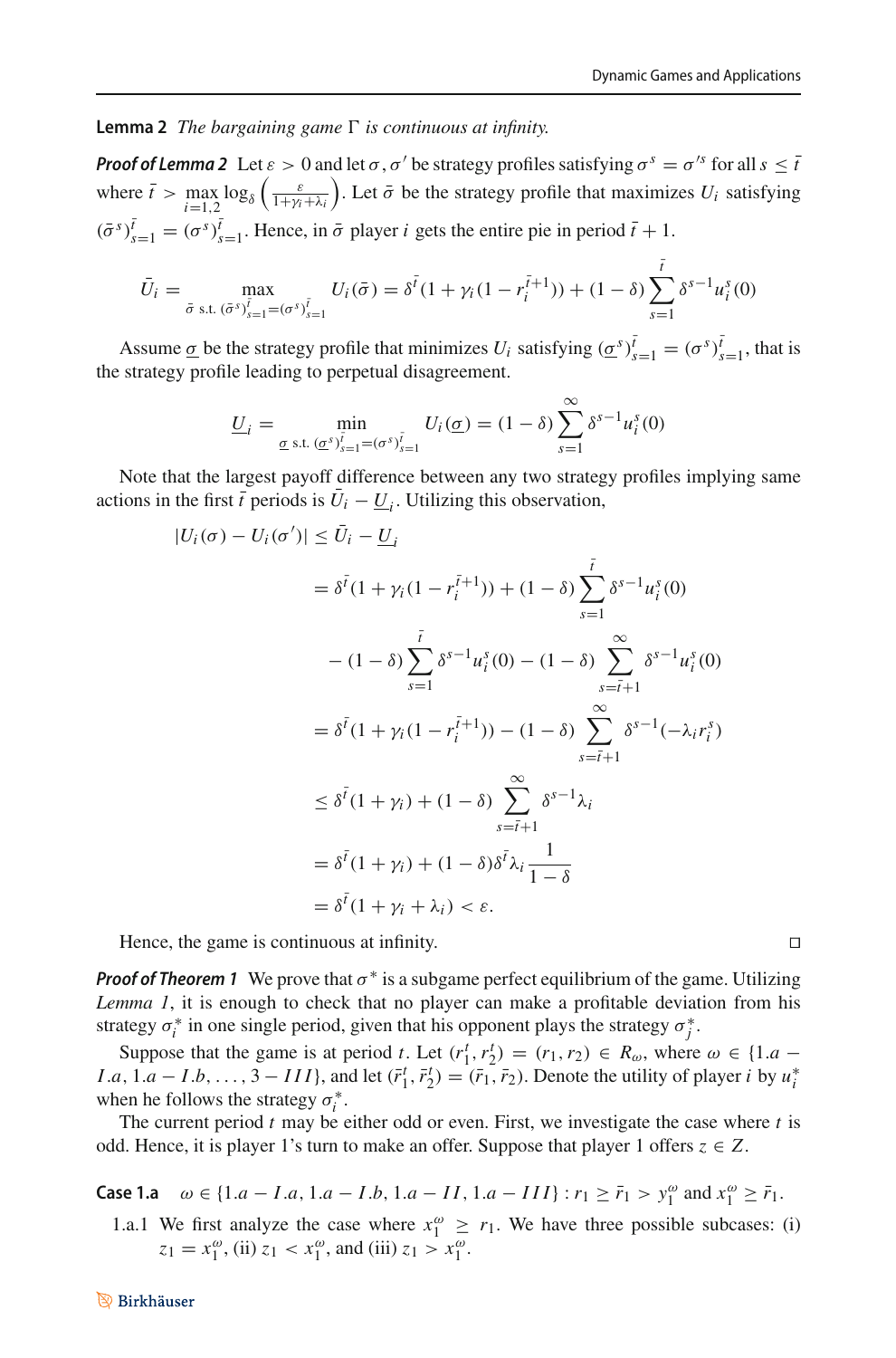(i) If  $z_1 = x_1^\omega$ , then player 2 accepts the offer by following  $\sigma_2^*$ . So, player 1 gets

$$
u_1^* = u_1^t(z, r^t) = z_1 + \gamma_1(z_1 - r_1) = (1 + \gamma_1)x_1^{\omega} - \gamma_1 r_1.
$$

(ii) If  $z_1 < x_1^{\omega}$ , then player 2 accepts the offer by following  $\sigma_2^*$  since  $z_2 > x_2^{\omega}$ . So, player 1 gets

$$
u_1^t(z, r^t) \le z_1 + \gamma_1(z_1 - r_1) < (1 + \gamma_1)x_1^{\omega} - \gamma_1 r_1 = u_1^*.
$$

(iii) If  $z_1 > x_1^{\omega}$ , then player 2 rejects the offer since  $z_2 < x_2^{\omega}$ . With probability  $\delta$ , the game continues to the next period and player 2 offers  $y^{\omega}$ , and with probability  $1-\delta$ , the game ends. So, player 1's expected continuation utility equals to

$$
\delta u_1^{t+1}(y^{\omega}, r^{t+1}) + (1 - \delta)u_1^{t+1}(0, r^{t+1}) = \delta[y_1^{\omega} + \lambda_1(y_1^{\omega} - r_1)] - (1 - \delta)\lambda_1 r_1
$$
  
\n
$$
= \delta y_1^{\omega} + \delta\lambda_1 y_1^{\omega} - \lambda_1 r_1
$$
  
\n
$$
< y_1^{\omega} + \lambda_1 y_1^{\omega} - \lambda_1 r_1
$$
  
\n
$$
= y_1^{\omega} + \lambda_1 \underbrace{(y_1^{\omega} - r_1)}_{< 0}
$$
  
\n
$$
< 0
$$
  
\n
$$
\le y_1^{\omega} + \gamma_1 (y_1^{\omega} - r_1)
$$
  
\n
$$
< x_1^{\omega} + \gamma_1 (x_1^{\omega} - r_1) = u_1^*.
$$

To summarize, making an offer *z* satisfying  $z_1 = x_1^\omega$  maximizes player 1's utility, given that player 2 follows  $\sigma_2^*$ . Thus, following  $\sigma_1^*$  is optimal.

- 1.a.2 Now, we analyze the case where  $x_1^{\omega} < r_1$ . Similarly, we have three possible subcases: (i)  $z_1 = x_1^{\omega}$ , (ii)  $z_1 < x_1^{\omega}$ , and (iii)  $z_1 > x_1^{\omega}$ .
	- (i) If  $z_1 = x_1^{\omega}$ , then player 2 accepts the offer by following  $\sigma_2^*$ . So, player 1 gets

$$
u_1^* = u_1^t(z, r^t) = z_1 + \lambda_1(z_1 - r_1) = (1 + \lambda_1)x_1^{\omega} - \lambda_1r_1.
$$

(ii) If  $z_1 < x_1^{\omega}$ , then player 2 accepts the offer by following  $\sigma_2^*$  since  $z_2 > x_2^{\omega}$ . So, player 1 gets

$$
u_1^t(z, r^t) = z_1 + \lambda_1(z_1 - r_1) < (1 + \lambda_1)x_1^\omega - \lambda_1 r_1 = u_1^*.
$$

(iii) If  $z_1 > x_1^{\omega}$ , then player 2 rejects the offer since  $z_2 < x_2^{\omega}$ . With probability  $\delta$ , the game continues to the next period and player 2 offers  $y^{\omega}$ , and with probability  $1-\delta$ , the game ends. So, player 1's expected continuation utility is

$$
\delta u_1^{t+1}(y^\omega, r^{t+1}) + (1 - \delta)u_1^{t+1}(0, r^{t+1}) = \delta[y_1^\omega + \lambda_1(y_1^\omega - r_1)] - (1 - \delta)\lambda_1 r_1
$$
  
=  $\delta(1 + \lambda_1)y_1^\omega - \lambda_1 r_1$   
 $< (1 + \lambda_1)y_1^\omega - \lambda_1 r_1$   
 $< (1 + \lambda_1)x_1^\omega - \lambda_1 r_1 = u_1^*.$ 

To summarize, making an offer *z* satisfying  $z_1 = x_1^\omega$  maximizes player 1's utility, given that player 2 follows  $\sigma_2^*$ . Thus, following  $\sigma_1^*$  is optimal.

**Case 1.b**  $\omega$  ∈ {1.*b* − *I*.*a*, 1.*b* − *I*.*b*, 1.*b* − *II*, 1.*b* − *III*} : *r*<sub>1</sub> ≥ *r*<sub>1</sub> > *y*<sub>1</sub><sup>ω</sup> and *x*<sub>1</sub><sup>ω</sup> < *r*<sub>1</sub>. In this case, we also have three possible subcases: (i)  $z_1 = x_1^\omega$ , (ii)  $z_1 < x_1^\omega$ , and (iii)  $z_1 > x_1^{\omega}$ .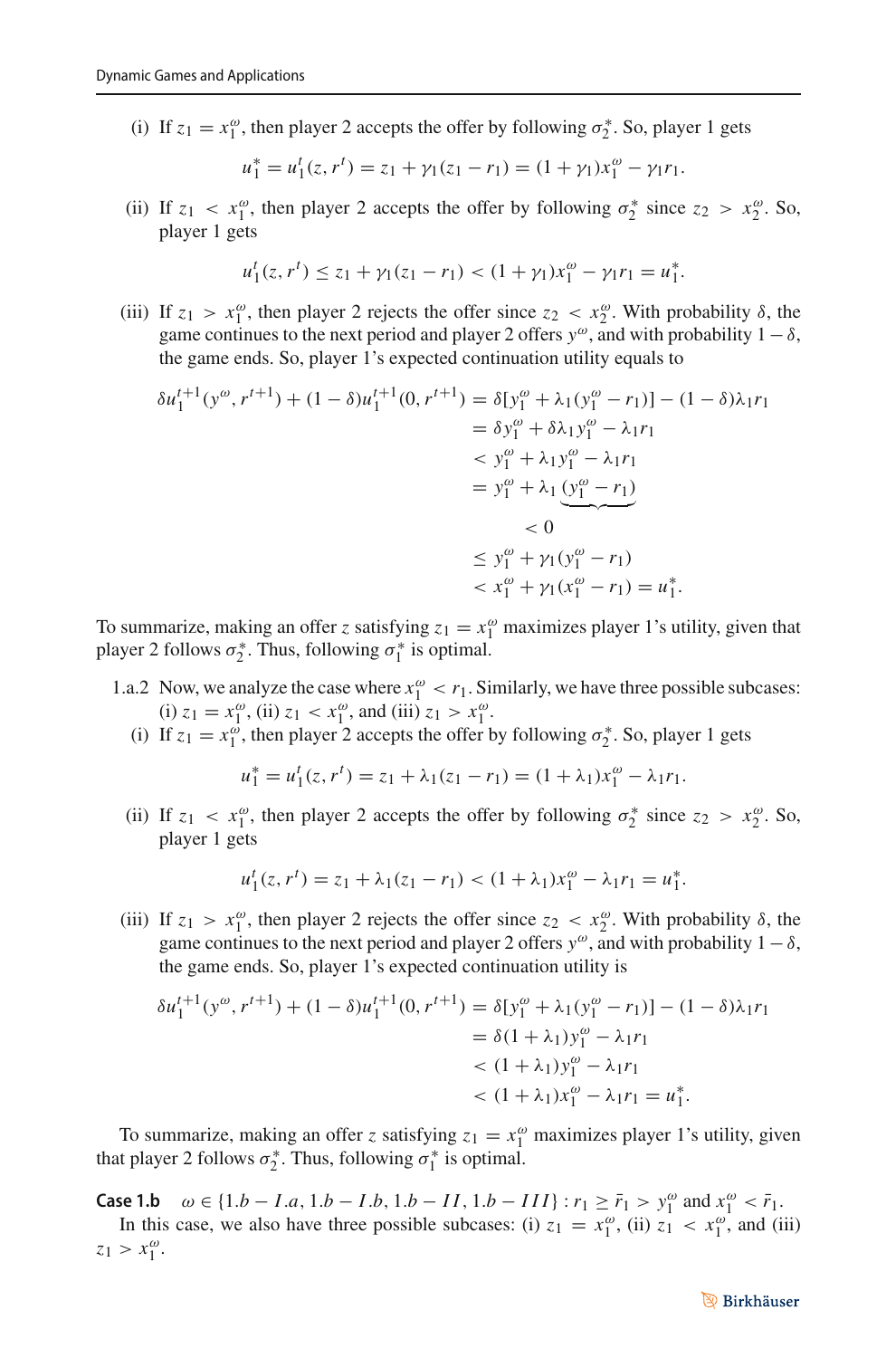(i) If  $z_1 = x_1^{\omega}$ , then player 2 accepts the offer by following  $\sigma_2^*$ . So, player 1 gets

$$
u_1^* = u_1^t(z, r^t) = z_1 + \lambda_1(z_1 - r_1) = (1 + \lambda_1)x_1^{\omega} - \lambda_1 r_1.
$$

(ii) If  $z_1 < x_1^{\omega}$ , then player 2 accepts the offer by following  $\sigma_2^*$  since  $z_2 > x_2^{\omega}$ . So, player 1 gets

$$
u_1^t(z, r^t) = z_1 + \lambda_1(z_1 - r_1) < (1 + \lambda_1)x_1^\omega - \lambda_1 r_1 = u_1^*.
$$

(iii) If  $z_1 > x_1^{\omega}$ , then player 2 rejects the offer since  $z_2 < x_2^{\omega}$ . With probability  $\delta$ , the game continues to the next period and player 2 offers  $y^{\omega}$ , and with probability  $1-\delta$ , the game ends. So, player 1's expected continuation utility is

$$
\delta u_1^{t+1} (y^\omega, r^{t+1}) + (1 - \delta) u_1^{t+1} (0, r^{t+1})
$$
  
=  $\delta [y_1^\omega + \lambda_1 (y_1^\omega - r_1)] - (1 - \delta) \lambda_1 r_1$   
=  $\delta (1 + \lambda_1) y_1^\omega - \lambda_1 r_1$   
<  $(1 + \lambda_1) y_1^\omega - \lambda_1 r_1$   
<  $(1 + \lambda_1) x_1^\omega - \lambda_1 r_1 = u_1^*$ .

The last inequality follows from Assumption X. To summarize, making an offer *z* satisfying  $z_1 = x_1^{\omega}$  maximizes player 1's utility, given that player 2 follows  $\sigma_2^*$ . Thus, following  $\sigma_1^*$  is optimal.

- **Case 2**  $\omega$  ∈ {2 − *I*.*a*, 2 − *I*.*b*, 2 − *II*, 2 − *III*} : *r*<sub>1</sub> ≥ *y*<sup>ω</sup> ≥ *r*<sub>1</sub> In this region, we either have  $x_1^{\omega} \ge r_1$  or  $x_1^{\omega} < r_1$ . We analyze these cases separately.
- 2.1. We first investigate the case where  $x_1^{\omega} \ge r_1$ . We have three subcases:
- (i) If  $z_1 = x_1^\omega$ , then player 2 accepts the offer by following  $\sigma_2^*$ . So, player 1 gets

$$
u_1^* = u_1^t(z, r^t) = z_1 + \gamma_1(z_1 - r_1) = (1 + \gamma_1)x_1^{\omega} - \gamma_1 r_1.
$$

(ii) If  $z_1 < x_1^{\omega}$ , then player 2 accepts the offer by following  $\sigma_2^*$  since  $z_2 > x_2^{\omega}$ . So, player 1 gets

$$
u_1^t(z, r^t) \le z_1 + \gamma_1(z_1 - r_1) < (1 + \gamma_1)x_1^{\omega} - \gamma_1 r_1 = u_1^*.
$$

(iii) If  $z_1 > x_1^{\omega}$ , then player 2 rejects the offer. With probability  $\delta$ , the game continues to the next period and player 2 offers  $y^{\omega}$ , and with probability  $1 - \delta$ , the game ends. So, player 1's expected continuation utility is

$$
\delta u_1^{t+1}(y^{\omega}, r^{t+1}) + (1 - \delta)u_1^{t+1}(0, r^{t+1}) = \delta[y_1^{\omega} + \lambda_1(y_1^{\omega} - r_1)] - (1 - \delta)\lambda_1 r_1
$$
  
\n
$$
= \delta y_1^{\omega} + \delta\lambda_1 y_1^{\omega} - \lambda_1 r_1
$$
  
\n
$$
< y_1^{\omega} + \lambda_1 y_1^{\omega} - \lambda_1 r_1
$$
  
\n
$$
= y_1^{\omega} + \lambda_1 \underbrace{(y_1^{\omega} - r_1)}_{\infty}
$$
  
\n
$$
\leq 0
$$
  
\n
$$
\leq y_1^{\omega} + \gamma_1 (y_1^{\omega} - r_1)
$$
  
\n
$$
< x_1^{\omega} - \gamma_1 (x_1^{\omega} - r_1) = u_1^*.
$$

To summarize, making an offer *z* satisfying  $z_1 = x_1^\omega$  maximizes player 1's utility, given that player 2 follows  $\sigma_2^*$ . Thus, following  $\sigma_1^*$  is optimal.

2.2. Now, we analyze the second case,  $x_1^{\omega} < r_1$ .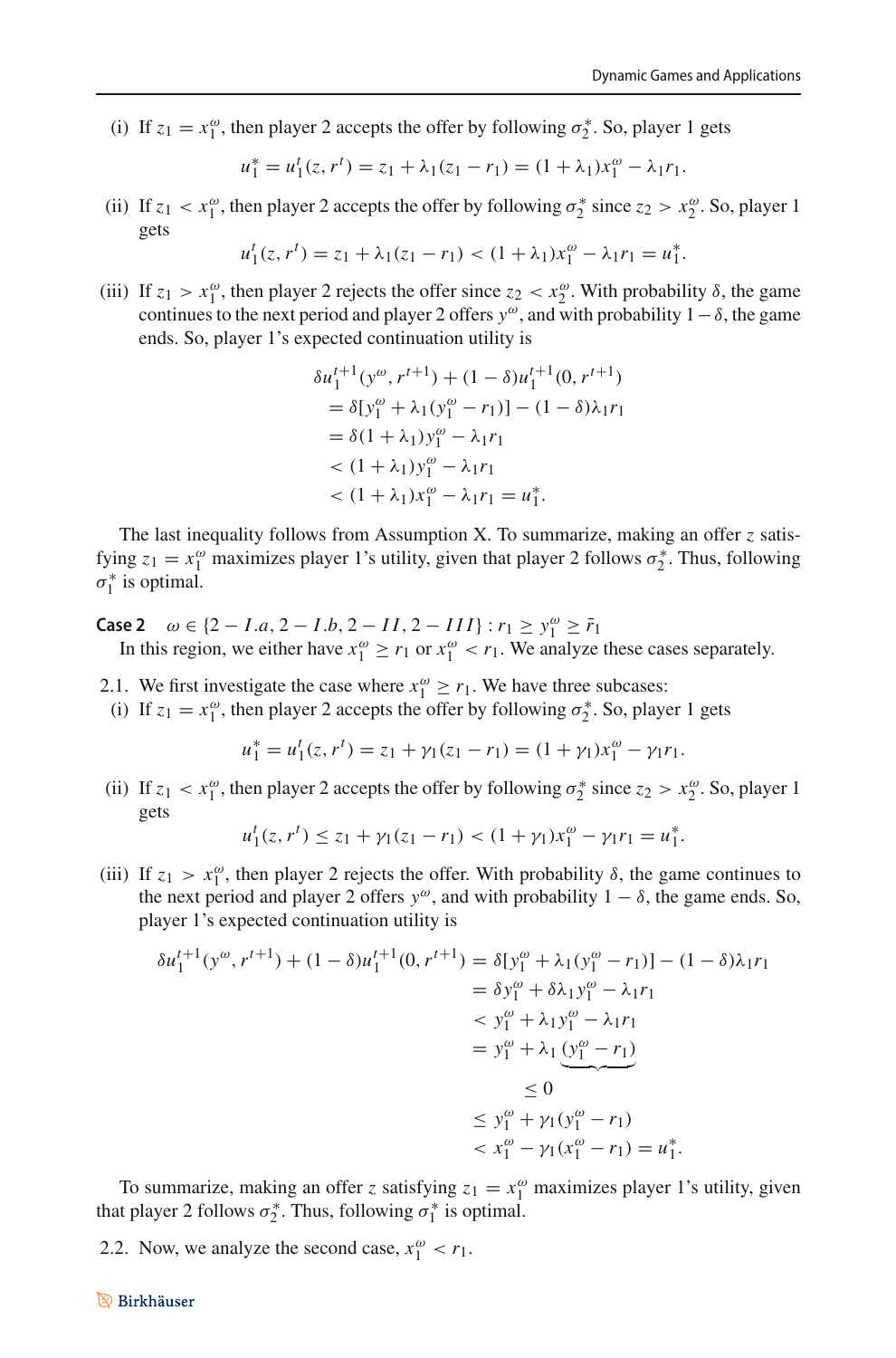(i) If  $z_1 = x_1^{\omega}$ , then player 2 accepts the offer by following  $\sigma_2^*$ . So, player 1 gets

$$
u_1^* = u_1^t(z, r^t) = z_1 + \lambda_1(z_1 - r_1) = (1 + \lambda_1)x_1^{\omega} - \lambda_1r_1.
$$

(ii) If  $z_1 < x_1^{\omega}$ , then player 2 accepts the offer by following  $\sigma_2^*$  since  $z_2 > x_2^{\omega}$ . So, player 1 gets

$$
u_1^t(z, r^t) = z_1 + \lambda_1(z_1 - r_1) < (1 + \lambda_1)x_1^\omega - \lambda_1 r_1 = u_1^*.
$$

(iii) If  $z_1 > x_1^{\omega}$ , then player 2 rejects the offer since  $z_2 < x_2^{\omega}$ . With probability  $\delta$ , the game continues to the next period and player 2 offers  $y^{\omega}$ , and with probability  $1-\delta$ , the game ends. So, player 1's expected continuation utility is

$$
\delta u_1^{t+1}(y^{\omega}, r^{t+1}) + (1 - \delta)u_1^{t+1}(0, r^{t+1}) = \delta[y_1^{\omega} + \lambda_1(y_1^{\omega} - r_1)] - (1 - \delta)\lambda_1 r_1
$$
  
=  $\delta y_1^{\omega} - \delta\lambda_1 y_1^{\omega} - \lambda_1 r_1$   
<  $(1 + \lambda_1)y_1^{\omega} - \lambda_1 r_1$   
<  $(1 + \lambda_1)x_1^{\omega} - \lambda_1 r_1 = u_1^*$ .

The last inequality follows from Assumption X. To summarize, making an offer *z* satisfying  $z_1 = x_1^{\omega}$  maximizes player 1's utility, given that player 2 follows  $\sigma_2^*$ . Thus, following  $\sigma_1^*$  is optimal.

**Case 3**  $\omega \in \{3 - I.a, 3 - I.b, 3 - II, 3 - III\}$ :  $y_1^{\omega} > r_1 \geq \bar{r}_1$ We have three possible subcases:

(i) If  $z_1 = x_1^\omega$ , then player 2 accepts the offer by following  $\sigma_2^*$ . So, player 1 gets

$$
u_1^* = u_1^t(z, r^t) = z_1 + \gamma_1(z_1 - r_1) = (1 + \gamma_1)x_1^{\omega} - \gamma_1 r_1.
$$

(ii) If  $z_1 < x_1^{\omega}$ , then player 2 accepts the offer by following  $\sigma_2^*$  since  $z_2 > x_2^{\omega}$ . So, player 1 gets

$$
u_1^t(z, r^t) \le z_1 + \gamma_1(z_1 - r_1) < (1 + \gamma_1)x_1^\omega - \gamma_1 r_1 = u_1^*.
$$

(iii) If  $z_1 > x_1^{\omega}$ , then player 2 rejects the offer since  $z_2 < x_2^{\omega}$ . With probability  $\delta$ , the game continues to the next period and player 2 offers  $y^{\omega}$ , and with probability  $1-\delta$ , the game ends. So, player 1's expected continuation utility is

$$
\delta u_1^{t+1}(y^\omega, r^{t+1}) + (1 - \delta)u_1^{t+1}(0, r^{t+1}) = \delta[y_1^\omega + \gamma_1(y_1^\omega - r_1)] - (1 - \delta)\lambda_1 r_1
$$
  

$$
< \delta[y_1^\omega + \gamma_1(y_1^\omega - r_1)] - (1 - \delta)\gamma_1 r_1
$$
  

$$
= (1 + \gamma_1)\delta y_1^\omega - \gamma_1 r_1
$$
  

$$
< (1 + \gamma_1)y_1^\omega - \gamma_1 r_1 = u_1^*.
$$

The last inequality follows from Assumption X. To summarize, making an offer *z* satisfying  $z_1 = x_1^\omega$  maximizes player 1's utility, given that player 2 follows  $\sigma_2^*$ . Thus, following  $\sigma_1^*$  is optimal.

Second, we analyze the case where *t* is even (i.e., player 2's turn to make an offer). Suppose that player 2 offers  $z \in Z$ . If player 1 accepts the offer, he gets

$$
u_1^t(z, r^t) = \begin{cases} z_i + \gamma_i (z_i - r_i) & \text{if } z_i \ge r_i \\ z_i + \lambda_i (z_i - r_i) & \text{if } z_i < r_i \end{cases}
$$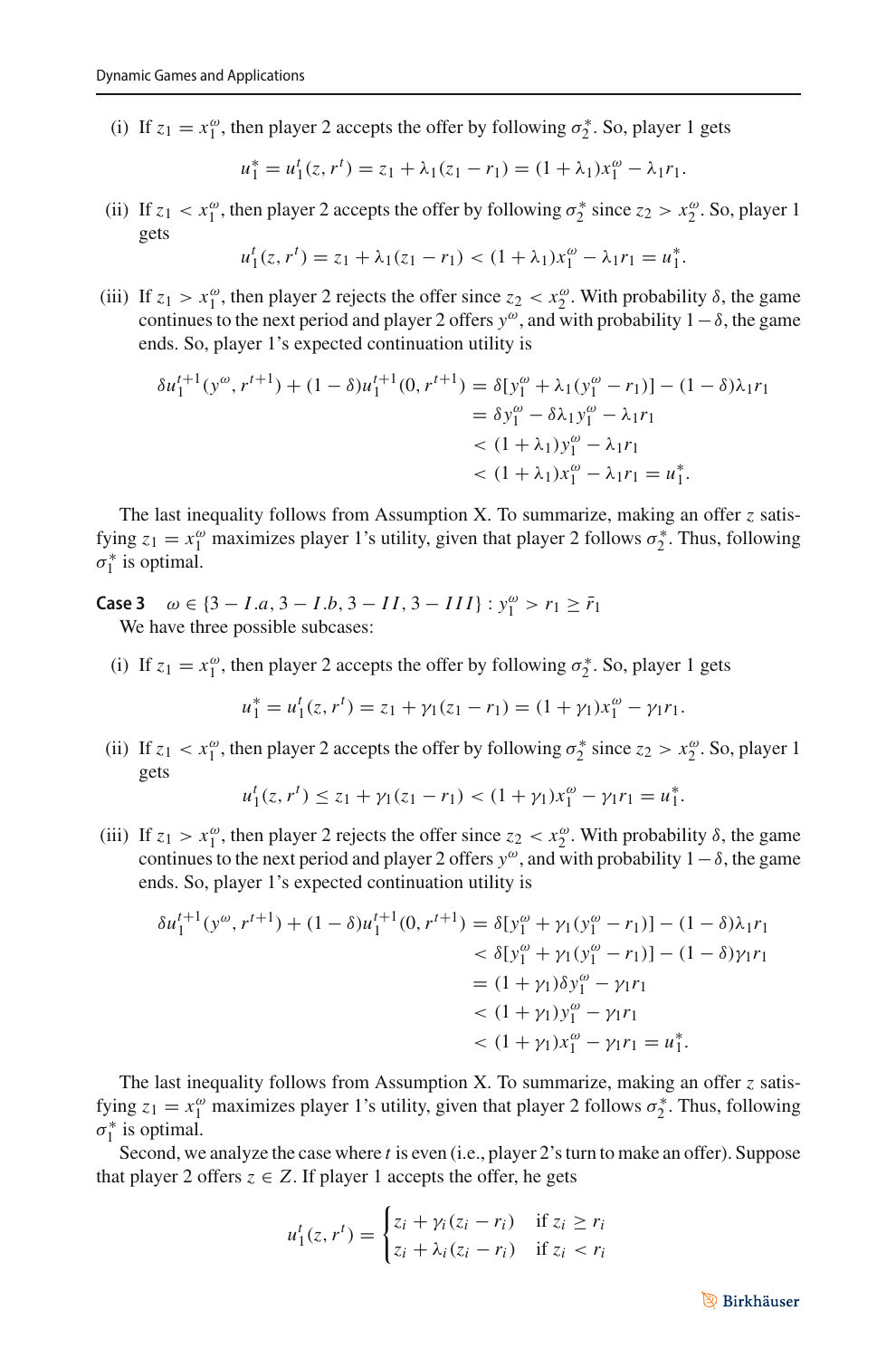If player 1 rejects the offer, his reference point will be max $\{\bar{r}_1, z_1\}$ . With probability  $\delta$ , the game continues to the next period and player 1 offers  $x^{\omega}$  and with probability  $1 - \delta$ , the game ends. Hence, player 1's expected continuation utility in the case of rejection equals to

$$
\delta u_1^{t+1}(x^{\omega}, r^{t+1}) + (1 - \delta)u_1^{t+1}(0, r^{t+1}).
$$

**Case 1.a**  $\omega$  ∈ {1.*a* − *I*.*a*, 1.*a* − *I*.*b*, 1.*a* − *II*, 1.*a* − *III*}: *r*<sub>1</sub> ≥  $\bar{r}_1 > y_1^{\omega}$  and  $x_1^{\omega} \ge \bar{r}_1$ In this region, note that the following equality holds in the equilibrium:

$$
(1 + \gamma_1)\delta x_1^{\omega} = (1 + \lambda_1)y_1^{\omega} - \lambda_1 r_1 + (1 - \delta)\lambda_1 \bar{r}_1 + \delta \gamma_1 \bar{r}_1.
$$

We analyze the optimal decisions of player 1 in two subcases: (1)  $z_1 \ge y_1^{\omega}$  and (2)  $z_1 < y_1^{\omega}$ .

- 1.a.1 First, suppose that  $z_1 \ge y_1^{\omega}$ . Further, there are two more cases: (*i*)  $z_1 \ge r_1$  or (*ii*)  $z_1$  <  $r_1$ .
	- (i) Suppose that  $z_1 \ge r_1$ . If player 1 accepts the offer, he gets

$$
u_1^* = u_1^t(z, r^t) = z_1 + \gamma_1(z_1 - r_1).
$$

If player 1 rejects the offer, his reference point will be max $\{\bar{r}_1, z_1\}$ . With probability δ, the game continues to the next period and player 1 offers *x*<sup>ω</sup> and with probability  $1 - \delta$ , the game ends. So, the rejection gives player 1

$$
\delta u_1^{t+1}(x^{\omega}, r^{t+1}) + (1 - \delta)u_1^{t+1}(0, r^{t+1})
$$
  
\n
$$
\leq \delta[x_1^{\omega} + \gamma_1(x_1^{\omega} - \max\{\bar{r}_1, z_1\})] - (1 - \delta)\lambda_1 \max\{\bar{r}_1, z_1\}
$$
  
\n
$$
= (1 + \gamma_1)\delta x_1^{\omega} - \delta \gamma_1 z_1 - (1 - \delta)\lambda_1 z_1
$$
  
\n
$$
= (1 + \lambda_1)y_1^{\omega} - \lambda_1 r_1 + (1 - \delta)\lambda_1 \bar{r}_1 + \delta \gamma_1 \bar{r}_1 - \delta \gamma_1 z_1 - (1 - \delta)\lambda_1 z_1
$$
  
\n
$$
\leq (1 + \lambda_1)y_1^{\omega} - \lambda_1 r_1 + (1 - \delta)\lambda_1 z_1 + \delta \gamma_1 z_1 - \delta \gamma_1 z_1 - (1 - \delta)\lambda_1 z_1
$$
  
\n
$$
\leq (1 + \lambda_1)z_1 - \lambda_1 r_1
$$
  
\n
$$
= z_1 + \lambda_1(z_1 - r_1)
$$
  
\n
$$
\leq z_1 + \gamma_1(z_1 - r_1) = u_1^*.
$$

In this case, accepting the offer gives player 1 a (weakly) higher utility than the rejection does. If  $z_1 \geq y_1^{\omega}$ , accepting the offer *z* is optimal.

(ii) Now, suppose that  $z_1 < r_1$ . If player 1 accepts the offer, he gets

$$
u_1^* = u_1^t(z, r^t) = z_1 + \lambda_1(z_1 - r_1).
$$

If player 1 rejects the offer, he gets

$$
\delta u_1^{t+1}(x^{\omega}, r^{t+1}) + (1 - \delta)u_1^{t+1}(0, r^{t+1})
$$
  
\n
$$
\leq \delta[x_1^{\omega} + \gamma_1(x_1^{\omega} - \max\{\bar{r}_1, z_1\})] - (1 - \delta)\lambda_1 \max\{\bar{r}_1, z_1\}
$$
  
\n
$$
= (1 + \gamma_1)\delta x_1^{\omega} - \delta\gamma_1 \max\{\bar{r}_1, z_1\} - (1 - \delta)\lambda_1 \max\{\bar{r}_1, z_1\}
$$
  
\n
$$
= (1 + \lambda_1)y_1^{\omega} - \lambda_1 r_1 + (1 - \delta)\lambda_1 \bar{r}_1 + \delta\gamma_1 \bar{r}_1 - \delta\gamma_1 \max\{\bar{r}_1, z_1\}
$$
  
\n
$$
- (1 - \delta)\lambda_1 \max\{\bar{r}_1, z_1\}
$$
  
\n
$$
\leq (1 + \lambda_1)y_1^{\omega} - \lambda_1 r_1 + (1 - \delta)\lambda_1 \bar{r}_1 + \delta\gamma_1 \bar{r}_1 - \delta\gamma_1 \bar{r}_1 - (1 - \delta)\lambda_1 \bar{r}_1
$$
  
\n
$$
= (1 + \lambda_1)y_1^{\omega} - \lambda_1 r_1
$$
  
\n
$$
\leq (1 + \lambda_1)z_1 - \lambda_1 r_1 = u_1^*.
$$

In this case, accepting the offer gives player 1 a higher utility than the rejection does. If  $z_1 \geq y_1^{\omega}$ , accepting the offer *z* is optimal.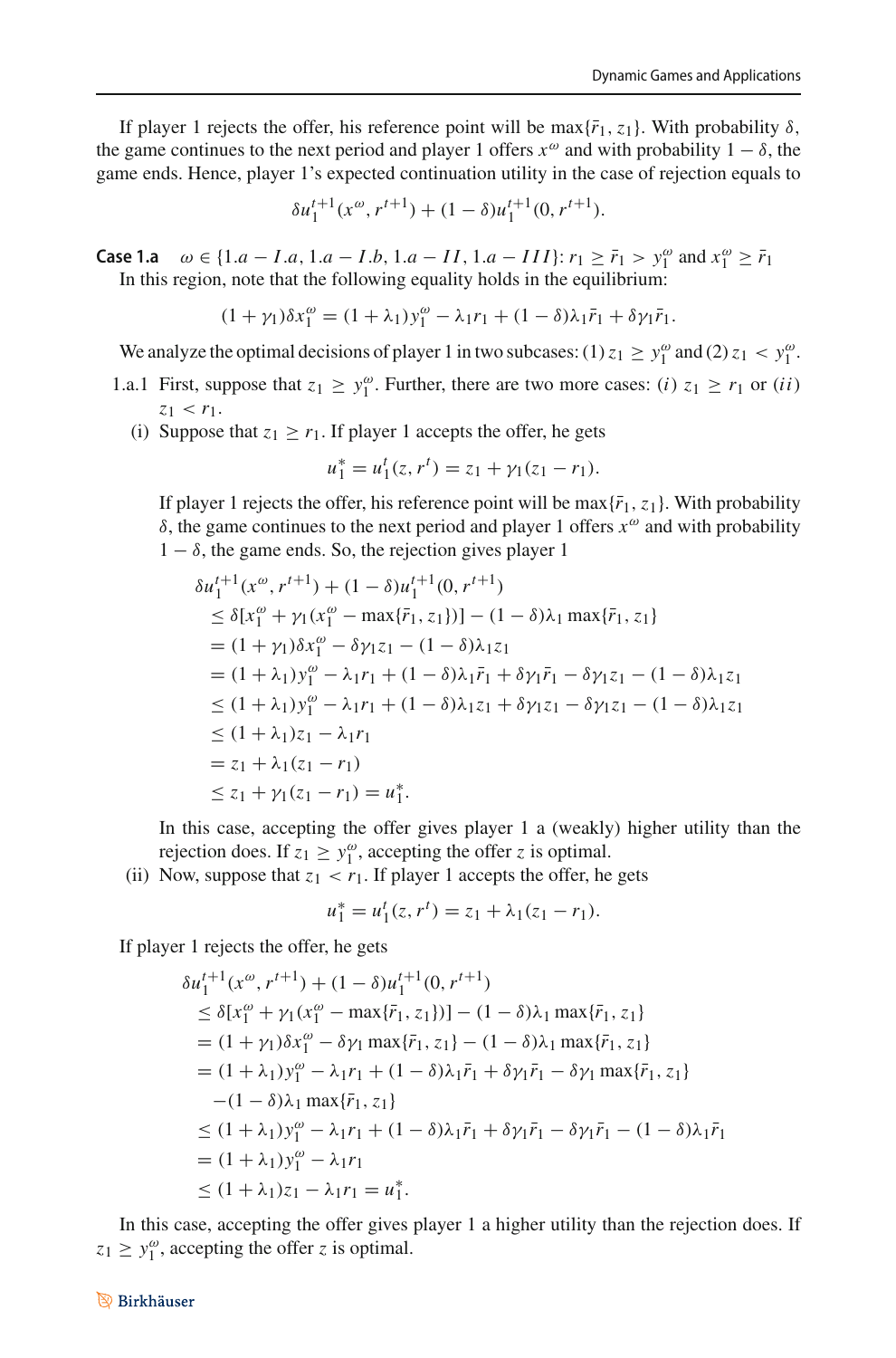1.a.2 Second, suppose that  $z_1 < y_1^{\omega}$ . If player 1 accepts the offer, he gets

$$
u_1^* = u_1^t(z, r^t) = z_1 + \lambda_1(z_1 - r_1).
$$

If player 1 rejects the offer, he gets

$$
\delta u_1^{t+1}(x^{\omega}, r^{t+1}) + (1 - \delta)u_1^{t+1}(0, r^{t+1})
$$
  
=  $\delta[x_1^{\omega} + \gamma_1(x_1^{\omega} - \max{\{\bar{r}_1, z_1\}})] - (1 - \delta)\lambda_1 \max{\{\bar{r}_1, z_1\}}$   
=  $(1 + \gamma_1)\delta x_1^{\omega} - \delta \gamma_1 \bar{r}_1 - (1 - \delta)\lambda_1 \bar{r}_1$   
=  $(1 + \lambda_1) y_1^{\omega} - \lambda_1 r_1 + (1 - \delta)\lambda_1 \bar{r}_1 + \delta \gamma_1 \bar{r}_1 - \delta \gamma_1 \bar{r}_1 - (1 - \delta)\lambda_1 \bar{r}_1$   
=  $(1 + \lambda_1) y_1^{\omega} - \lambda_1 r_1$   
>  $(1 + \lambda_1) z_1 - \lambda_1 r_1 = u_1^*$ .

In this case, rejecting the offer gives player 1 a higher utility than accepting does. Thus, if  $z_1 < y_1^{\omega}$ , then rejecting the offer *z* is optimal.

To summarize, accepting the offer *z* is optimal if and only if  $z_1 \ge y_1^{\omega}$ .

**Case 1.b**  $ω ∈ {1.b − I.a, 1.b − I.b, 1.b − II, 1.b − III}$ :  $r_1 ≥ r_1 > y_1^ω$  and  $x_1^ω < r_1$ . In this region, note that the following equality holds in the equilibrium:

$$
(1 + \lambda_1)\delta x_1^{\omega} = (1 + \lambda_1)y_1^{\omega} - \lambda_1 r_1 + \lambda_1 \bar{r}_1.
$$

We analyze the optimal decisions of player 1 in two subcases: (1)  $z_1 \ge y_1^{\omega}$  and (2)  $z_1 < y_1^{\omega}$ .

- 1.b.1 First, suppose that  $z_1 \ge y_1^{\omega}$ . Further, there are two more cases: (*i*)  $z_1 \ge r_1$  or (*ii*)  $z_1$  <  $r_1$ .
	- (i) Let  $z_1 \ge r_1$ . If player 1 accepts the offer, he gets

$$
u_1^* = u_1^t(z, r^t) = z_1 + \gamma_1(z_1 - r_1).
$$

If player 1 rejects the offer, his reference point will be max $\{\bar{r}_1, z_1\}$ . With probability δ, the game continues to the next period and player 1 offers *x*<sup>ω</sup> and with probability  $1 - \delta$ , the game ends. So, the rejection gives player 1

$$
\delta u_1^{t+1}(x^{\omega}, r^{t+1}) + (1 - \delta)u_1^{t+1}(0, r^{t+1})
$$
  
\n
$$
= \delta[x_1^{\omega} + \lambda_1(x_1^{\omega} - \max\{\bar{r}_1, z_1\})] - (1 - \delta)\lambda_1 \max\{\bar{r}_1, z_1\}
$$
  
\n
$$
= (1 + \lambda_1)\delta x_1^{\omega} - \delta\lambda_1 z_1 - (1 - \delta)\lambda_1 z_1
$$
  
\n
$$
= (1 + \lambda_1)y_1^{\omega} - \lambda_1 r_1 + \lambda_1 \bar{r}_1 - \lambda_1 z_1
$$
  
\n
$$
\leq (1 + \lambda_1)y_1^{\omega} - \lambda_1 r_1 + \lambda_1 \bar{r}_1 - \lambda_1 \bar{r}_1
$$
  
\n
$$
= y_1^{\omega} + \lambda_1(y_1^{\omega} - r_1)
$$
  
\n
$$
\leq y_1^{\omega} + \gamma_1(y_1^{\omega} - r_1)
$$
  
\n
$$
\leq z_1 + \gamma_1(z_1 - r_1) = u_1^*.
$$

In this case, accepting the offer gives player 1 a higher utility than the rejection does. If  $z_1 \geq y_1^{\omega}$ , accepting the offer *z* is optimal.

(ii) Now, let  $z_1 < r_1$ . If player 1 accepts the offer, he gets

$$
u_1^* = u_1^t(z, r^t) = z_1 + \lambda_1(z_1 - r_1).
$$

If player 1 rejects the offer, he gets

$$
\delta u_1^{t+1}(x^{\omega}, r^{t+1}) + (1 - \delta)u_1^{t+1}(0, r^{t+1})
$$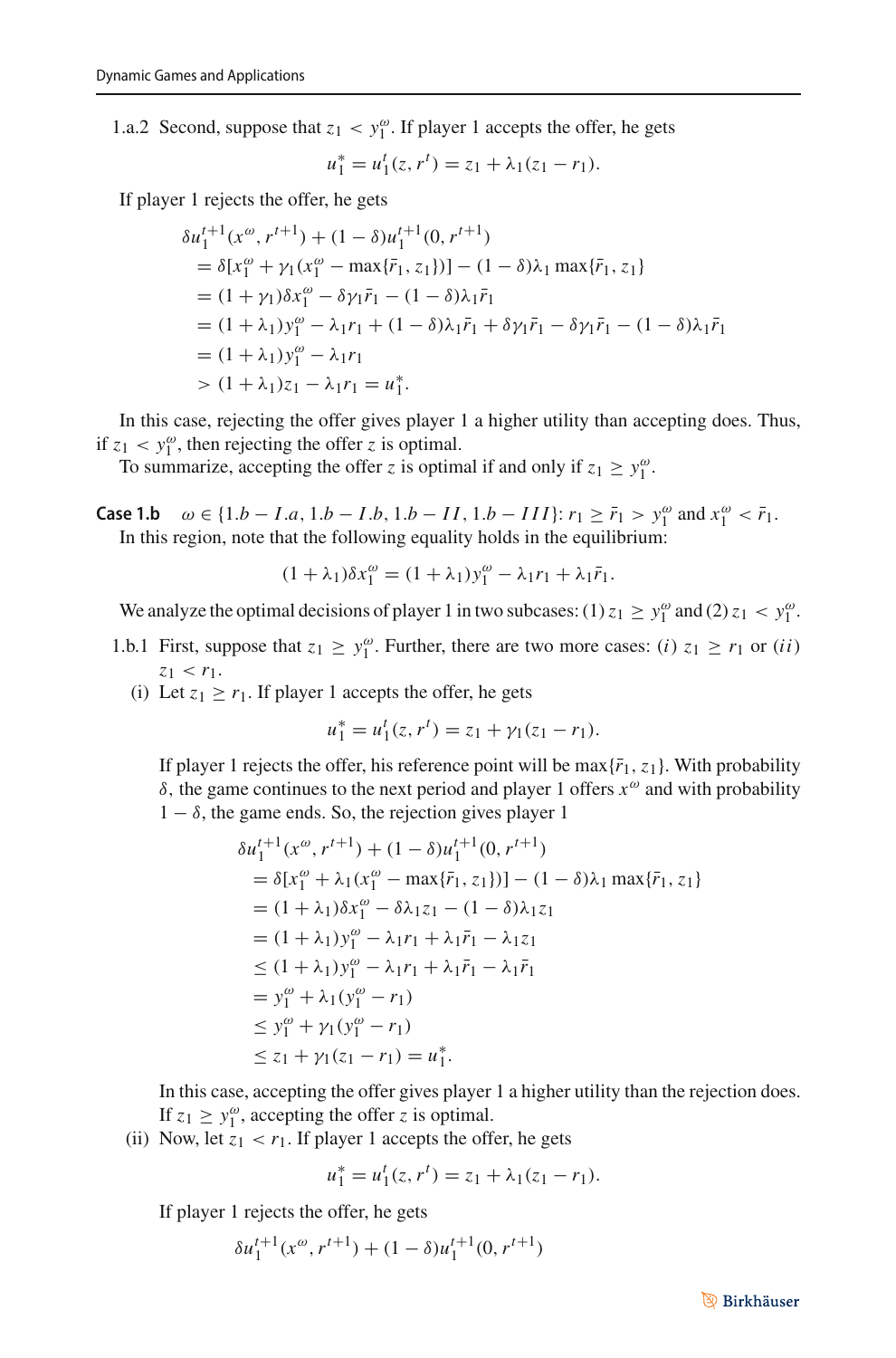$$
= \delta[x_1^{\omega} + \lambda_1(x_1^{\omega} - \max{\{\bar{r}_1, z_1\}})] - (1 - \delta)\lambda_1 \max{\{\bar{r}_1, z_1\}} = (1 + \lambda_1)\delta x_1^{\omega} - \delta\lambda_1 \max{\{\bar{r}_1, z_1\}} - (1 - \delta)\lambda_1 \max{\{\bar{r}_1, z_1\}} = (1 + \lambda_1)y_1^{\omega} - \lambda_1 r_1 + \lambda_1 \bar{r}_1 - \lambda_1 \max{\{\bar{r}_1, z_1\}} \le (1 + \lambda_1)y_1^{\omega} - \lambda_1 r_1 + \lambda_1 \bar{r}_1 - \lambda_1 \bar{r}_1 \le z_1 + \lambda_1(z_1 - r_1) = u_1^*.
$$

In this case, accepting the offer gives player 1 a higher utility than the rejection does. If  $z_1 \geq y_1^{\omega}$ , accepting the offer *z* is optimal.

1.b.2 Second, suppose that  $z_1 < y_1^{\omega}$ . Accepting the offer yields

$$
u_1^* = u_1^t(z, r^t) = z_1 + \lambda_1(z_1 - r_1).
$$

If player 1 rejects the offer, he gets

$$
\delta u_1^{t+1}(x^{\omega}, r^{t+1}) + (1 - \delta)u_1^{t+1}(0, r^{t+1})
$$
  
=  $\delta[x_1^{\omega} + \lambda_1(x_1^{\omega} - \max{\{\bar{r}_1, z_1\}})] - (1 - \delta)\lambda_1 \max{\{\bar{r}_1, z_1\}}$   
=  $(1 + \lambda_1)\delta x_1^{\omega} - \lambda_1 \bar{r}_1$   
=  $(1 + \lambda_1)y_1^{\omega} - \lambda_1 r_1 + \lambda_1 \bar{r}_1 - \lambda_1 \bar{r}_1$   
>  $z_1 + \lambda_1(z_1 - r_1) = u_1^*$ .

In this case, rejecting the offer gives player 1 a higher utility than accepting does. If  $z_1 < y_1^{\omega}$ , then rejecting the offer *z* is optimal.

To summarize, accepting the offer *z* is optimal if and only if  $z_1 \ge y_1^{\omega}$ .

**Case 2**  $\omega \in \{2 - I.a, 2 - I.b, 2 - II, 2 - III\}$ :  $r_1 \ge y_1^{\omega} \ge \bar{r}_1$ 

In this region, note that the following equality holds in the equilibrium:

$$
(1+\gamma_1)\delta x_1^{\omega} = (1+\lambda_1+\delta\gamma_1+(1-\delta)\lambda_1)y_1^{\omega}-\lambda_1r_1.
$$

We analyze the optimal decisions of player 1 in two subcases: (1)  $z_1 \ge y_1^{\omega}$  and (2)  $z_1 < y_1^{\omega}$ .

2.1. Suppose that  $z_1 \ge y_1^{\omega}$ . Accepting the offer yields

$$
u_1^* = u_1^t(z, r^t) = \begin{cases} z_i + \gamma_i (z_i - r_i) & \text{if } z_i \ge r_i \\ z_i + \lambda_i (z_i - r_i) & \text{if } z_i < r_i \end{cases}
$$

If player 1 rejects the offer, his reference point will be max $\{\bar{r}_1, z_1\}$ . With probability  $\delta$ , the game continues to the next period and player 1 offers  $x^{\omega}$  and with probability  $1-\delta$ , the game ends. So, the rejection gives player 1

$$
\delta u_1^{t+1}(x^{\omega}, r^{t+1}) + (1 - \delta)u_1^{t+1}(0, r^{t+1})
$$
  
\n
$$
\leq \delta [x_1^{\omega} + \gamma_1(x_1^{\omega} - \max{\{\bar{r}_1, z_1\}})] - (1 - \delta)\lambda_1 \max{\{\bar{r}_1, z_1\}}
$$
  
\n
$$
= (1 + \gamma_1)\delta x_1^{\omega} - \delta \gamma_1 z_1 - (1 - \delta)\lambda_1 z_1
$$
  
\n
$$
= (1 + \lambda_1 + \delta \gamma_1 + (1 - \delta)\lambda_1)y_1^{\omega} - \lambda_1 r_1 - \delta \gamma_1 z_1 - (1 - \delta)\lambda_1 z_1
$$
  
\n
$$
\leq (1 + \lambda_1)y_1^{\omega} + \delta \gamma_1 y_1^{\omega} + (1 - \delta)\lambda_1 y_1^{\omega} - \lambda_1 r_1 - \delta \gamma_1 y_1^{\omega} - (1 - \delta)\lambda_1 y_1^{\omega}
$$
  
\n
$$
= y_1^{\omega} + \lambda_1(y_1^{\omega} - r_1)
$$
  
\n
$$
\leq z_1 + \lambda_1(z_1 - r_1) \leq u_1^*.
$$

In this case, accepting the offer gives player 1 a higher utility than the rejection does. If  $z_1 \geq y_1^{\omega}$ , accepting the offer *z* is optimal.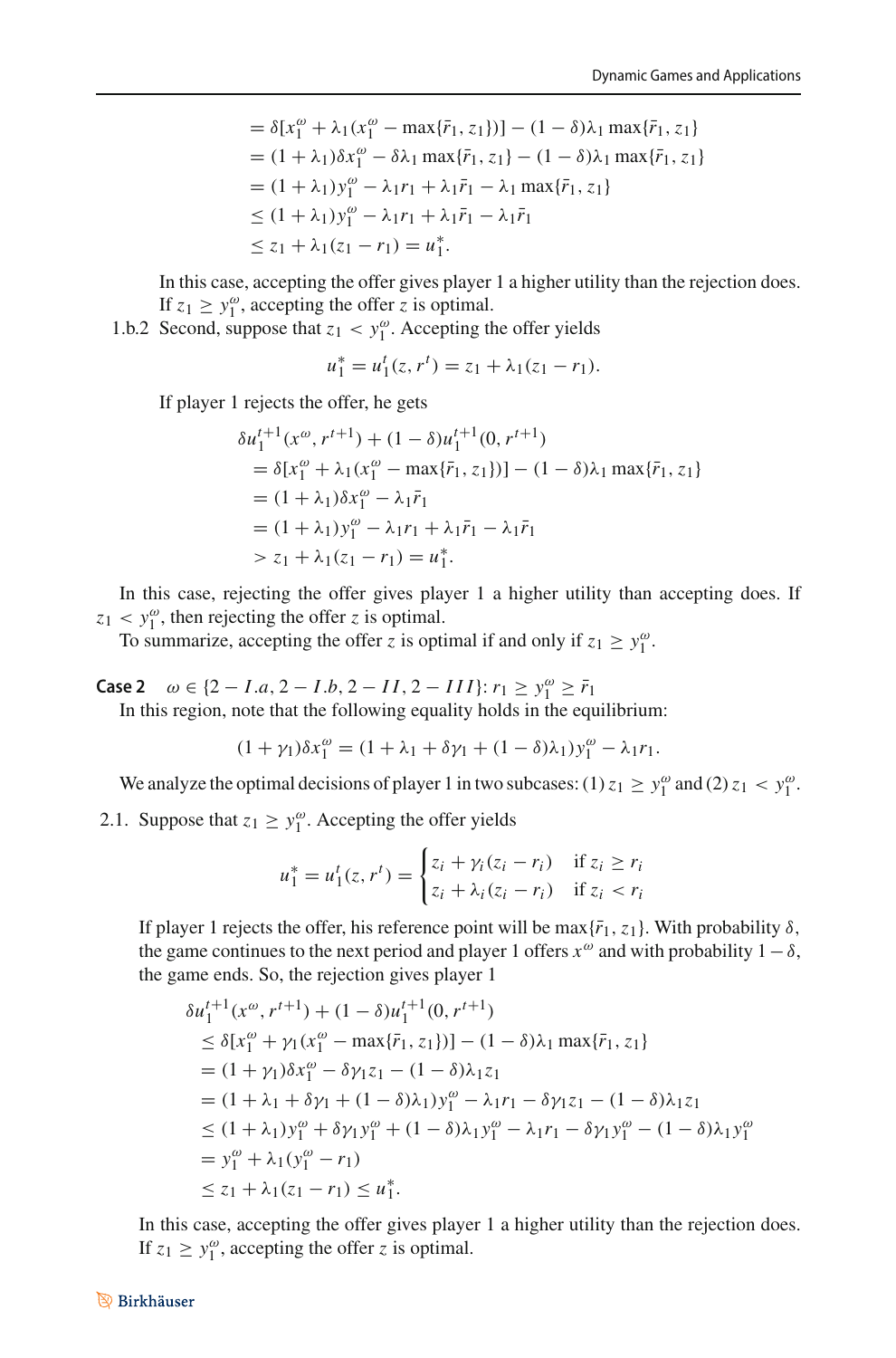2.2. Now, suppose that  $z_1 < y_1^{\omega}$ . Accepting the offer yields

$$
u_1^* = u_1^t(z, r^t) = z_1 + \lambda_1(z_1 - r_1).
$$

If player 1 rejects the offer, he gets

$$
\delta u_1^{t+1}(x^{\omega}, r^{t+1}) + (1 - \delta)u_1^{t+1}(0, r^{t+1})
$$
  
\n
$$
= \delta[x_1^{\omega} + \gamma_1(x_1^{\omega} - \max{\{\bar{r}_1, z_1\}})] - (1 - \delta)\lambda_1 \max{\{\bar{r}_1, z_1\}}
$$
  
\n
$$
= (1 + \gamma_1)\delta x_1^{\omega} - \delta \gamma_1 \max{\{\bar{r}_1, z_1\}} - (1 - \delta)\lambda_1 \max{\{\bar{r}_1, z_1\}}
$$
  
\n
$$
= (1 + \lambda_1 + \delta \gamma_1 + (1 - \delta)\lambda_1)y_1^{\omega} - \lambda_1 r_1 - \delta \gamma_1 \max{\{\bar{r}_1, z_1\}}
$$
  
\n
$$
- (1 - \delta)\lambda_1 \max{\{\bar{r}_1, z_1\}}
$$
  
\n
$$
\ge (1 + \lambda_1)y_1^{\omega} + (\delta\gamma_1 + (1 - \delta)\lambda_1) \max{\{\bar{r}_1, z_1\}} - \lambda_1 r_1
$$
  
\n
$$
- (\delta\gamma_1 + (1 - \delta)\lambda_1) \max{\{\bar{r}_1, z_1\}}
$$
  
\n
$$
= (1 + \lambda_1)y_1^{\omega} - \lambda_1 r_1
$$
  
\n
$$
> z_1 + \lambda_1(z_1 - r_1) = u_1^*.
$$

In this case, rejecting the offer gives player 1 a higher utility than accepting does. If  $z_1 < y_1^{\omega}$ , then rejecting the offer *z* is optimal.

To summarize, accepting the offer *z* is optimal if and only if  $z_1 \ge y_1^{\omega}$ .

**Case 3**  $\omega \in \{3 - I.a, 3 - I.b, 3 - II, 3 - III\}$ :  $y_1^{\omega} > r_1 \geq \bar{r}_1$ In this region, note that the following equality holds in the equilibrium:

$$
(1 + \gamma_1)\delta x_1^{\omega} = (1 + \gamma_1 + \delta\gamma_1 + (1 - \delta)\lambda_1)y_1^{\omega} - \gamma_1r_1.
$$

We analyze the optimal decisions of player 1 in two subcases: (1)  $z_1 \ge y_1^{\omega}$  and (2)  $z_1 < y_1^{\omega}$ .

3.1. Suppose that  $z_1 \ge y_1^{\omega}$ . If player 1 accepts the offer, he gets

$$
u_1^* = u_1^t(z, r^t) = z_1 + \gamma_1(z_1 - r_1).
$$

If player 1 rejects the offer, his reference point will be max $\{\bar{r}_1, z_1\}$ . With probability  $\delta$ , the game continues to the next period and player 1 offers  $x^{\omega}$  and with probability  $1-\delta$ , the game ends. So, rejection gives player 1

$$
\delta u_1^{t+1}(x^{\omega}, r^{t+1}) + (1 - \delta)u_1^{t+1}(0, r^{t+1})
$$
  
\n
$$
\leq \delta [x_1^{\omega} + \gamma_1(x_1^{\omega} - \max{\{\bar{r}_1, z_1\}})] - (1 - \delta)\lambda_1 \max{\{\bar{r}_1, z_1\}}
$$
  
\n
$$
= (1 + \gamma_1)\delta x_1^{\omega} - \delta \gamma_1 z_1 - (1 - \delta)\lambda_1 z_1
$$
  
\n
$$
= (1 + \gamma_1 + \delta \gamma_1 + (1 - \delta)\lambda_1)y_1^{\omega} - \gamma_1 r_1 - \delta \gamma_1 z_1 - (1 - \delta)\lambda_1 z_1
$$
  
\n
$$
\leq (1 + \gamma_1)y_1^{\omega} + (\delta \gamma_1 + (1 - \delta)\lambda_1)z_1 - \gamma_1 r_1 - (\delta \gamma_1 + (1 - \delta)\lambda_1)z_1
$$
  
\n
$$
= (1 + \gamma_1)y_1^{\omega} - \gamma_1 r_1
$$
  
\n
$$
\leq z_1 + \gamma_1(z_1 - r_1) = u_1^*.
$$

In this case, accepting the offer gives player 1 a higher utility than rejection does. If  $z_1 \geq y_1^{\omega}$ , accepting the offer *z* is optimal.

3.2. Now, suppose that  $z_1 < y_1^{\omega}$ . Accepting the offer yields

$$
u_1^t(z, r^t) = \begin{cases} z_i + \gamma_i (z_i - r_i) & \text{if } z_i \ge r_i \\ z_i + \lambda_i (z_i - r_i) & \text{if } z_i < r_i \end{cases}
$$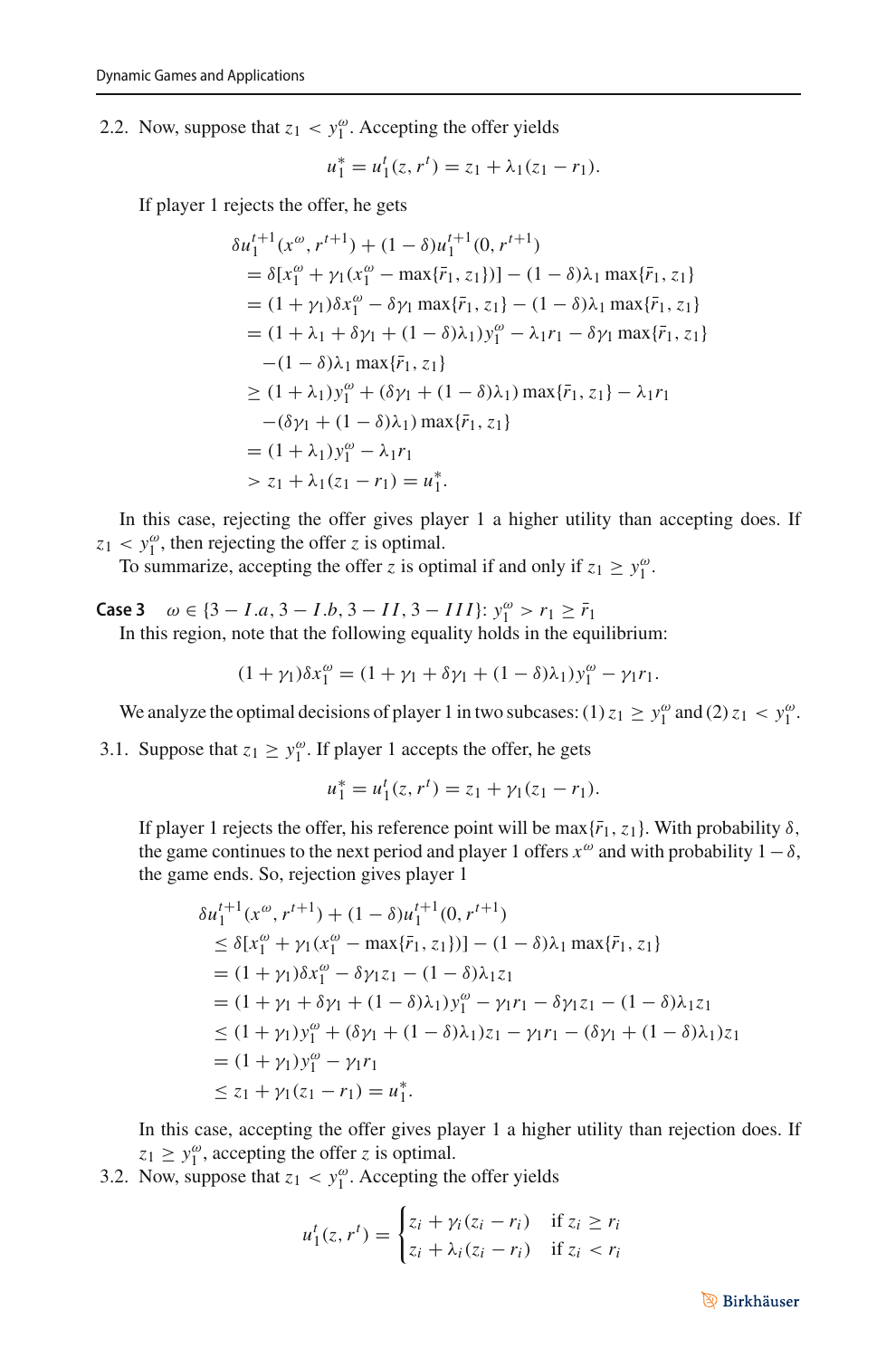If player 1 rejects the offer, he gets

$$
\delta u_1^{t+1}(x^{\omega}, r^{t+1}) + (1 - \delta)u_1^{t+1}(0, r^{t+1})
$$
  
\n
$$
= \delta[x_1^{\omega} + \gamma_1(x_1^{\omega} - \max{\{\bar{r}_1, z_1\}}] - (1 - \delta)\lambda_1 \max{\{\bar{r}_1, z_1\}}
$$
  
\n
$$
= (1 + \gamma_1)\delta x_1^{\omega} - \delta \gamma_1 \max{\{\bar{r}_1, z_1\}} - (1 - \delta)\lambda_1 \max{\{\bar{r}_1, z_1\}}
$$
  
\n
$$
= (1 + \gamma_1 + \delta\gamma_1 + (1 - \delta)\lambda_1)y_1^{\omega} - \gamma_1 r_1 - \delta\gamma_1 \max{\{\bar{r}_1, z_1\}}
$$
  
\n
$$
- (1 - \delta)\lambda_1 \max{\{\bar{r}_1, z_1\}}
$$
  
\n
$$
> (1 + \gamma_1)y_1^{\omega} + (\delta\gamma_1 + (1 - \delta)\lambda_1) \max{\{\bar{r}_1, z_1\}} - \gamma_1 r_1
$$
  
\n
$$
- (\delta\gamma_1 + (1 - \delta)\lambda_1) \max{\{\bar{r}_1, z_1\}}
$$
  
\n
$$
= (1 + \gamma_1)y_1^{\omega} - \gamma_1 r_1
$$
  
\n
$$
> z_1 + \gamma_1(z_1 - r_1) \ge u_1^*.
$$

In this case, rejecting the offer gives player 1 a higher utility than accepting does. If  $z_1 < y_1^{\omega}$ , then rejecting the offer *z* is optimal.

To summarize, accepting the offer *z* is optimal if and only if  $z_1 \ge y_1^{\omega}$ .

Considering all cases, we have the following result: it is optimal to accept the offer *z* if  $z_1 \geq y_1^{\omega}$  and to reject it otherwise, which means following  $\sigma_1^*$  is optimal.

*Proof of Theorem 2* We prove that  $\sigma^*$  is a subgame perfect equilibrium. Utilizing *Lemma 1*, it is enough to check that no player can make a profitable deviation from his strategy  $\sigma_i^*$  in one single period, given that his opponent plays  $\sigma_j^*$ . Suppose that the game is at period *t*. Let  $(r_1^t, r_2^t) = (r_1, r_2) \in R_\omega$  where  $\omega \in \{1 - I, 1 - II, \ldots, 3 - III\}.$ 

The current period *t* may be either odd or even. First, we investigate the case where *t* is odd. Hence, player 1 makes an offer  $z \in Z$ .

**Case 1**  $\omega$  ∈ {1 − *I*, 1 − *II*, 1 − *III*} : *r*<sub>1</sub> > *x*<sub>1</sub><sup> $\omega$ </sup> > *y*<sub>1</sub><sup> $\omega$ </sup>

In this case, the reference point of player 1 is greater than his share in the associated offer with the region  $R_{\omega}$ . We have three possible subcases: (i)  $z_1 = x_1^{\omega}$ , (ii)  $z_1 < x_1^{\omega}$ , and (iii)  $z_1 > x_1^{\omega}$ .

(i) If  $z_1 = x_1^\omega$ , then player 2 accepts the offer by following  $\sigma_2^*$ . So, player 1 gets

$$
u_1^* = u_1^t(z, r^t) = z_1 + \lambda_1(z_1 - r_1) = (1 + \lambda_1)x_1^{\omega} - \lambda_1r_1.
$$

(ii) If  $z_1 < x_1^{\omega}$ , then player 2 accepts the offer by following strategy  $\sigma_2^*$  since  $z_2 > x_2^{\omega}$ . So, player 1 gets

$$
u_1^t(z, r^t) = z_1 + \lambda_1(z_1 - r_1) = (1 + \lambda_1)z_1\lambda_1r_1 < (1 + \lambda_1)x_1^{\omega} - \lambda_1r_1 = u_1^*.
$$

(iii) If  $z_1 > x_1^{\omega}$ , then player 2 rejects the offer since  $z_2 < x_2^{\omega}$ . With probability  $\delta$ , the game continues to the next period and player 2 offers  $y^{\omega}$ , and with probability 1 –  $\delta$ , the game ends. So, player 1's expected continuation utility is

$$
u_1^{t+1}(y^{\omega}, r^{t+1}) + (1 - \delta)u_1^{t+1}(0, r^{t+1}) = \delta[y_1^{\omega} + \lambda_1(y_1^{\omega} - r_1)] - (1 - \delta)\lambda_1r_1
$$
  
=  $(1 + \lambda_1)\delta y_1^{\omega} - \delta\lambda_1r_1 - (1 - \delta)\lambda_1r_1$   
=  $(1 + \lambda_1)\delta y_1^{\omega} - \lambda_1r_1$   
 $< (1 + \lambda_1)\delta x_1^{\omega} - \lambda_1r_1 = u_1^*$ .

To summarize, making the offer *z* satisfying  $z_1 = x_1^{\omega}$  gives player 1 the maximum utility given that player 2 follows  $\sigma_2^*$ . Thus,  $\sigma_1^*$  is optimal.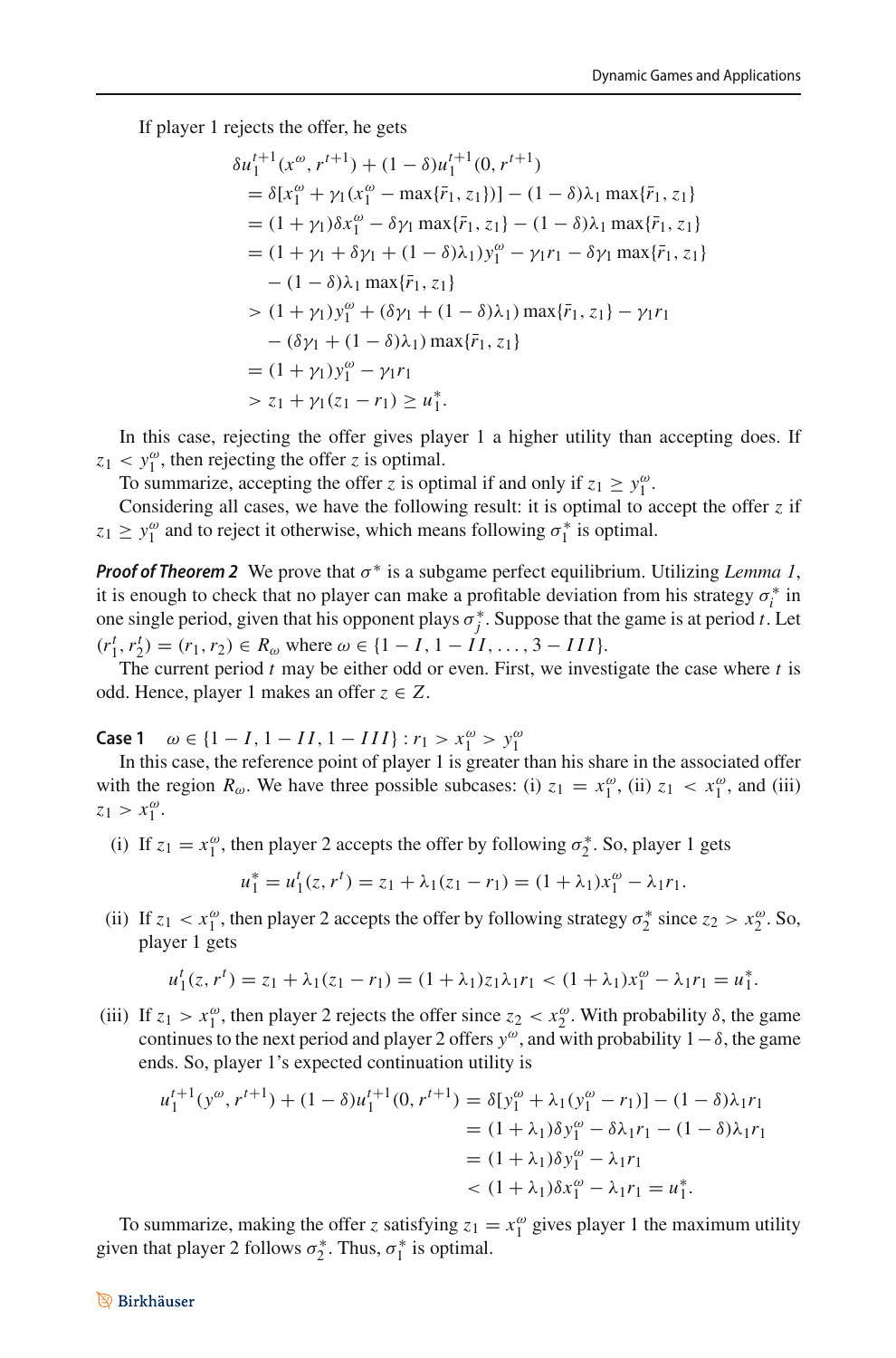**Case 2**  $\omega$  ∈ {2 − *I*, 2 − *II*, 2 − *III*} :  $x_1^{\omega} \ge r_1 > y_1^{\omega}$ 

In this case, the reference point of player 1 belongs to the region which is bounded by his and his opponent's share from the associated offer with the region  $R_{\omega}$ . Again, we have three distinct subcases: (i)  $z_1 = x_1^{\omega}$ , (ii)  $z_1 < x_1^{\omega}$ , and (iii)  $z_1 > x_1^{\omega}$ .

(i) If  $z_1 = x_1^\omega$ , then player 2 accepts the offer by following  $\sigma_2^*$ . So, player 1 gets

$$
u_1^* = u_1^t(z, r^t) = z_1 + \gamma_1(z_1 - r_1) = (1 + \gamma_1)x_1^{\omega} - \gamma_1 r_1.
$$

(ii) If  $z_1 < x_1^{\omega}$ , then player 2 accepts the offer by following  $\sigma_2^*$  since  $z_2 > x_2^{\omega}$ .

If  $r_1 > z_1$ , then player 1 gets

$$
u_1^t(z, r^t) = z_1 + \lambda_1(z_1 - r_1) \le z_1 + \gamma_1(z_1 - r_1)
$$
  
=  $(1 + \gamma_1)z_1 - \gamma_1 r_1 < (1 + \gamma_1)x_1^{\omega} - \gamma_1 r_1 = u_1^*.$ 

If  $r_1 \leq z_1$ , then player 1 gets

$$
u_1^t(z, r^t) = z_1 + \gamma_1(z_1 - r_1) < (1 + \gamma_1)x_1^\omega - \gamma_1 r_1 = u_1^*.
$$

(iii) If  $z_1 > x_1^{\omega}$ , then player 2 rejects the offer since  $z_2 < x_2^{\omega}$ . With probability  $\delta$ , the game continues to the next period and player 2 offers  $y^{\omega}$ , and with probability  $1-\delta$ , the game ends. So, player 1's expected continuation utility is

$$
u_1^{t+1}(y^\omega, r^{t+1}) + (1 - \delta)u_1^{t+1}(0, r^{t+1}) = \delta[y_1^\omega + \lambda_1(y_1^\omega - r_1)] - (1 - \delta)\lambda_1 r_1
$$
  

$$
< \delta[y_1^\omega + \gamma_1(y_1^\omega - r_1)] - (1 - \delta)\gamma_1 r_1
$$
  

$$
= (1 + \gamma_1)\delta y_1^\omega - \gamma_1 r_1
$$
  

$$
< (1 + \gamma_1)\delta x_1^\omega - \gamma_1 r_1 = u_1^*.
$$

To summarize, making the offer *z* satisfying  $z_1 = x_1^{\omega}$  gives player 1 the maximum utility given that player 2 follows  $\sigma_2^*$ . Thus,  $\sigma_1^*$  is optimal.

**Case 3**  $\omega$  ∈ {3 − *I*, 3 − *II*, 3 − *III*} :  $x_1^{\omega} > y_1^{\omega} \ge r_1$ 

In this case, the reference point of the first player is less than both his share offer and his opponent's share from the associated offer with the region  $R_{\omega}$ . We have three possible values for his share obtained from the offer *z*.

(i) If  $z_1 = x_1^\omega$ , then player 2 accepts the offer by following  $\sigma_2^*$ . So, player 1 gets

$$
u_1^* = u_1^t(z, r^t) = z_1 + \gamma_1(z_1 - r_1) = (1 + \gamma_1)x_1^{\omega} - \gamma_1 r_1.
$$

(ii) If  $z_1 < x_1^{\omega}$ , then player 2 accepts the offer by following  $\sigma_2^*$  since  $z_2 > x_2^{\omega}$ .

If  $r_1 > z_1$ , then player 1 gets

$$
u'_1(z, r^t) = z_1 + \lambda_1(z_1 - r_1) \le z_1 + \gamma_1(z_1 - r_1)
$$
  
=  $(1 + \gamma_1)z_1 - \gamma_1 r_1 < (1 + \gamma_1)x_1^{\omega} - \gamma_1 r_1 = u_1^*.$ 

If  $r_1 \leq z_1$ , then player 1 gets

$$
u_1^t(z, r^t) = z_1 + \gamma_1(z_1 - r_1) < (1 + \gamma_1)x_1^\omega - \gamma_1 r_1 = u_1^*.
$$

(iii) If  $z_1 > x_1^{\omega}$ , then player 2 rejects the offer since  $z_2 < x_2^{\omega}$ . With probability  $\delta$ , the game continues to the next period and player 2 offers  $y^{\omega}$ , and with probability  $1-\delta$ , the game ends. So, player 1's expected continuation utility is

$$
u_1^{t+1}(y^{\omega}, r^{t+1}) + (1 - \delta)u_1^{t+1}(0, r^{t+1}) = \delta[y_1^{\omega} + \gamma_1(y_1^{\omega} - r_1)] - (1 - \delta)\lambda_1 r_1
$$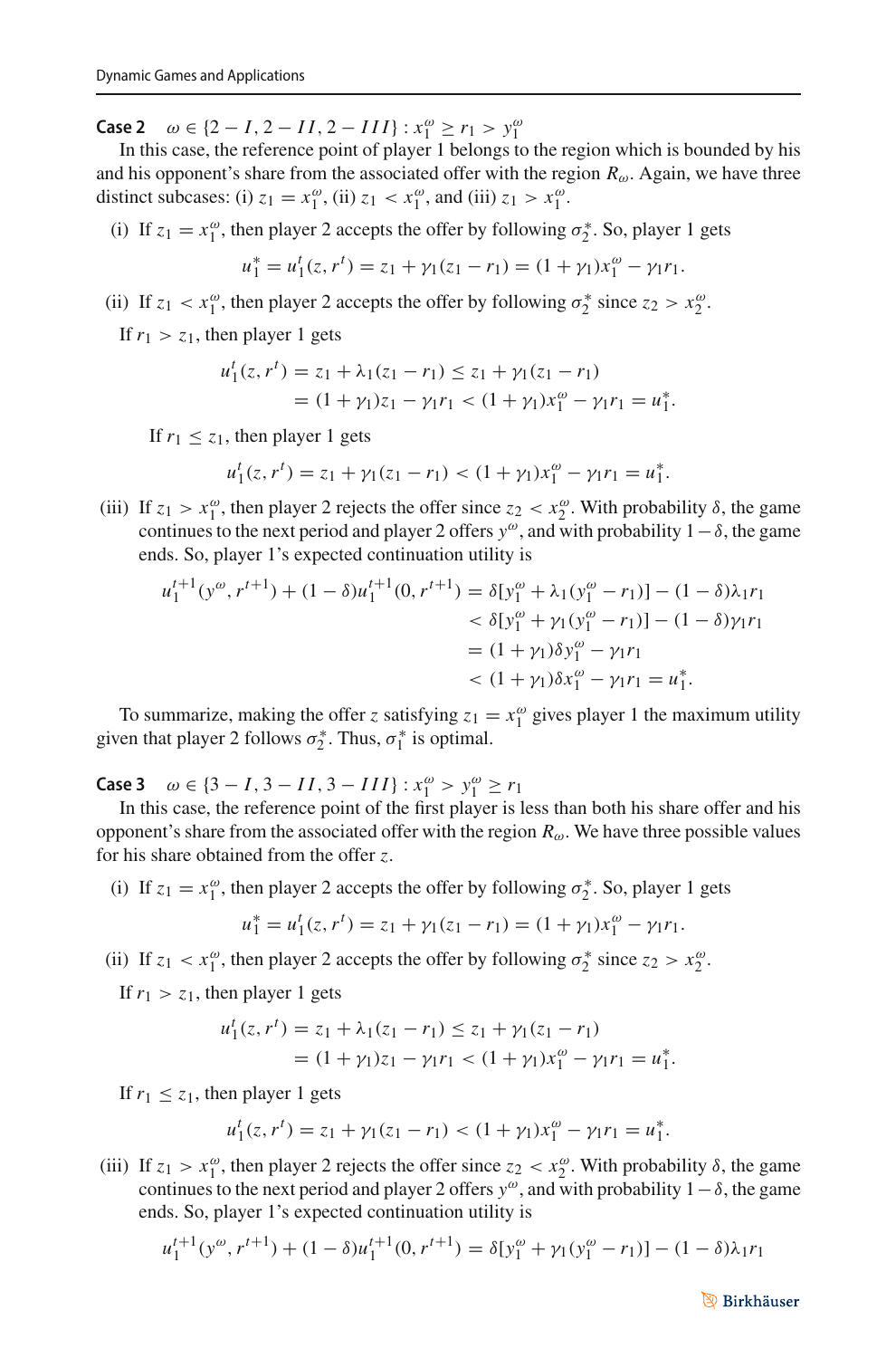$$
\langle \delta[y_1^{\omega} + \gamma_1(y_1^{\omega} - r_1)] - (1 - \delta)\gamma_1 r_1
$$
  
=  $(1 + \gamma_1)\delta y_1^{\omega} - \gamma_1 r_1$   
<  $(1 + \gamma_1)\delta x_1^{\omega} - \gamma_1 r_1 = u_1^*$ .

To summarize, making the offer *z* satisfying  $z_1 = x_1^\omega$  gives player 1 the maximum utility given that player 2 follows  $\sigma_2^*$ . Thus,  $\sigma_1^*$  is optimal.

Now, we analyze the case where *t* is even (i.e., player 2's turn to make an offer). Hence, player 2 makes an offer  $z \in Z$ . If player 1 accepts the offer, then he gets

$$
u_1^t(z, r^t) = \begin{cases} z_i + \gamma_i (z_i - r_i) & \text{if } z_i \ge r_i \\ z_i + \lambda_i (z_i - r_i) & \text{if } z_i < r_i \end{cases}
$$

On the other hand, if player 1 rejects the offer, his reference point will be  $\max\{r_1, z_1\}$ . With probability  $\delta$ , the game continues to the next period and player 2 offers  $y^{\omega}$  and with probability  $1 - \delta$ , the game ends. Hence, player 1's expected continuation utility in the case of rejection is

$$
\delta u_1^{t+1}(x^{\omega}, r^{t+1}) + (1 - \delta)u_1^{t+1}(0, r^{t+1}).
$$

**Case 1**  $\omega \in \{1 - I, 1 - II, 1 - III\} : r_1 > x_1^{\omega} > y_1^{\omega}$ 

In this case, recall that the following equality holds in equilibrium:

$$
\delta x_1^{\omega} = y_1^{\omega}.
$$

We analyze the optimal decisions of player 1 in two subcases:  $(1) z_1 \ge r_1$  and  $(2) z_1 < r_1$ .

1.1. First, suppose that  $z_1 \ge r_1$ . If player 1 accepts the offer, he gets his share  $z_1$  plus the relative gain from the reference point. Since the offer is greater than his reference point, he perceives the difference between two as a gain and this gain is scaled by  $\gamma_1$ . Accepting yields

$$
u_1^* = u_1^t(z, r^t) = z_1 + \gamma_1(z_1 - r_1).
$$

If player 1 rejects the offer, his reference point will be max $\{r_1, z_1\}$ . With probability  $\delta$ , the game continues to the next period and player 2 offers  $y^{\omega}$ , and with probability  $1 - \delta$ , the game ends. So, rejection gives player 1

$$
u_1^{t+1}(x^{\omega}, r^{t+1}) + (1 - \delta)u_1^{t+1}(0, r^{t+1})
$$
  
=  $\delta[x_1^{\omega} + \lambda_1(x_1^{\omega} - \max\{r_1, z_1\})] - (1 - \delta)\lambda_1 \max\{r_1, z_1\}$   
<  $\delta[x_1^{\omega} + \gamma_1(x_1^{\omega} - z_1)] - (1 - \delta)\gamma_1 z_1$   
=  $(1 + \gamma_1)\delta x_1^{\omega} - \gamma_1 z_1$   
<  $(1 + \gamma_1)y_1^{\omega} - \gamma_1 r_1$   
 $(1 + \gamma_1)z_1 - \gamma_1 r_1 = u_1^*$ 

In this case, acceptance gives player 1 a higher utility than rejection does. If  $z_1 \ge y_1^{\omega}$ , accepting the offer  $z_1$  is optimal.

1.2 Second, suppose that  $z_1 < r_1$ . In the case of acceptance, player 1 gets his share from the offer *z*1. However, since the offer is less than his reference point, player 1 perceives this offer as a loss relative to the reference point. The difference between  $z_1$  and  $r_1$ negatively affects his utility and this effect is scaled by  $\lambda_1$ . Accepting the offer yields

$$
u_1^* = u_1^t(z, r^t) = z_1 + \lambda_1(z_1 - r_1).
$$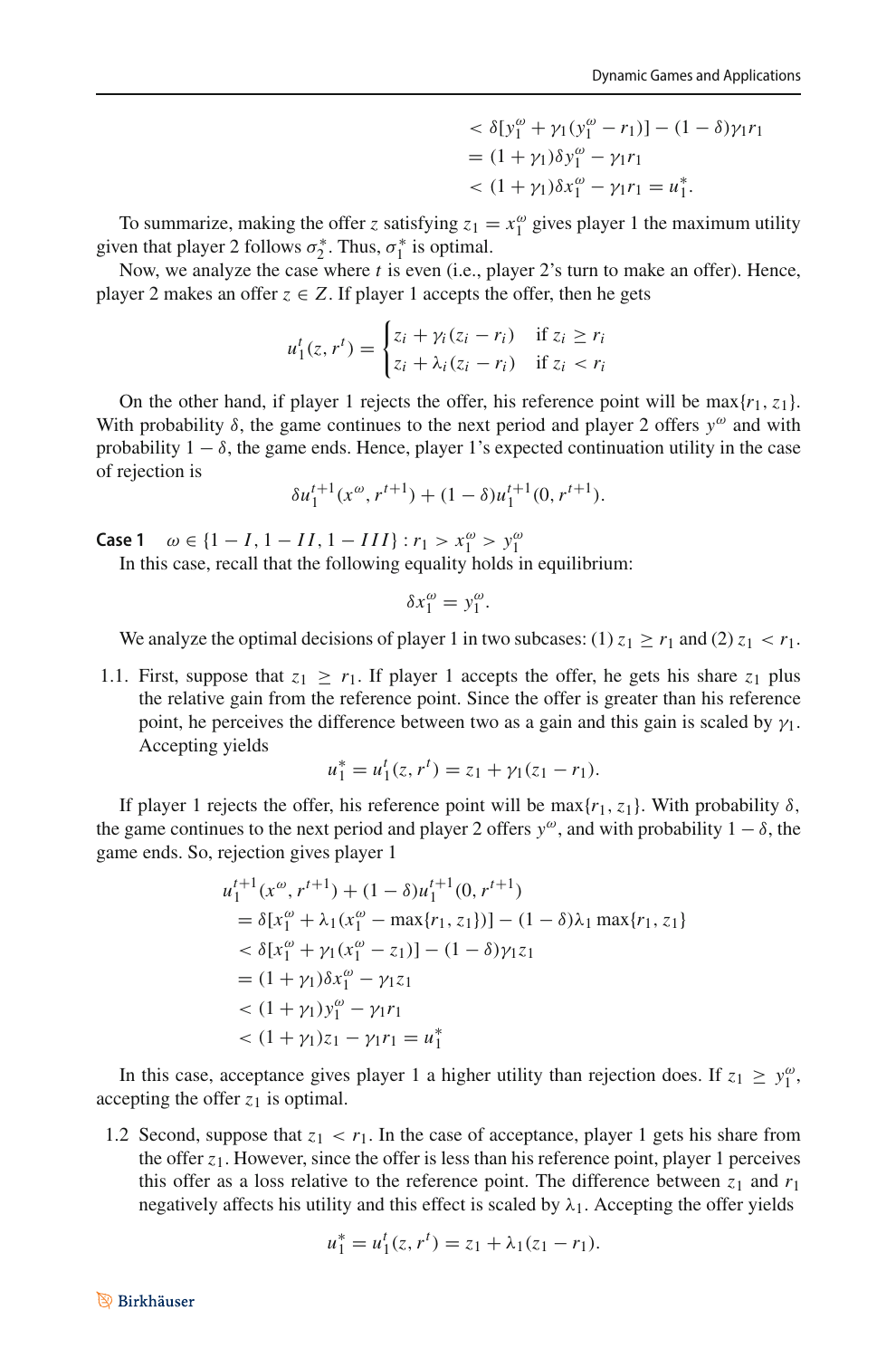If player 1 rejects the offer, he gets

$$
\delta u_1^{t+1}(x^{\omega}, r^{t+1}) + (1 - \delta)u_1^{t+1}(0, r^{t+1})
$$
  
=  $\delta[x_1^{\omega} + \lambda_1(x_1^{\omega} - \max\{r_1, z_1\})] - (1 - \delta)\lambda_1 \max\{r_1, z_1\}$   
=  $\delta[x_1^{\omega} + \lambda_1(x_1^{\omega} - r_1)] - (1 - \delta)\lambda_1 r_1$   
=  $(1 + \lambda_1)\delta x_1^{\omega} - \lambda_1 r_1$   
=  $(1 + \lambda_1)y_1^{\omega} - \lambda_1 r_1$ .

Hence,  $\delta u_1^{t+1}(x^{\omega}, r^{t+1}) + (1 - \delta)u_1^{t+1}(0, r^{t+1}) \ge u_1^*$  if and only if  $z_1 \ge y_1^{\omega}$ . In this case, accepting the offer satisfying  $z_1 \ge y_1^{\omega}$  and rejecting it otherwise is optimal.

**Case 2**  $\omega$  ∈ {2 − *I*, 2 − *II*, 2 − *III*} :  $x_1^{\omega} \ge r_1 > y_1^{\omega}$ 

In this case, recall that the following equality holds in equilibrium:

$$
(1+\gamma_1)\delta x_1^{\omega} = (1+\lambda_1)y_1^{\omega} + \delta\gamma_1r_1 - \delta\lambda_1r_1.
$$

We analyze the optimal decisions of player 1 in two subcases:  $(1) z_1 \ge r_1$  and  $(2) z_1 < r_1$ .

2.1. Suppose that  $z_1 > r_1$ . If player 1 accepts the offer, he gets his share  $z_1$  plus the relative gain from the reference point. Since the offer is greater than his reference point, he perceives the difference between the two as a gain and this gain is scaled by  $\gamma_1$ . Accepting yields

$$
u_1^* = u_1^t(z, r^t) = z_1 + \gamma_1(z_1 - r_1).
$$

If player 1 rejects the offer, his reference point will be max $\{r_1, z_1\}$ . With probability  $\delta$ , the game continues to the next period and player 2 offers  $y^{\omega}$ , and with probability  $1 - \delta$ , the game ends. So, rejection gives player 1

$$
\delta u_1^{t+1}(x^\omega, r^{t+1}) + (1 - \delta)u_1^{t+1}(0, r^{t+1})
$$
  
=  $\delta[x_1^\omega + \lambda_1(x_1^\omega - \max\{r_1, z_1\})] - (1 - \delta)\lambda_1 \max\{r_1, z_1\}$   
<  $\delta[x_1^\omega + \lambda_1(x_1^\omega - z_1)] - (1 - \delta)\lambda_1 z_1$   
<  $\delta[x_1^\omega + \gamma_1(x_1^\omega - z_1)] - (1 - \delta)\gamma_1 z_1$   
=  $(1 + \gamma_1)\delta x_1^\omega - \gamma_1 z_1$   
=  $(1 + \lambda_1)y_1^\omega + \delta\gamma_1 r_1 - \delta\lambda_1 r_1 - \gamma_1 z_1$   
<  $(1 + \gamma_1)z_1 - \gamma_1 r_1 = u_1^*$ .

In this case, acceptance gives player 1 a higher utility than rejection does. If  $z_1 \ge y_1^{\omega}$ , accepting the offer  $z_1$  is optimal.

Now, suppose that  $z_1 < r_1$ . In the case of acceptance, player 1 gets his share from the offer  $z_1$ . However, since the offer is less than his reference point, player 1 perceives this offer as a loss relative to the reference point. The difference between  $z_1$  and  $r_1$  negatively affects his utility, and this effect is scaled by  $\lambda_1$ . Accepting the offer yields

$$
u_1^* = u_1^t(z, r^t) = z_1 + \lambda_1(z_1 - r_1).
$$

If player 1 rejects the offer, he gets

$$
\delta u_1^{t+1}(x^\omega, r^{t+1}) + (1 - \delta)u_1^{t+1}(0, r^{t+1})
$$
  
=  $\delta[x_1^\omega + \gamma_1(x_1^\omega - \max\{r_1, z_1\})] - (1 - \delta)\lambda_1 \max\{r_1, z_1\}$   
=  $(1 + \gamma_1)\delta x_1^\omega - \delta \gamma_1 \max\{r_1, z_1\} - (1 - \delta)\lambda_1 \max\{r_1, z_1\}$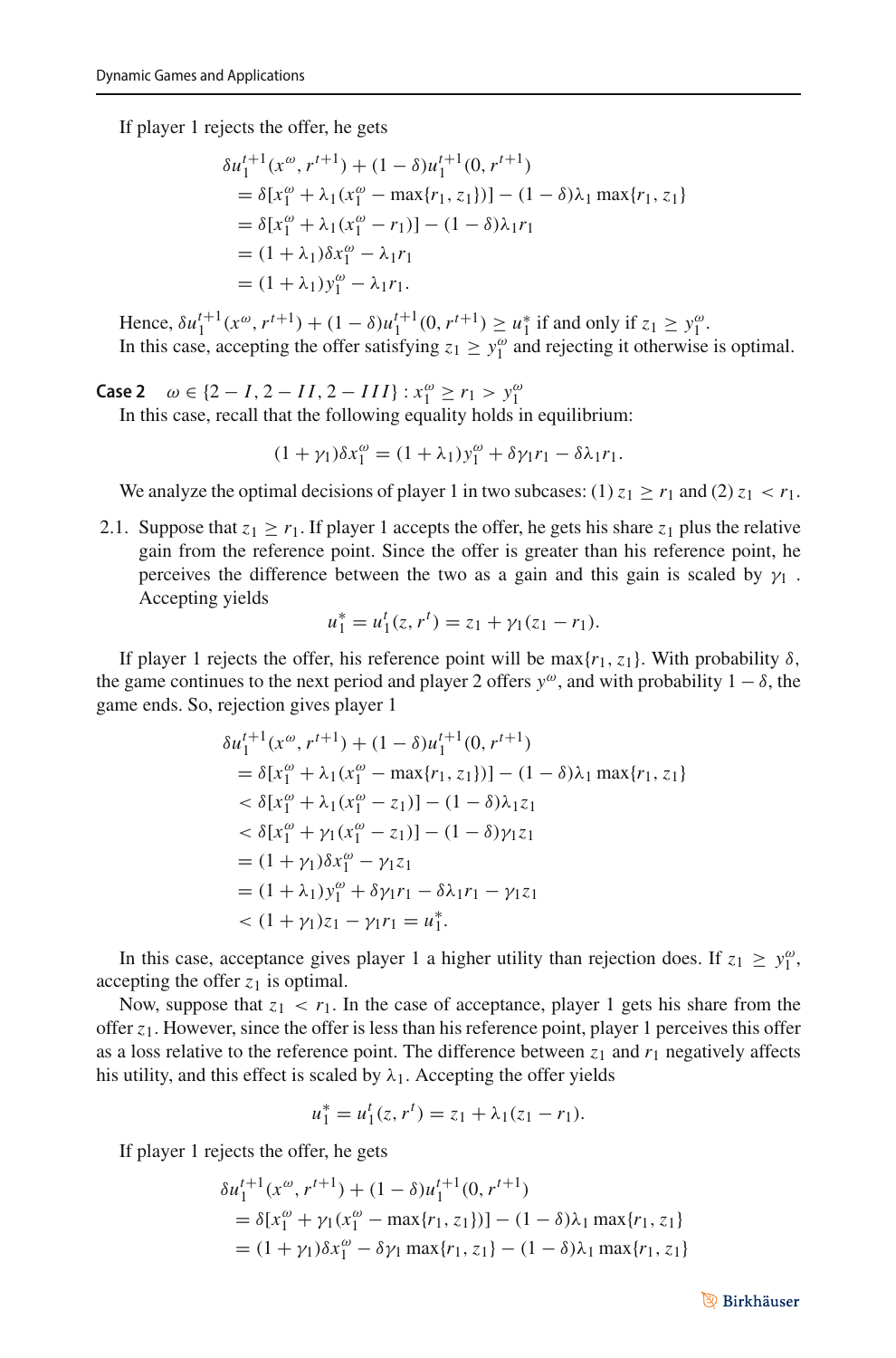$$
= (1 + \lambda_1)y_1^{\omega} + \delta \gamma_1 r_1 - \delta \lambda_1 r_1 - \delta \gamma_1 \max\{r_1, z_1\} - (1 - \delta)\lambda_1 \max\{r_1, z_1\} = (1 + \lambda_1)y_1^{\omega} + \delta \gamma_1 r_1 - \delta \lambda_1 r_1 - \delta \gamma_1 r_1 - (1 - \delta)\lambda_1 r_1 = (1 + \lambda_1)\delta y_1^{\omega} - \lambda_1 r_1.
$$

Thus,  $\delta u_1^{t+1}(x^{\omega}, r^{t+1}) + (1 - \delta)u_1^{t+1}(0, r^{t+1}) \ge u_1^*$  if and only if  $z_1 \ge y_1^{\omega}$ . In this case, accepting the offer satisfying  $z_1 \ge y_1^{\omega}$  and rejecting it otherwise are optimal.

**Case 3**  $\omega \in \{3 - I, 3 - II, 3 - III\} : x_1^{\omega} > y_1^{\omega} \ge r_1$ 

Recall that the following equality holds in equilibrium:

$$
(1 + \gamma_1)\delta x_1^{\omega} = (1 + \gamma_1 + \delta\gamma_1 + (1 - \delta)\lambda_1)y_1^{\omega} - \gamma_1r_1.
$$

Again, we analyze the optimal decisions of player 1 in two distinct subcases: (1)  $z_1 > r_1$ and (2)  $z_1 < r_1$ .

3.1. Suppose that  $z_1 \ge r_1$ . If player 1 accepts the offer, he gets his share  $z_1$  plus the relative gain from the reference point. Since the offer is greater than his reference point, he perceives the difference between two as a gain and this gain is scaled by  $\gamma_1$ . Accepting yields

$$
u_1^* = u_1^t(z, r^t) = z_1 + \gamma_1(z_1 - r_1).
$$

If player 1 rejects the offer, his reference point will be  $\max\{r_1, z_1\}$ . With probability  $\delta$ , the game continues to the next period and player 2 offers  $y^{\omega}$ , and with probability  $1 - \delta$ , the game ends. So, rejection gives player 1

$$
\delta u_1^{t+1}(x^{\omega}, r^{t+1}) + (1 - \delta)u_1^{t+1}(0, r^{t+1})
$$
  
\n
$$
= \delta u_1^{t+1}(x^{\omega}) - (1 - \delta)\lambda_1 \max\{r_1, z_1\}
$$
  
\n
$$
\leq \delta[x_1^{\omega} + \gamma_1(x_1^{\omega} - \max\{r_1, z_1\})] - (1 - \delta)\lambda_1 \max\{r_1, z_1\}
$$
  
\n
$$
= (1 + \gamma_1)\delta x_1^{\omega} - \delta \gamma_1 z_1 - (1 - \delta)\lambda_1 z_1
$$
  
\n
$$
= (1 + \gamma_1)y_1^{\omega} + \delta \gamma_1 y_1^{\omega} + (1 - \delta)\lambda_1 y_1^{\omega} - \gamma_1 r_1 - \delta \gamma_1 z_1 - (1 - \delta)\lambda_1 z_1
$$
  
\n
$$
< (1 + \gamma_1)y_1^{\omega} + \delta \gamma_1 z_1 + (1 - \delta)\lambda_1 z_1 - \gamma_1 r_1 - \delta \gamma_1 z_1 - (1 - \delta)\lambda_1 z_1
$$
  
\n
$$
= (1 + \gamma_1)y_1^{\omega} - \gamma_1 r_1
$$

In this case, acceptance gives player 1 a higher utility than rejection does. If  $z_1 \ge y_1^{\omega}$ , accepting the offer  $z_1$  is optimal.

3.2. Now, suppose that  $z_1 < r_1$ . In the case of acceptance, player 1 gets his share from the offer  $z_1$ . However, since the offer is less than his reference point, player 1 perceives this offer as a loss relative to the reference point. The difference between  $z_1$  and  $r_1$ negatively affects his utility, and this effect is scaled by  $\lambda_1$ . Accepting the offer yields

$$
u_1^* = u_1^t(z, r^t) = z_1 + \lambda_1(z_1 - r_1).
$$

If player 1 rejects the offer, he gets

$$
\delta u_1^{t+1}(x^\omega, r^{t+1}) + (1 - \delta)u_1^{t+1}(0, r^{t+1})
$$
  
=  $\delta[x_1^\omega + \gamma_1(x_1^\omega - \max\{r_1, z_1\})] - (1 - \delta)\lambda_1 \max\{r_1, z_1\}$   
=  $(1 + \gamma_1)\delta x_1^\omega - \delta \gamma_1 \max\{r_1, z_1\} - (1 - \delta)\lambda_1 \max\{r_1, z_1\}$   
=  $(1 + \gamma_1)y_1^\omega + \delta \gamma_1 y_1^\omega + (1 - \delta)\lambda_1 y_1^\omega - \gamma_1 r_1 - \delta \gamma_1 \max\{r_1, z_1\}$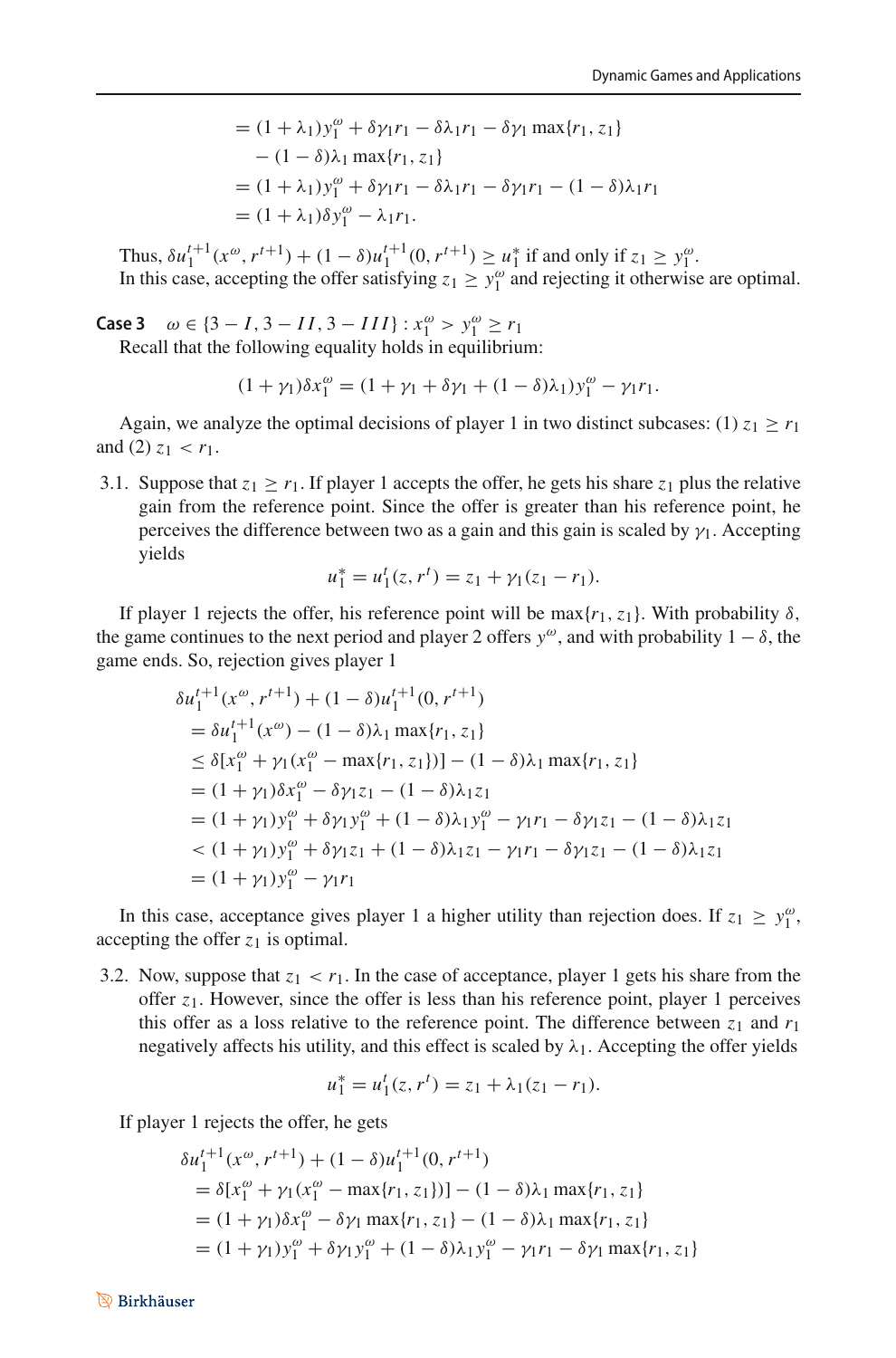$$
-(1 - \delta)\lambda_1 \max\{r_1, z_1\}
$$
  
> 
$$
(1 + \gamma_1)y_1^{\omega} + \delta\gamma_1 z_1 + (1 - \delta)\lambda_1 z_1 - \gamma_1 r_1 - \delta\gamma_1 z_1 - (1 - \delta)\lambda_1 z_1
$$
  
= 
$$
(1 + \gamma_1)\delta y_1^{\omega} - \gamma_1 r_1 > (1 + \gamma_1)\delta z_1 - \gamma_1 r_1 = u_1^*.
$$

Thus,  $\delta u_1^{t+1}(x^{\omega}, r^{t+1}) + (1 - \delta)u_1^{t+1}(0, r^{t+1}) \ge u_1^*$  if and only if  $z_1 \ge y_1^{\omega}$ .

In this case, accepting the offer satisfying  $z_1 \ge y_1^{\omega}$  and rejecting it otherwise are optimal. Considering all cases, we have the following result: it is optimal to accept the offer *z* if  $z_1 \geq y_1^{\omega}$  and to reject it otherwise, which implies that following  $\sigma_1^*$  is optimal.

### **C Comparative Statics**

Since we have  $r_i = \bar{r}_i$  in the initial period and the subgame perfect equilibrium that we focus here induces immediate agreement, we obtain equilibrium outcomes by assuming  $r_i = \bar{r}_i$  in the equilibrium strategies described in "Appendix B."

#### **C.1 Region 1.a-I.a**

$$
\frac{dx_1^{1.a-I.a}}{d\lambda_1} \le \frac{-\delta(1+\gamma_2)\theta(1-\delta r_1)-\delta(1+\gamma_2)(1+\lambda_2)(\delta \gamma_1 r_1-\delta \lambda_1 r_1)-\delta(1+\gamma_2)\theta \delta r_1}{\theta^2} \n= 0,\n\frac{dx_1^{1.a-I.a}}{d\lambda_2} \ge \frac{(1+\lambda_1)(-\delta(1+\lambda_2)r_2-(\delta \gamma_2 r_2-\delta \lambda_2 r_2)+\delta(1+\gamma_2)r_2)}{(1+\lambda_2)\theta} = 0,\n\frac{dx_1^{1.a-I.a}}{d\gamma_1} \ge \frac{-\delta^2(1+\gamma_2)\theta r_1+\delta^3(1+\gamma_2)^2(\delta \gamma_1 r_1-\delta \lambda_1 r_1+1+\lambda_1)}{\theta^2} \n= \frac{-\delta^2(1+\gamma_2)\theta r_1+\delta^3(1+\gamma_2)^2(\delta \gamma_1 r_1-\delta \lambda_1 r_1+1+\lambda_1)}{\theta^2} = 0,\n\frac{dx_1^{1.a-I.a}}{d\gamma_1} \ge \frac{\frac{\delta(1+\lambda_1)\theta r_2-\delta^3(1+\lambda_2)^2(\delta \gamma_1 r_1-\delta \lambda_1 r_1+1+\lambda_1)}{\theta^2}}{\theta^2} = 0,\n\frac{dx_1^{1.a-I.a}}{d\gamma_2} \ge \frac{-\delta(1+\lambda_1)\theta r_2+\delta^2(1+\lambda_1)(1+\gamma_1)(\delta \gamma_2 r_2-\delta \lambda_2 r_2+1+\lambda_2)}{\theta^2} = 0,
$$

where  $\theta = (1 + \lambda_1)(1 + \lambda_2) - \delta^2(1 + \gamma_1)(1 + \gamma_2)$ .

### **C.2 Region 1.a-I.b**

$$
\frac{dx_1^{1.a-Lb}}{d\lambda_1} = \frac{\delta^2 (1+\gamma_1)(1-\delta)(-1+r_1+\delta r_1)}{\theta^2} \le 0,
$$
  
\n
$$
\frac{dx_1^{1.a-Lb}}{d\lambda_2} = 0,
$$
  
\n
$$
\frac{dx_1^{1.a-Lb}}{d\gamma_1} \ge \frac{-\delta^2 \theta r_1 + \delta^2 (1-\delta)(1+\lambda_1) - \delta^2 (1-\delta)(1+\lambda_1) + \delta^2 \theta r_1}{\theta^2} = 0,
$$
  
\n
$$
\frac{dx_1^{1.a-Lb}}{d\gamma_2} = 0,
$$

where  $\theta = (1 + \lambda_1) - \delta^2 (1 + \gamma_1)$ .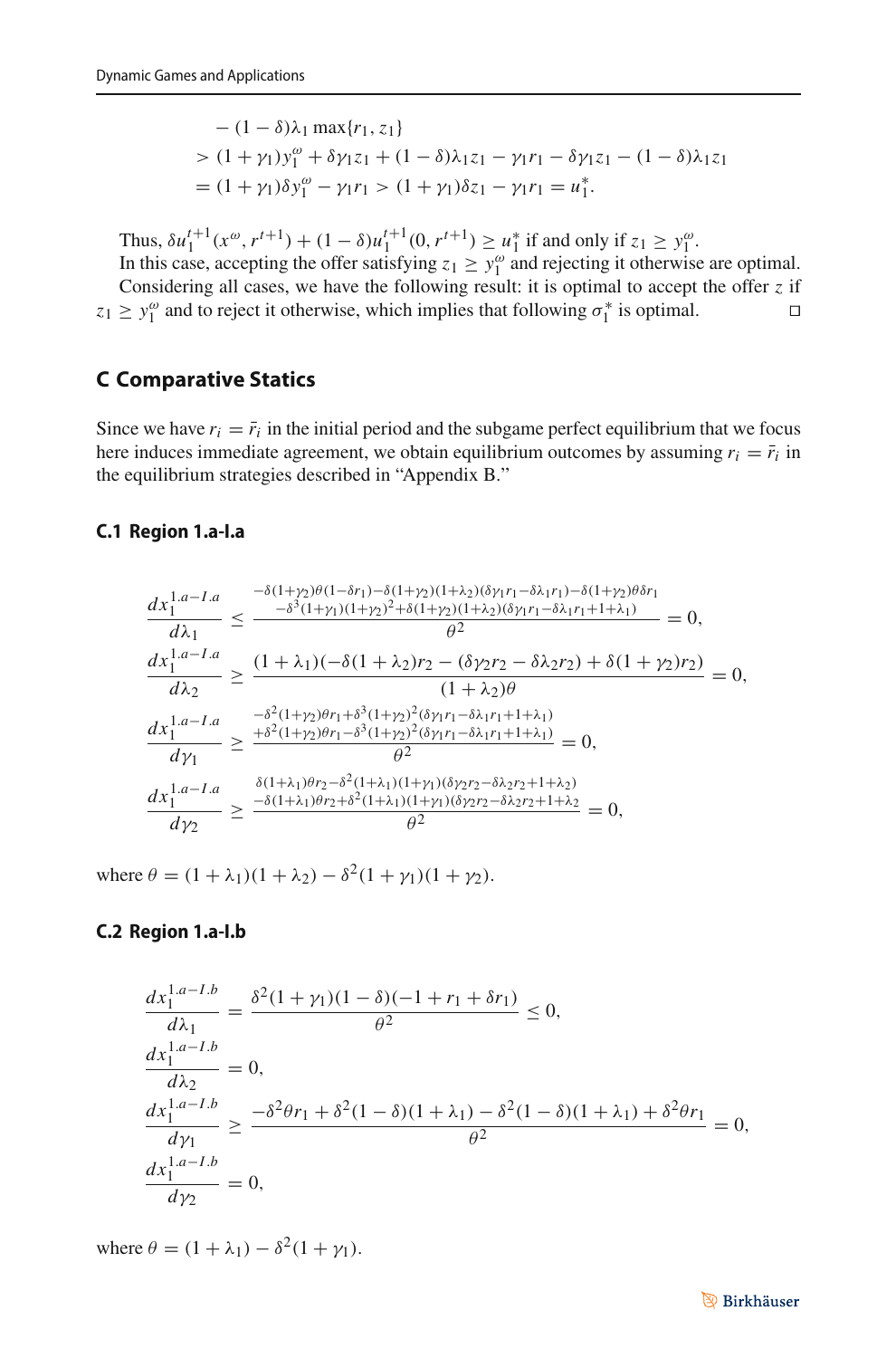### **C.3 Region 1.a-II**

$$
\frac{dx_1^{1.a-II}}{d\lambda_1} \le \frac{\delta^2 (1+\gamma_2)\kappa_2 r_1((1+\lambda_1)-(1+\gamma_1)+(\gamma_1-\lambda_1))}{\theta^2} = 0,
$$
  
\n
$$
\frac{dx_1^{1.a-II}}{d\lambda_2} = \frac{(1+\lambda_1)(1-\delta)(1+(1-\delta)+\kappa_2r_2)}{\kappa_2 \theta} \ge 0,
$$
  
\n
$$
\frac{dx_1^{1.a-II}}{d\gamma_1} \ge \frac{-\delta^2 (1+\gamma_2)\theta r_1 + \delta^3 (1+\gamma_2)^2(\delta\gamma_1 r_1 - \delta\lambda_1 r_1)}{\theta^2} = 0,
$$
  
\n
$$
\frac{dx_1^{1.a-II}}{d\gamma_2} = \frac{\delta(\delta\gamma_1 r_1 - \delta\lambda_1 r_1)((1+\lambda_1) - \delta(1+\gamma_1) + \delta^2\lambda_1 - \delta^2\gamma_1)}{\theta^2} \le 0,
$$

where  $\theta = (1 + \lambda_1)\kappa_2 - \delta^2(1 + \gamma_1)(1 + \gamma_2)$ .

## **C.4 Region 1.a-III**

$$
\frac{dx_1^{1.a-III}}{d\lambda_1} \le \frac{\delta^2 (1+\gamma_2)\eta_2 r_1((1+\lambda_1)-(1+\gamma_1)+(\gamma_1-\lambda_1))}{\theta^2} = 0,
$$
  
\n
$$
\frac{dx_1^{1.a-III}}{d\lambda_2} > \frac{\frac{(1-\delta)(1+\lambda_1)(\theta-(1+\lambda_1)(\gamma_2-\gamma_2 r_2+(1-\delta)(1+\lambda_2))}{\theta^2} + \frac{-(\theta+(1+\lambda_1)(\gamma_2-\gamma_2 r_2+(1-\delta)(1+\lambda_2))) + \theta r_2}{\theta^2}}{2} \ge 0,
$$
  
\n
$$
\frac{dx_1^{1.a-III}}{d\gamma_1} \ge \frac{\frac{-\delta^2(1+\gamma_2)\theta r_1+\delta^3(1+\gamma_2)^2(\delta\gamma_1 r_1-\delta\lambda_1 r_1)}{\theta^2}}{\theta^2} = 0,
$$
  
\n
$$
\frac{dx_1^{1.a-III}}{d\gamma_2} \le -\frac{(1-\delta)(1+\lambda_1)(1+\lambda_2)r_2}{(1+\gamma_2)\theta} \le 0,
$$

where  $\theta = (1 + \lambda_1)\eta_2 - \delta^2(1 + \gamma_1)(1 + \gamma_2)$ .

### **C.5 Region 1.b-I.a**

$$
\frac{dx_1^{1.b-I.a}}{d\lambda_1} = 0,
$$
\n
$$
\frac{dx_1^{1.b-I.a}}{d\lambda_2} \ge \frac{-\delta\theta r_2 + \delta(1-\delta)(1+\gamma_2) + \delta\theta r_2 - \delta(1-\delta)(1+\gamma_2)}{\theta^2} = 0,
$$
\n
$$
\frac{dx_1^{1.b-I.a}}{d\gamma_1} = 0,
$$
\n
$$
\frac{dx_1^{1.b-I.a}}{d\gamma_2} \le -\frac{\frac{-\delta\theta(1-r_2) + \delta^2(1+\lambda_2) - \delta^3(1+\gamma_2)}{\theta^2}}{\theta^2} = 0,
$$

where  $\theta = (1 + \lambda_2) - \delta^2 (1 + \gamma_2)$ .

## **C.6 Region 1.b-I.b**

$$
\frac{dx_1^{1.b-I.b}}{d\lambda_1} = 0,
$$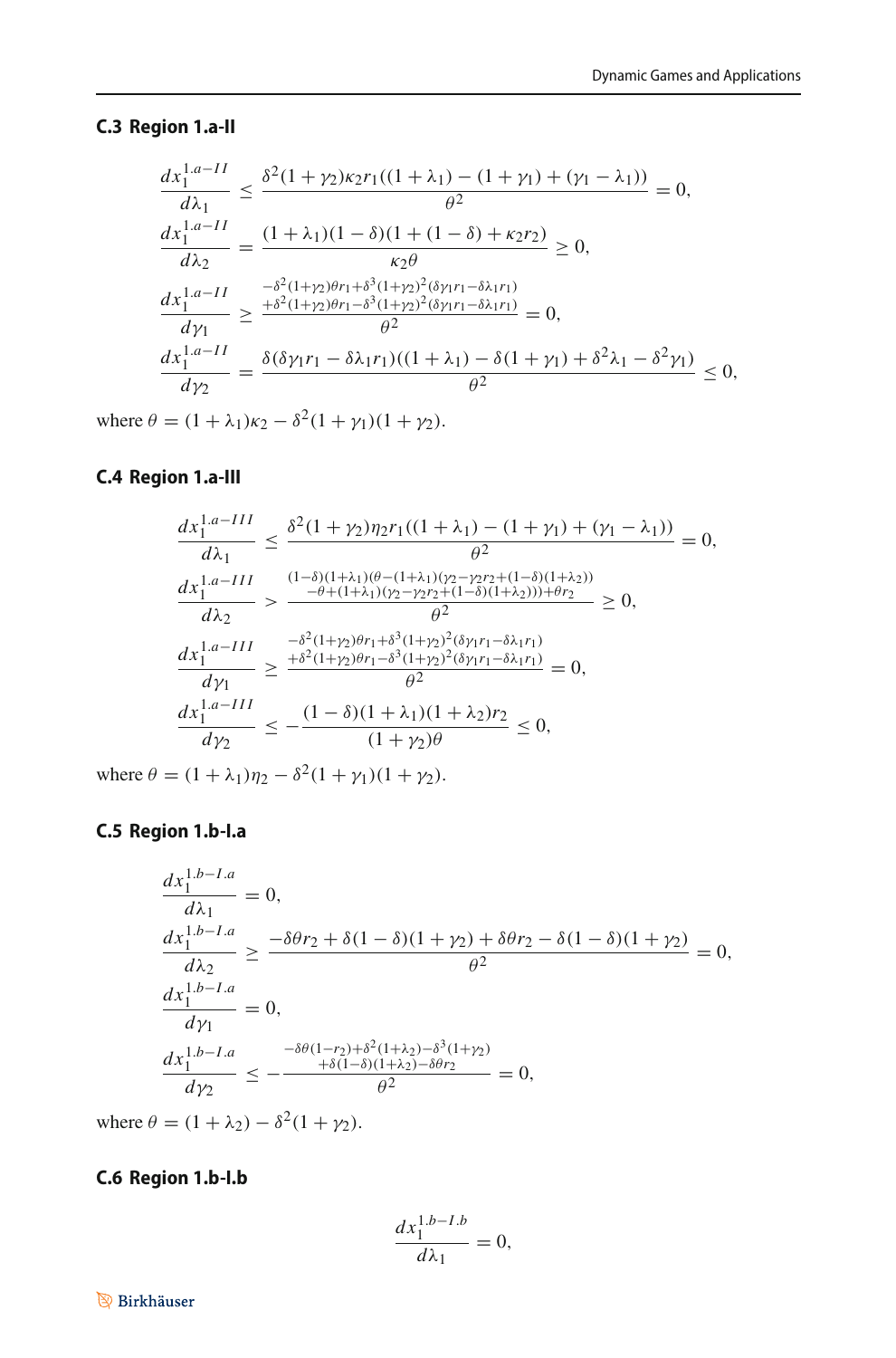$$
\frac{dx_1^{1.b - I.b}}{dx_2} = 0,
$$
  
\n
$$
\frac{dx_1^{1.b - I.b}}{dy_1} = 0,
$$
  
\n
$$
\frac{dx_1^{1.b - I.b}}{dy_2} = 0.
$$

### **C.7 Region 1.b-II**

$$
\frac{dx_1^{1.b-II}}{d\lambda_1} = 0,
$$
\n
$$
\frac{dx_1^{1.b-II}}{d\lambda_2} = \frac{(1-\delta)r_2}{\kappa_2 - \delta^2(1+\gamma_2)} \ge 0,
$$
\n
$$
\frac{dx_1^{1.b-II}}{d\gamma_1} = 0,
$$
\n
$$
\frac{dx_1^{1.b-II}}{d\gamma_2} = -\frac{\delta(1-\delta)(\lambda_2 - \lambda_2r_2 + (1-\delta)(1+\lambda_2))}{(\kappa_2 - \delta^2(1+\gamma_2))^2} \le 0.
$$

## **C.8 Region 1.b-III**

$$
\frac{dx_1^{1,b-III}}{d\lambda_1} = 0,
$$
\n
$$
\frac{dx_1^{1,b-III}}{d\lambda_2} = \frac{(1-\delta)r_2}{\eta_2 - \delta^2(1+\gamma_2)} \ge 0,
$$
\n
$$
\frac{dx_1^{1,b-III}}{d\gamma_1} = 0,
$$
\n
$$
\frac{dx_1^{1,b-III}}{d\gamma_2} \le \frac{(-\delta + \delta^2)(\eta_2 - \delta^2(1+\gamma_2)) - r_2(1-\delta)(1+\delta + \lambda_2)}{\theta^2} \le 0,
$$

where  $\theta = \eta_2 - \delta^2(1 + \gamma_2)$ 

## **C.9 Region 2-I.a**

$$
\frac{dx_1^{2-L,a}}{d\lambda_1} = -\frac{\delta(1-\delta)(1+\gamma_2)\kappa_1r_1}{\theta} \le 0,
$$
  
\n
$$
\frac{dx_1^{2-L,a}}{d\lambda_2} = \frac{(1-\delta)\kappa_1r_2}{\theta} \ge 0,
$$
  
\n
$$
\frac{dx_1^{2-L,a}}{d\gamma_1} = \frac{\delta(1-\delta)(1+\lambda_1)(1+\gamma_2)r_1}{(1+\gamma_1)\theta} \ge 0,
$$
  
\n
$$
\frac{dx_1^{2-L,a}}{d\gamma_2} = -\frac{(1-\delta)(1+\lambda_2)\kappa_1r_2}{(1+\gamma_2)\theta} \le 0,
$$

where  $\theta = \kappa_1(1 + \lambda_2) - \delta^2(1 + \gamma_1)(1 + \gamma_2)$ .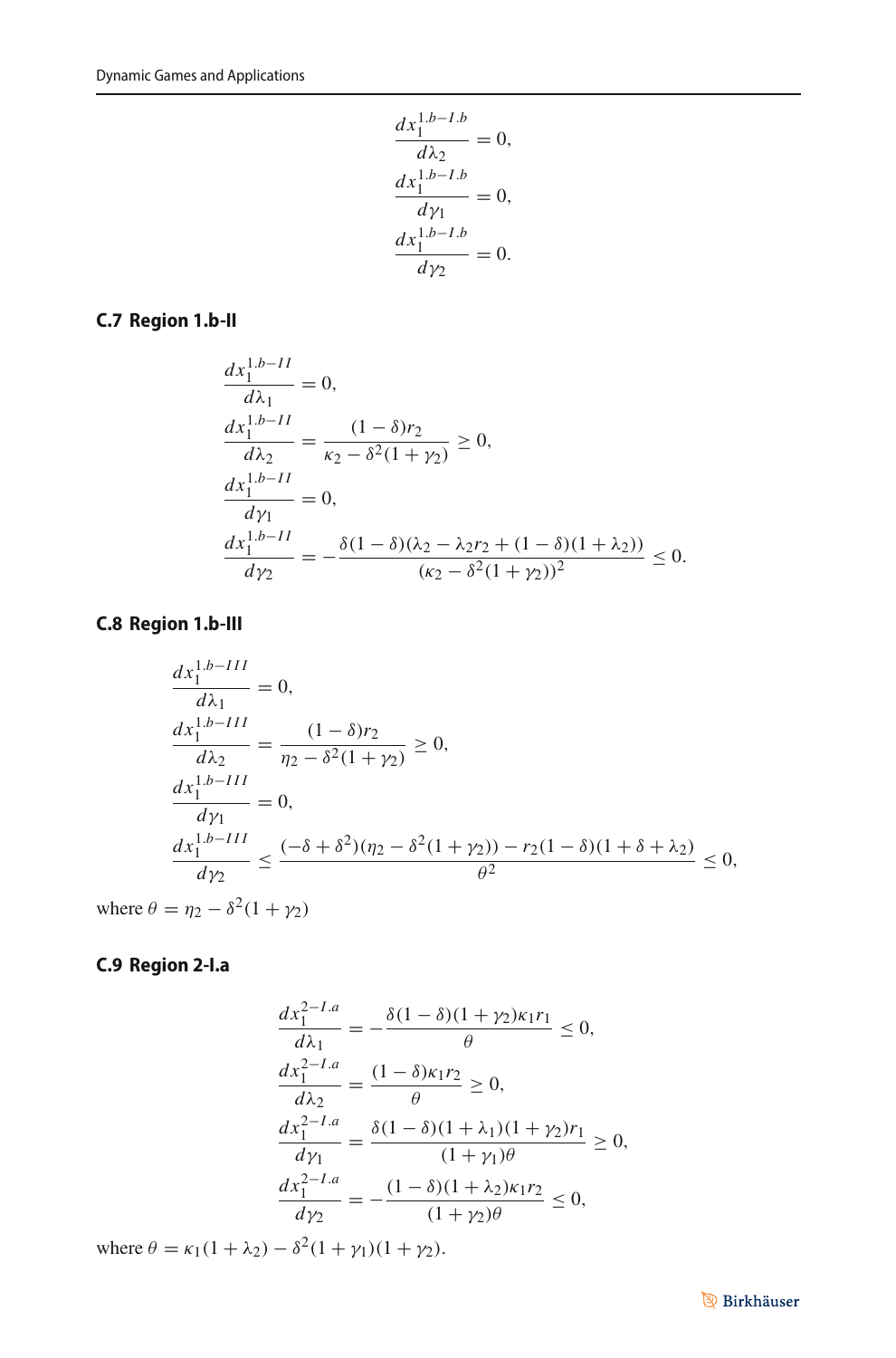## **C.10 Region 2-I.b**

$$
\frac{dx_1^{2-I.b}}{d\lambda_1} = -\frac{(1-\delta)(1+\kappa_1)r_1}{(1+\gamma_1)\theta} \le 0,
$$
  
\n
$$
\frac{dx_1^{2-I.b}}{d\lambda_2} = 0,
$$
  
\n
$$
\frac{dx_1^{2-I.b}}{d\gamma_1} = \frac{\delta^2(1-\delta)(\lambda_1-\lambda_1r_1+(1-\delta)(1+\lambda_1))}{\theta^2} \ge 0,
$$
  
\n
$$
\frac{dx_1^{2-I.b}}{d\gamma_2} = 0,
$$

where  $\theta = \kappa_1 - \delta^2 (1 + \gamma_1)$ .

## **C.11 Region 2-II**

$$
\frac{dx_1^{2-II}}{d\lambda_1} = \frac{\delta(1+\gamma_2)(-1-(1-\delta)+r_1)}{\theta} \le 0,
$$
  
\n
$$
\frac{dx_1^{2-II}}{d\lambda_2} = \frac{(1+(1-\delta)\kappa_1r_2}{\theta} \ge 0,
$$
  
\n
$$
\frac{dx_1^{2-II}}{d\gamma_1} = \frac{\delta(1-\delta)(1+\lambda_1)(1+\gamma_2)r_1}{(1+\gamma_1)\theta} \ge 0,
$$
  
\n
$$
\frac{dx_1^{2-II}}{d\gamma_2} = \frac{\kappa_1(\delta(1+\gamma_2)-2\kappa_2+\lambda_2r_2-\kappa_2r_2)}{(1+\gamma_2)\theta},
$$

where  $\theta = \kappa_1 \kappa_2 - \delta^2 (1 + \gamma_1)(1 + \gamma_2)$ .

## **C.12 Region 2-III**

$$
\frac{dx_1^{2-III}}{d\lambda_1} = \frac{\delta(1+\gamma_2)(-1-(1-\delta)+r_1)}{\theta} \le 0,
$$
  
\n
$$
\frac{dx_1^{2-III}}{d\lambda_2} = \frac{(1-\delta)\kappa_1 r_2}{\theta} \ge 0,
$$
  
\n
$$
\frac{dx_1^{2-II}}{d\gamma_1} = \frac{\delta(1-\delta)(1+\lambda_1)(1+\gamma_2)r_1}{(1+\gamma_1)\theta} \ge 0,
$$
  
\n
$$
\frac{dx_1^{2-III}}{d\gamma_2} = -\frac{(1-\delta)(1+\lambda_2)\kappa_1 r_2}{(1+\gamma_2)\theta} \le 0,
$$

where  $\theta = \kappa_1 \eta_2 - \delta^2 (1 + \gamma_1)(1 + \gamma_2)$ .

## **C.13 Region 3-I.a**

$$
\frac{dx_1^{3-I.a}}{d\lambda_1} < \frac{\delta(1-\delta)(1+\gamma_2)(-\delta(1+\gamma_1)-\delta(1+\gamma_1)r_1-\delta)}{\eta_1\theta} \le 0,
$$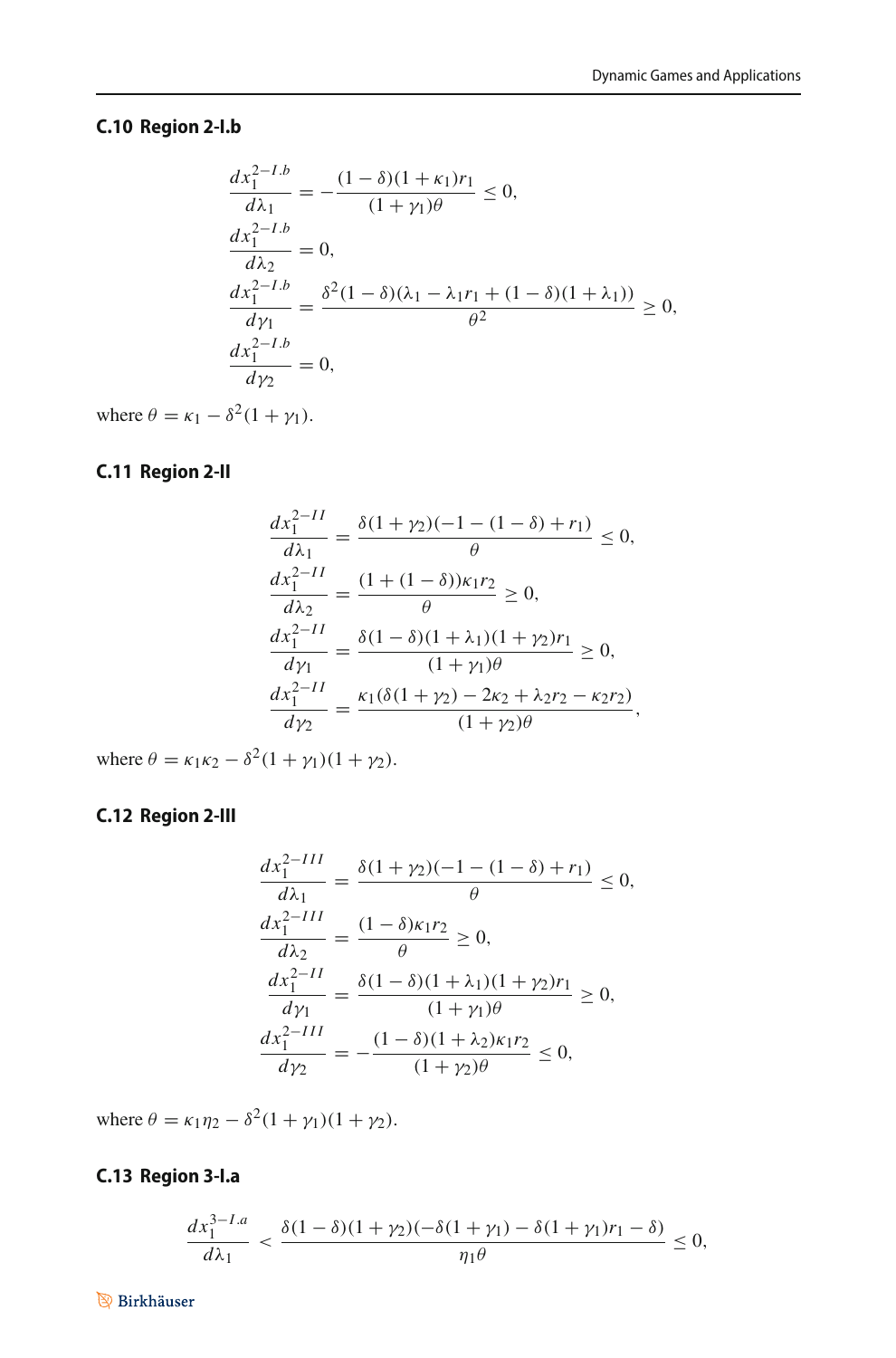$$
\frac{dx_1^{3-L,a}}{d\lambda_2} > \frac{\delta \eta_1(-(1+\lambda_2)r_2 - \gamma_2r_2 + \lambda_2r_2 + (1+\gamma_2)r_2)}{(1+\lambda_2)\theta} = 0,
$$
  
\n
$$
\frac{dx_1^{3-L,a}}{d\gamma_1} > \frac{\delta(1-\delta^2)(1+\lambda_1)(1+\gamma_2)r_1}{\eta_1\theta} \ge 0,
$$
  
\n
$$
\frac{dx_1^{3-L,a}}{d\gamma_2} < -\frac{\delta \eta_1\theta r_2 + \delta^2 \eta_1(1+\gamma_1)(\delta\gamma_2 + \delta\lambda_2)r_2}{\theta^2} = 0,
$$

where  $\theta = \eta_1(1 + \lambda_2) - \delta^2(1 + \gamma_1)(1 + \gamma_2)$ .

## **C.14 Region 3-I.b**

$$
\frac{dx_1^{3-Lb}}{d\lambda_1} < \frac{-\delta(1-\delta)\theta + \delta(1-\delta)(\gamma_1 - \gamma_1 r_1 + (1-\delta)(1+\lambda_1))}{\theta^2} \le 0,
$$
  
\n
$$
\frac{dx_1^{3-Lb}}{d\lambda_2} = 0,
$$
  
\n
$$
\frac{dx_1^{3-Lb}}{d\gamma_1} \ge \frac{\delta(1-\delta)(r_1(1+\lambda_1+\delta\gamma_1) - \delta\gamma_1)}{\theta^2} \ge 0,
$$
  
\n
$$
\frac{dx_1^{3-Lb}}{d\gamma_2} = 0,
$$

where  $\theta = \eta_1 - \delta^2 (1 + \gamma_1)$ .

## **C.15 Region 3-II**

$$
\frac{dx_1^{3-II}}{d\lambda_1} < \frac{\delta(1-\delta)(1+\gamma_2)(-\gamma_1 r_1 - \delta(1+\gamma_1) r_1)}{\eta_1 \theta} \le 0,
$$
\n
$$
\frac{dx_1^{3-II}}{d\lambda_2} = \frac{(1-\delta)\eta_1 r_2}{\theta} \ge 0,
$$
\n
$$
\frac{dx_1^{3-II}}{d\gamma_1} > \frac{\delta(1-\delta^2)(1+\gamma_2)(\lambda_1 - \gamma_1) r_1}{\eta_1 \theta} \ge 0,
$$
\n
$$
\frac{dx_1^{3-II}}{d\gamma_2} < \frac{\delta(\gamma_1 - \lambda_1 - (1-\delta)(1+\lambda_1)) r_1}{\theta} \le 0,
$$

where  $\theta = \eta_1 \kappa_2 - \delta^2 (1 + \gamma_1)(1 + \gamma_2)$ .

## **C.16 Region 3-III**

$$
\frac{dx_1^{3-III}}{d\lambda_1} \le -\frac{\delta(1-\delta)\gamma_1(1+\gamma_2)r_1}{\eta_1\theta} \le 0,
$$
  

$$
\frac{dx_1^{3-III}}{d\lambda_2} > \frac{(1-\delta)\eta_1r_2}{\theta} \ge 0,
$$
  

$$
\frac{dx_1^{3-III}}{d\gamma_1} > \frac{\delta(1-\delta^2)(1+\lambda_1)(1+\gamma_2)r_1}{\eta_1\theta} \ge 0,
$$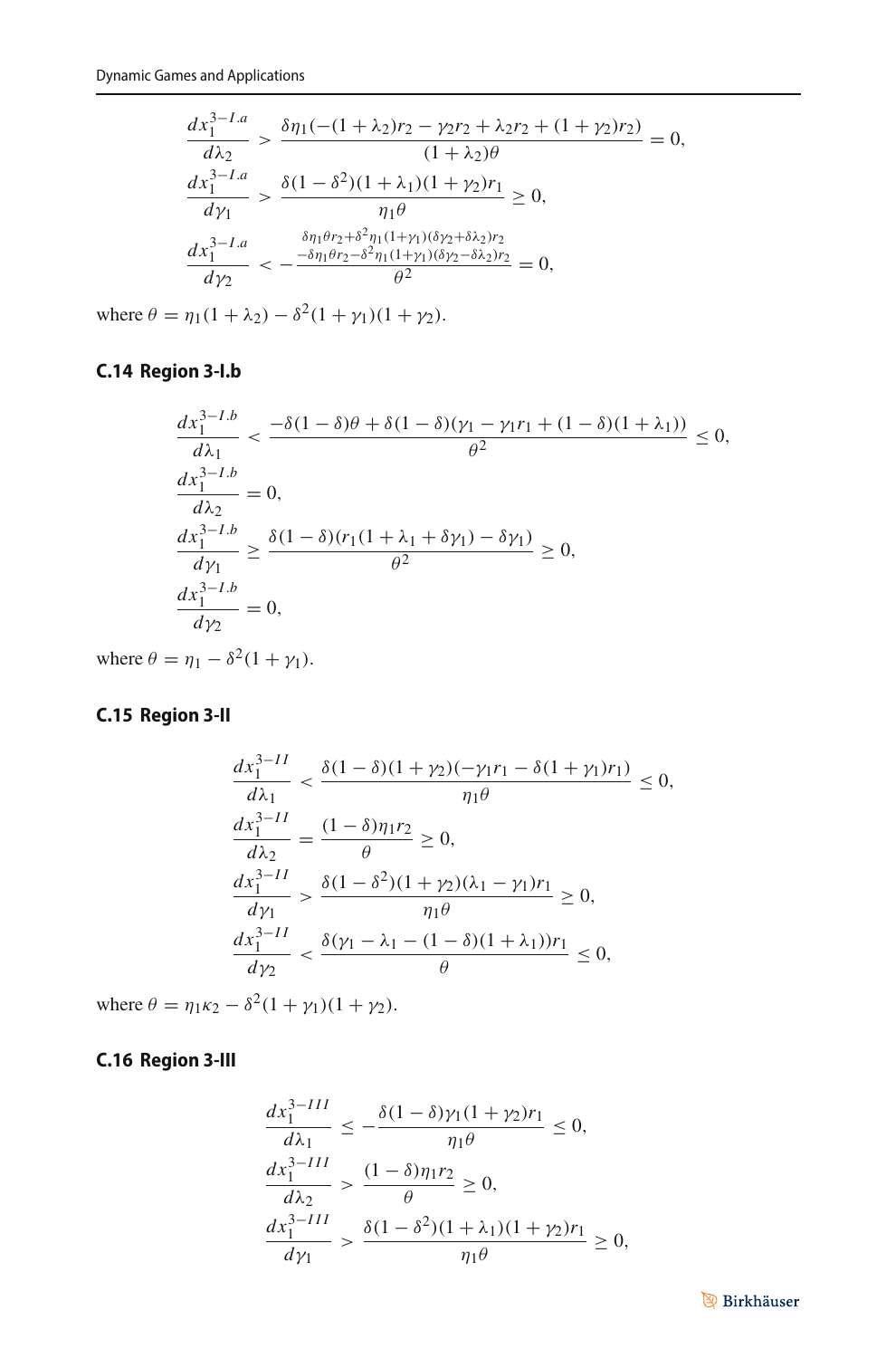$$
\frac{dx_1^{3-III}}{dy_2} < \frac{(1-\delta)\eta_1(-1-\gamma_2-\lambda_2))}{(1+\gamma_2)\theta} \le 0,
$$

where  $\theta = \eta_1 \eta_2 - \delta^2 (1 + \gamma_1)(1 + \gamma_2)$ .

#### **References**

- <span id="page-35-21"></span>1. Abeler J, Falk A, Goette L, Huffman D (2011) Reference points and effort provision. Am Econ Rev 101(2):470–492
- <span id="page-35-0"></span>2. Ashenfelter O, Bloom DE (1984) Models of arbitrator behavior: theory and evidence. Am Econ Rev 74:111–124
- <span id="page-35-6"></span>3. Bartling B, Schmidt KM (2015) Reference points, social norms, and fairness in contract renegotiations. J Eur Econ Assoc 13:98–129
- <span id="page-35-13"></span>4. Bartos OJ (1964) A model of negotiation and the recency effect. Sociometry 27(3):311–326
- <span id="page-35-22"></span>5. Baucells M, Weber M, Welfens F (2011) Reference-point formation and updating. Manag Sci 57(3):506– 519
- <span id="page-35-18"></span>6. Benartzi S, Thaler RH (1995) Myopic loss aversion and the equity premium puzzle. Q J Econ 110(11):73– 92
- <span id="page-35-1"></span>7. Blount S, Thomas-Hunt MC, Neale MA (1996) The price is right—or is it? A reference point model of two-party price negotiations. Organ Behav Hum Decis Process 68(1):1–12
- <span id="page-35-2"></span>8. Bohnet I, Zeckhauser R (2004) Social comparisons in ultimatum bargaining. Scand J Econ 106(3):495– 510
- <span id="page-35-9"></span>9. Bolton GE, Karagözoğlu E (2016) On the influence of hard leverage in a soft leverage bargaining game: the importance of credible claims. Games Econ Behav 9:164–179
- <span id="page-35-19"></span>10. Compte O, Jehiel P (2007) Bargaining with reference dependent preferences. Unpublished work
- <span id="page-35-14"></span>11. DeBondt WFM, Thaler RH (1990) Do security analysts overreact? Am Econ Rev 80:52–57
- <span id="page-35-10"></span>12. Driesen B, Perea A, Peters H (2012) Alternating offers bargaining with loss aversion. Math Soc Sci 64:103–118
- <span id="page-35-16"></span>13. Ephron E (1997) Recency planning. J Advert Res 37(4):61–65
- <span id="page-35-17"></span>14. Ephron E, McDonald C (2002) Media scheduling and carry-over effects: is adstock a useful tv planning tool? J Advert Res 42(4):66–70
- <span id="page-35-20"></span>15. Falk A, Knell M (2004) Choosing the joneses: endogenous goals and reference standards. Scand J Econ 106(3):417–435
- <span id="page-35-8"></span>16. Fehr E, Hart O, Zehnder C (2015) How do informal agreements and revision shape contractual reference points? J Eur Econ Assoc 13(1):1–28
- <span id="page-35-25"></span>17. Fershtman C, Seidmann DJ (1993) Deadline effects and inefficient delay in bargaining with endogenous commitment. J Econ Theory 60:306–321
- <span id="page-35-3"></span>18. Gächter S, Riedl A (2005) Moral property rights in bargaining with infeasible claims. Manag Sci 51(2):249–263
- <span id="page-35-4"></span>19. Gächter S, Riedl A (2006) Dividing justly in bargaining problems with claims. Soc ChoiceWelf 27(3):571– 594
- <span id="page-35-5"></span>20. Gimpel H (2007) Loss aversion and reference-dependent preferences in multi-attribute negotiations. Group Decis Negot 16(4):303–319
- <span id="page-35-23"></span>21. Giorgi EGD, Post T (2011) Loss aversion with a state-dependent reference point. Manag Sci 57(6):1094– 1110
- <span id="page-35-15"></span>22. Grether DM (1992) Testing bayes rule and the representativeness heuristic: some experimental evidence. J Econ Behav Organ 17(1):31–57
- <span id="page-35-26"></span>23. Hendon E, Jacobsen HJ, Sloth B (1996) The one-shot deviation principle for sequential rationality. Games Econ Behav 12(2):274–282
- <span id="page-35-7"></span>24. Herweg F, Schmidt KM (2015) Loss aversion and inefficient renegotiation. Rev Econ Stud 82(1):297–332
- <span id="page-35-12"></span>25. Hogarth RM, Einhorn HJ (1992) Order effects in belief updating: the belief-adjustment model. Cogn Psychol 24(1):1–55
- <span id="page-35-24"></span>26. Hyndman K (2011) Repeated bargaining with reference-dependent preferences. Int J Game Theory 40:527–549
- <span id="page-35-11"></span>27. Kahneman D, Tversky A (1974) Judgment under uncertainty: heuristics and biases. Science 185:1124– 1131